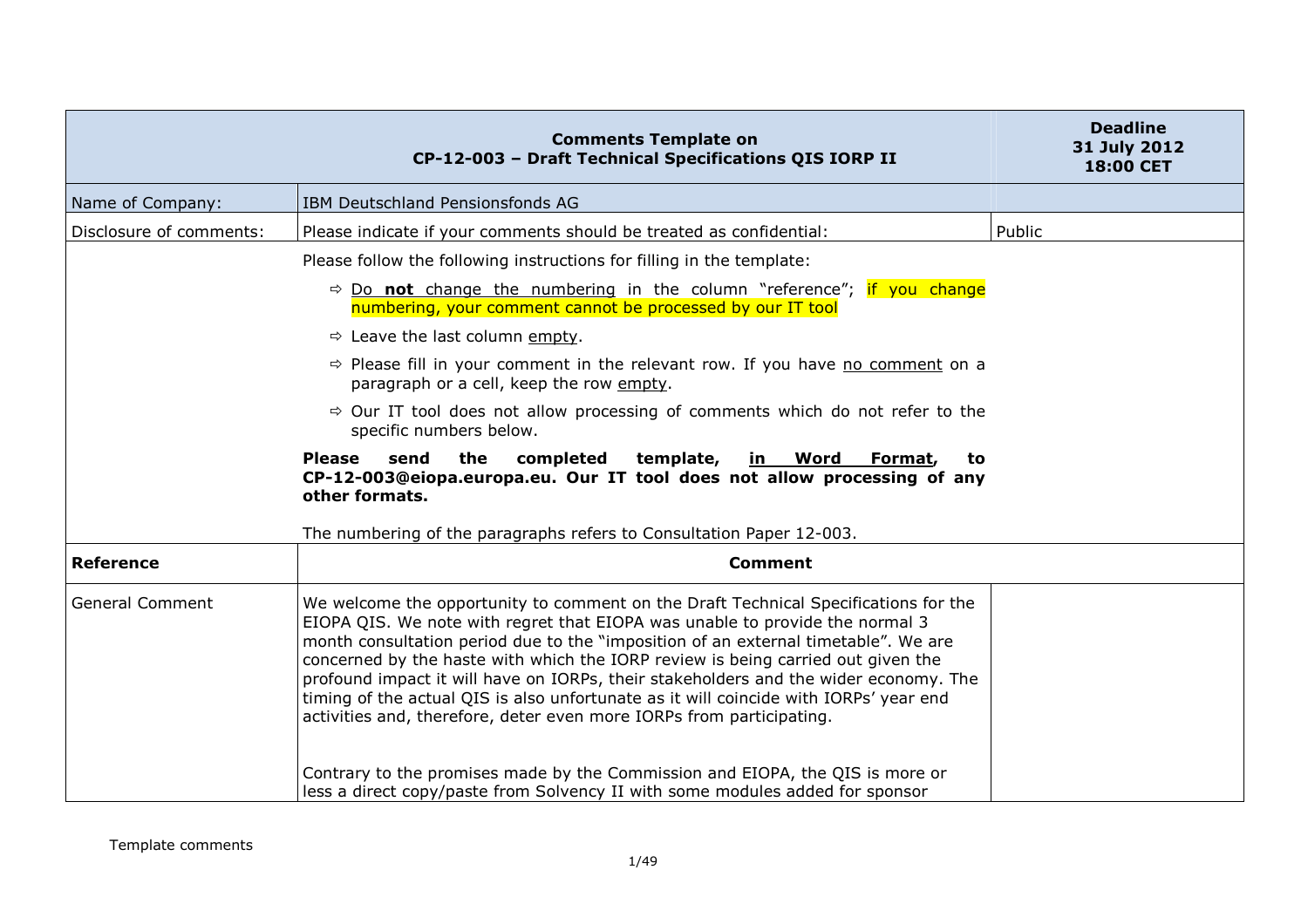| <b>Comments Template on</b><br>CP-12-003 - Draft Technical Specifications QIS IORP II                                                                                                                                                                                                                                                                                                                                                                                                                                                                                                                                                                                                                                                                                                                                                                                                                                                    | <b>Deadline</b><br>31 July 2012<br>18:00 CET |
|------------------------------------------------------------------------------------------------------------------------------------------------------------------------------------------------------------------------------------------------------------------------------------------------------------------------------------------------------------------------------------------------------------------------------------------------------------------------------------------------------------------------------------------------------------------------------------------------------------------------------------------------------------------------------------------------------------------------------------------------------------------------------------------------------------------------------------------------------------------------------------------------------------------------------------------|----------------------------------------------|
| support and pension protection schemes. No effort has been made to develop a<br>solvency approach which reflects the true nature of IORPs, the benefits they provide<br>and their role within society. In particular, capital requirements based on VAR, a one-<br>year forecast period and market based parameters are completely inappropriate for<br>institutions that have long-dated liabilities that cannot be called, have flexible funding<br>backed by a sponsoring employer and are a critical provider of long-term capital both<br>to the banking sector and to the real economy. Rather than copying regulation from<br>the insurance sector, we would have expected EIOPA to seek inspiration from<br>regulatory approaches in comparable pension systems (eq. USA, Switzerland etc.)<br>Indeed, it is this playing field which is relevant for European corporate pension<br>sponsors.                                    |                                              |
| Whilst we agree with the principle of risk-based supervision, where, in our view<br>however, the definition of risk should be calibrated to the objectives of the individual<br>IORP, we disagree with the notion of introducing risk-based capital requirements and<br>attaining "a level of harmonization (of prudential regulation) where EU legislation<br>does not need additional requirements at a national level".                                                                                                                                                                                                                                                                                                                                                                                                                                                                                                               |                                              |
| Risk-based capital requirements, especially if based on an inappropriate definition of<br>risk and short-term market parameters are inherently volatile as well as pro-cyclical<br>and will endanger the stability and long-term sustainability of IORPs. Solvency II is<br>itself based on the capital adequacy framework for the banking industry which has<br>arguably failed in the financial crisis that started in 2007. Moreover, the business<br>models and societal function of banking, insurance and occupational pensions differ to<br>such an extent that it is inappropriate to use similar risk models for supervision. The<br>convergence of behaviour influencing regulation in these sectors will have the<br>potential to increase the systemic risk in the financial system and the wider economy.<br>As one observer put it metaphorically, if a troop walks over a bridge in lockstep, the<br>bridge may collapse. |                                              |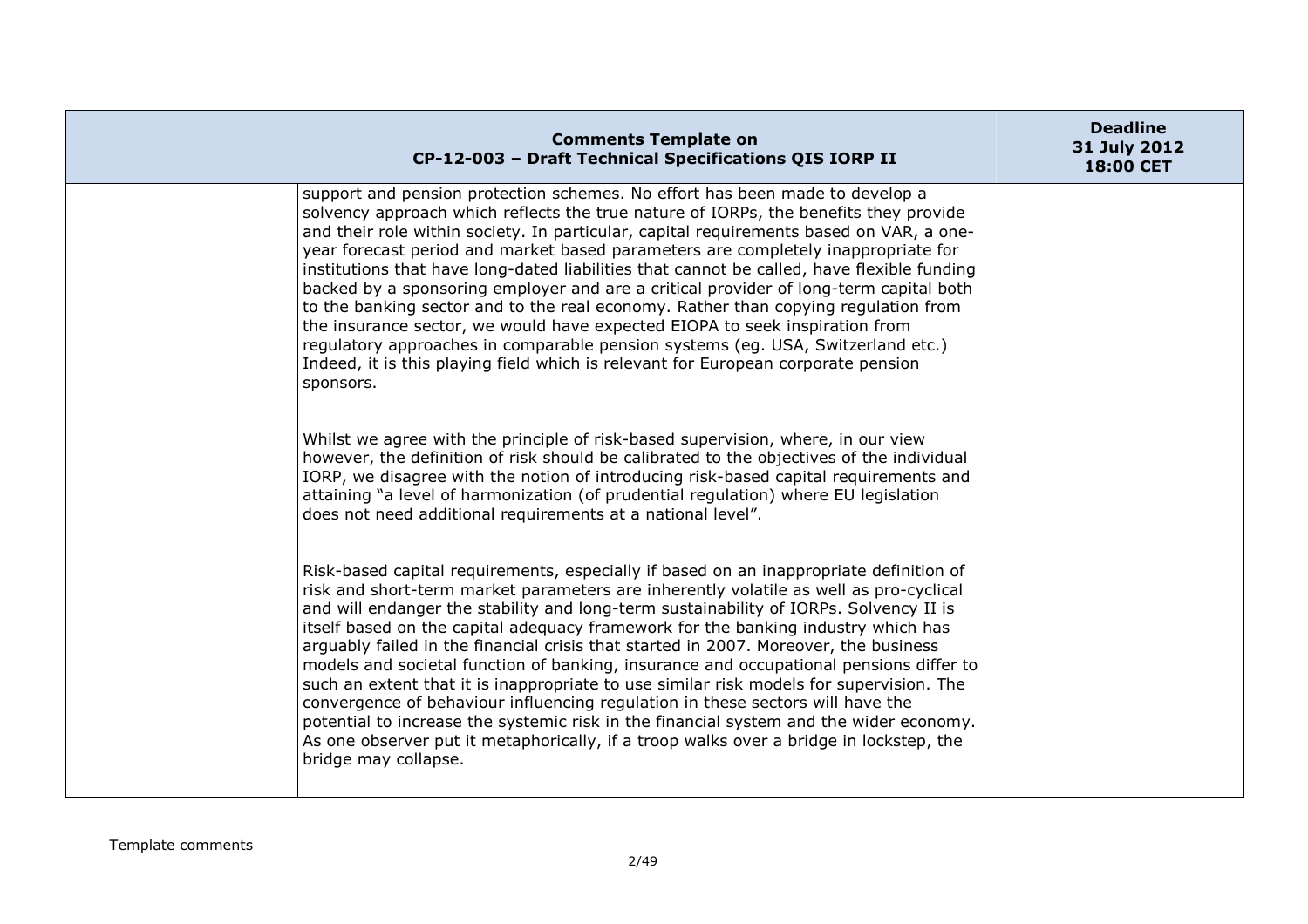| <b>Comments Template on</b><br>CP-12-003 - Draft Technical Specifications QIS IORP II                                                                                                                                                                                                                                                                                                                                                                                                                                                                                                                                                                                                                                  | <b>Deadline</b><br>31 July 2012<br>18:00 CET |
|------------------------------------------------------------------------------------------------------------------------------------------------------------------------------------------------------------------------------------------------------------------------------------------------------------------------------------------------------------------------------------------------------------------------------------------------------------------------------------------------------------------------------------------------------------------------------------------------------------------------------------------------------------------------------------------------------------------------|----------------------------------------------|
| More fundamentally, the purpose of capital adequacy requirements is to provide a<br>financial cushion (in the absence of other security mechanisms) for institutions to<br>weather against adverse developments. With the so-called Euro crisis, we are<br>arguably now experiencing a scenario where capital buffers have/would have been<br>run down, with replenishment occurring once the economic conditions return to<br>normal. The IORP-QIS, however, lays out the current stress scenario as its "base<br>case". Economically, it does not make sense for the "base case" to reflect a scenario<br>of negative real interest rates as the rationale for retirement saving in this context<br>ceases to exist. |                                              |
| Furthermore, the current situation lays bare the flawed approach of market-<br>consistent valuation. Current European fixed income markets are dysfunctional (as<br>the ECB has itself stated), interbank lending is at a standstill and prices in sovereign<br>debt markets are heavily distorted due to large scale political and central-bank<br>intervention. Uncertainty is expressed in heightened volatility. Introducing risk-based<br>capital requirements for IORPs would add fuel to the flames rather than boosting<br>confidence.                                                                                                                                                                         |                                              |
| The Commission has declared that "any new supervisory system for IORPs should not<br>undermine the supply or the cost-efficiency of occupational retirement provision in<br>the EU." It should be apparent that solvency II-like capital requirements based on<br>December 2011 yield levels, if implemented, would drastically reduce the cost-<br>efficiency and, therefore, supply of occupational retirement provision in the EU. To be<br>clear, the proposed regulations, if implemented, would sound the death knell for<br>IORPs in Germany. Particularly the young, who are already shouldering a significant<br>portion of the cost of 1st pillar provision, would be most affected.                         |                                              |
| We, therefore, stress the importance of the questionnaire that EIOPA is currently<br>developing (I.6.2) that will "give a first impression of the outcomes of the QIS and                                                                                                                                                                                                                                                                                                                                                                                                                                                                                                                                              |                                              |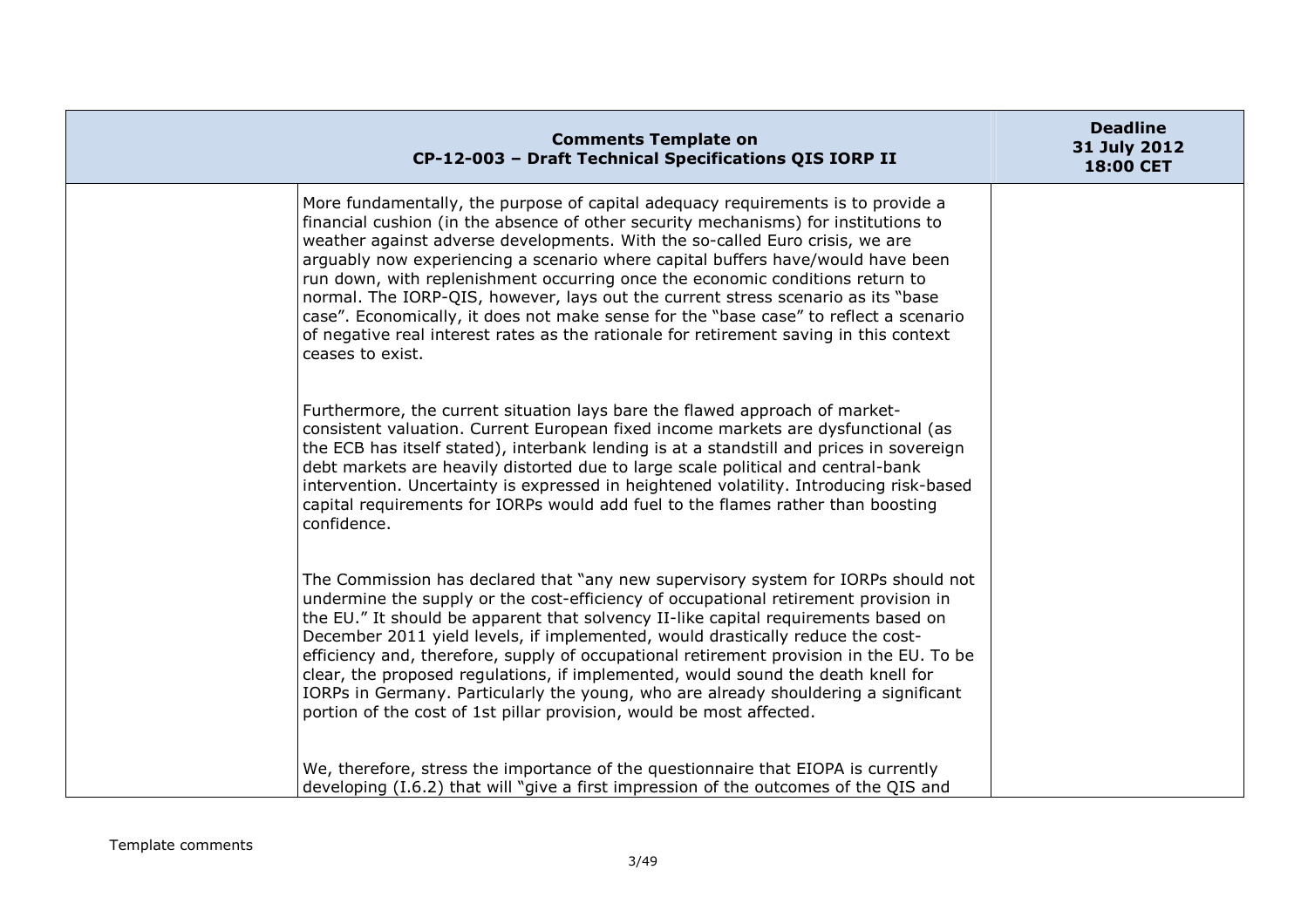| <b>Comments Template on</b><br>CP-12-003 - Draft Technical Specifications QIS IORP II                                                                                                                                                                                                                                                                  | <b>Deadline</b><br>31 July 2012<br><b>18:00 CET</b> |
|--------------------------------------------------------------------------------------------------------------------------------------------------------------------------------------------------------------------------------------------------------------------------------------------------------------------------------------------------------|-----------------------------------------------------|
| the potential policy reaction by the IORPs and other stakeholders if the holistic<br>balance sheet approach were implemented." We believe it would be useful to draft<br>this questionnaire in the context of the five points that Commissioner Barnier outlined<br>in his speech at the Public Hearing on the 2nd EIOPA consultation on 1 March 2012: |                                                     |
| 1. Facilitation of cross-border schemes.<br>Will the proposed measures encourage and facilitate the creation of cross<br>border IORPs?                                                                                                                                                                                                                 |                                                     |
| 2. Impact on long-term investment                                                                                                                                                                                                                                                                                                                      |                                                     |
| Will the proposed measures facilitate economic growth and long-term<br>sustainable wealth creation?                                                                                                                                                                                                                                                    |                                                     |
| 3. Contribution to the sustainability of Member States' public finances.                                                                                                                                                                                                                                                                               |                                                     |
| Will the proposed measures reduce the reliance on state provided benefits?<br>Will they be tax neutral, given that funding may have to increase?                                                                                                                                                                                                       |                                                     |
| 4. Take better account of specific characteristics of IORPs by using an approach<br>based on economic substance rather than legal form.                                                                                                                                                                                                                |                                                     |
| Do the proposed measures take the economic substance of IORPs adequately<br>into account? What will be the impact on the sponsoring employer's balance<br>sheet?                                                                                                                                                                                       |                                                     |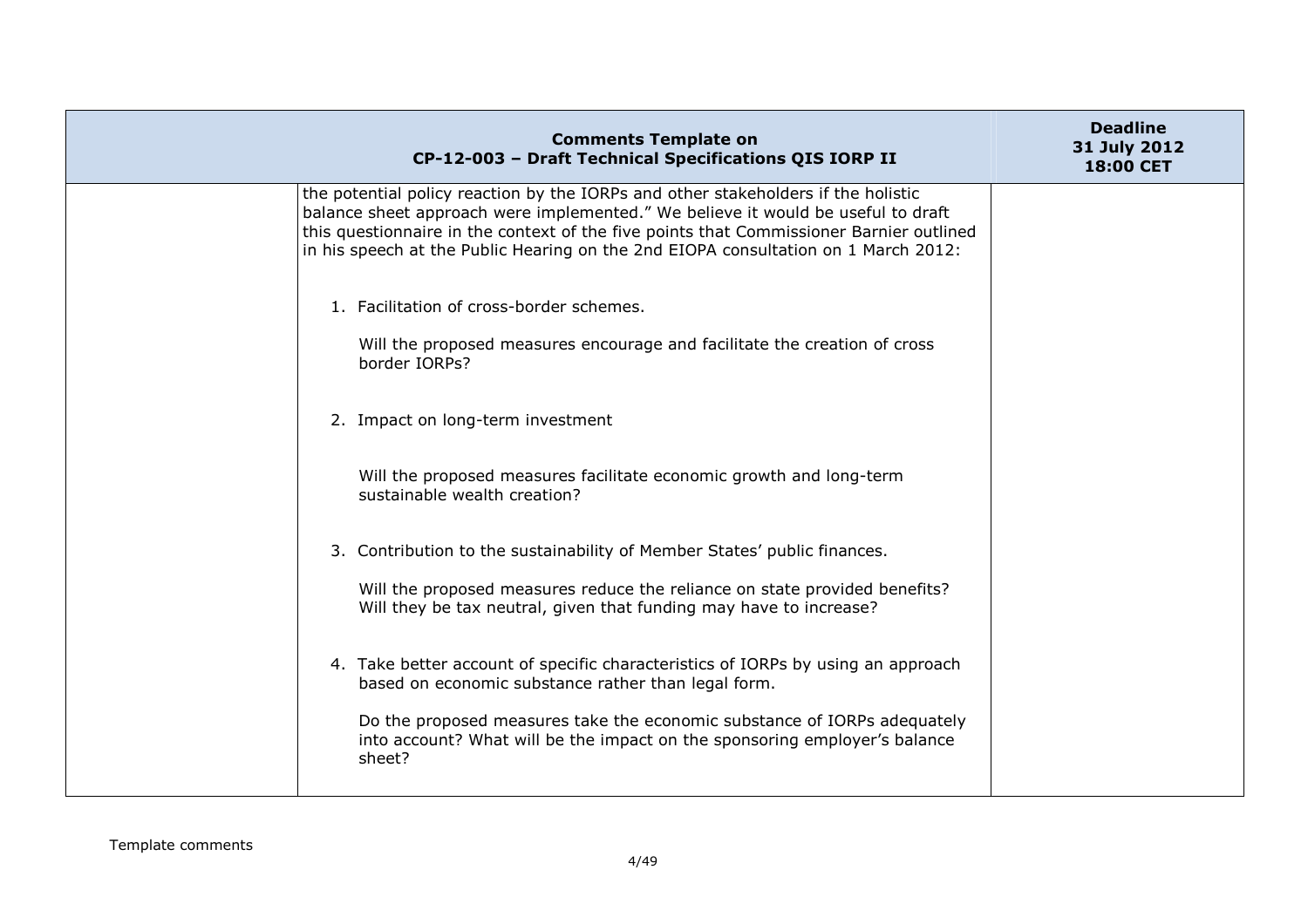|        | <b>Comments Template on</b><br>CP-12-003 - Draft Technical Specifications QIS IORP II                                                                                                                                                                                                                                                                                                                                                                                                                                                                                                                                                                                   | <b>Deadline</b><br>31 July 2012<br>18:00 CET |
|--------|-------------------------------------------------------------------------------------------------------------------------------------------------------------------------------------------------------------------------------------------------------------------------------------------------------------------------------------------------------------------------------------------------------------------------------------------------------------------------------------------------------------------------------------------------------------------------------------------------------------------------------------------------------------------------|----------------------------------------------|
|        | 5. Maintain a level playing field for regulatory competition                                                                                                                                                                                                                                                                                                                                                                                                                                                                                                                                                                                                            |                                              |
|        | Will the proposed measures turn IORPs into insurance companies and, if so,<br>will sponsoring employers be willing to underwrite insurance business or rather<br>seek alternative forms of providing deferred compensation to employees? How<br>will the proposed measures affect the competitive landscape of European<br>corporates vis-à-vis their non-European counterparts.                                                                                                                                                                                                                                                                                        |                                              |
|        | Finally, we hope that the Commission and EIOPA will recognize that this QIS can only<br>be the first in a series of QIS on the way towards developing a workable model for<br>prudential regulation of IORPs in Europe.                                                                                                                                                                                                                                                                                                                                                                                                                                                 |                                              |
| $Q1$ . | No. The QIS is based on Solvency II with some modules added for sponsor support<br>and pension protection schemes. No effort has been made to develop a solvency<br>approach which reflects the true nature of IORPs, the benefits they provide and their<br>role within society. In particular, capital requirements based on VAR, a one-year<br>forecast period and market based parameters are completely inappropriate for<br>institutions that have long-dated liabilities that cannot be called, have flexible funding<br>backed by a sponsoring employer and are a critical provider of long-term capital both<br>to the banking sector and to the real economy. |                                              |
|        | Notwithstanding this, the QIS will be inadequate for EIOPA to assess the impact of<br>the proposed regulations on IORPs and their members without specifying or providing<br>an idea of the possible regulatory actions of a shortfall in the holistic balance sheet.<br>As these actions can have an impact on the benefits provided by IORPs, the valuation<br>of liabilities may well contain a high degree of error.                                                                                                                                                                                                                                                |                                              |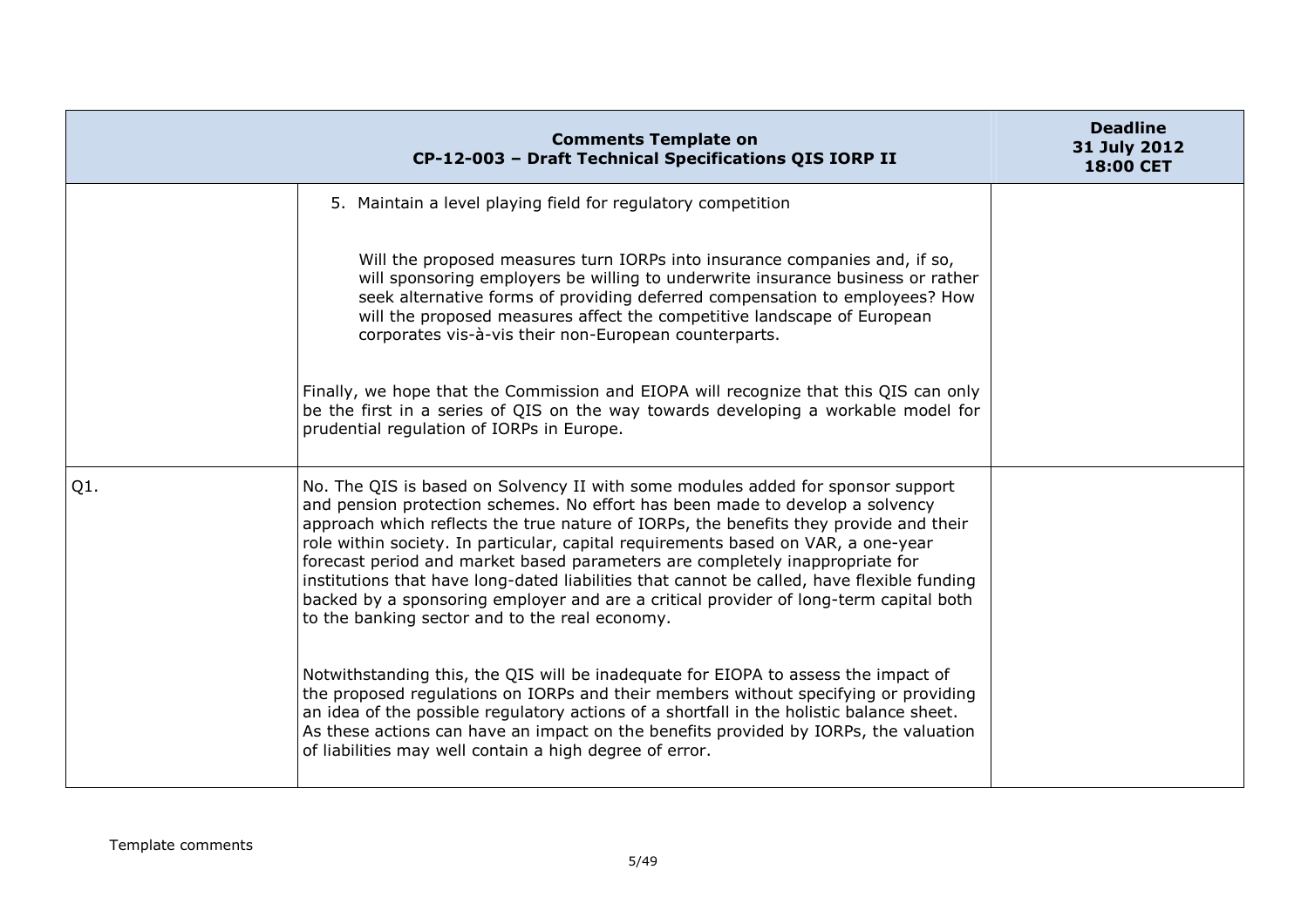|        | <b>Comments Template on</b><br>CP-12-003 - Draft Technical Specifications QIS IORP II                                                                                                                                                                                                                                                                                                                                                                                          | <b>Deadline</b><br>31 July 2012<br>18:00 CET |
|--------|--------------------------------------------------------------------------------------------------------------------------------------------------------------------------------------------------------------------------------------------------------------------------------------------------------------------------------------------------------------------------------------------------------------------------------------------------------------------------------|----------------------------------------------|
|        | The complexity of the exercise will overwhelm many IORPs who will not have the staff<br>nor the financial resources to undertake the study. For many IORPs, the exercise<br>would not be feasible without using consultants at a significant cost. Many smaller<br>IORPs, therefore, will not participate with the result that EIOPA will receive an biased<br>sample of responses.                                                                                            |                                              |
|        | IORPs that had planned to respond must mine through a highly complex document<br>that uses unfamiliar terminology and must make judgments as to which sections are<br>relevant for them. We have identified 972 scenarios (for one confidence level) that<br>IORPs will be expected to compute. Many IORPs will not have inputs in the<br>appropriate format. Given that EIOPA will only be publishing 3 "typical scenarios", the<br>effort seems completely disproportionate. |                                              |
|        | Given the similar complexity to Solvency II, we would expect the cost of the QIS and<br>finally the implementation of an analogous IORP II regime would be very similar to<br>the total Solvency II QIS/implementation cost for insurers. We, therefore, call on<br>EIOPA to carry out a cost/benefit analysis prior to carrying out the QIS.                                                                                                                                  |                                              |
| $Q2$ . | No. IORPs have available to them a range of adjustment mechanisms that are<br>anchored in labor and collective bargaining law i.e. outside of prudential law. As some<br>of these adjustment mechanisms can be scheme, industry and context specific, we do<br>not believe it is possible to evaluate these factors using a market consistent approach<br>with any degree of usefulness in the holistic balance sheet.                                                         |                                              |
|        | Some multi-employer IORPs, for example, include a solidarity component which<br>makes all sponsoring employers jointly liable. If necessary, benefit reductions can be<br>negotiated between the social partners. Other schemes may apply different<br>adjustment mechanisms which are not adequately reflected in the proposed model.                                                                                                                                         |                                              |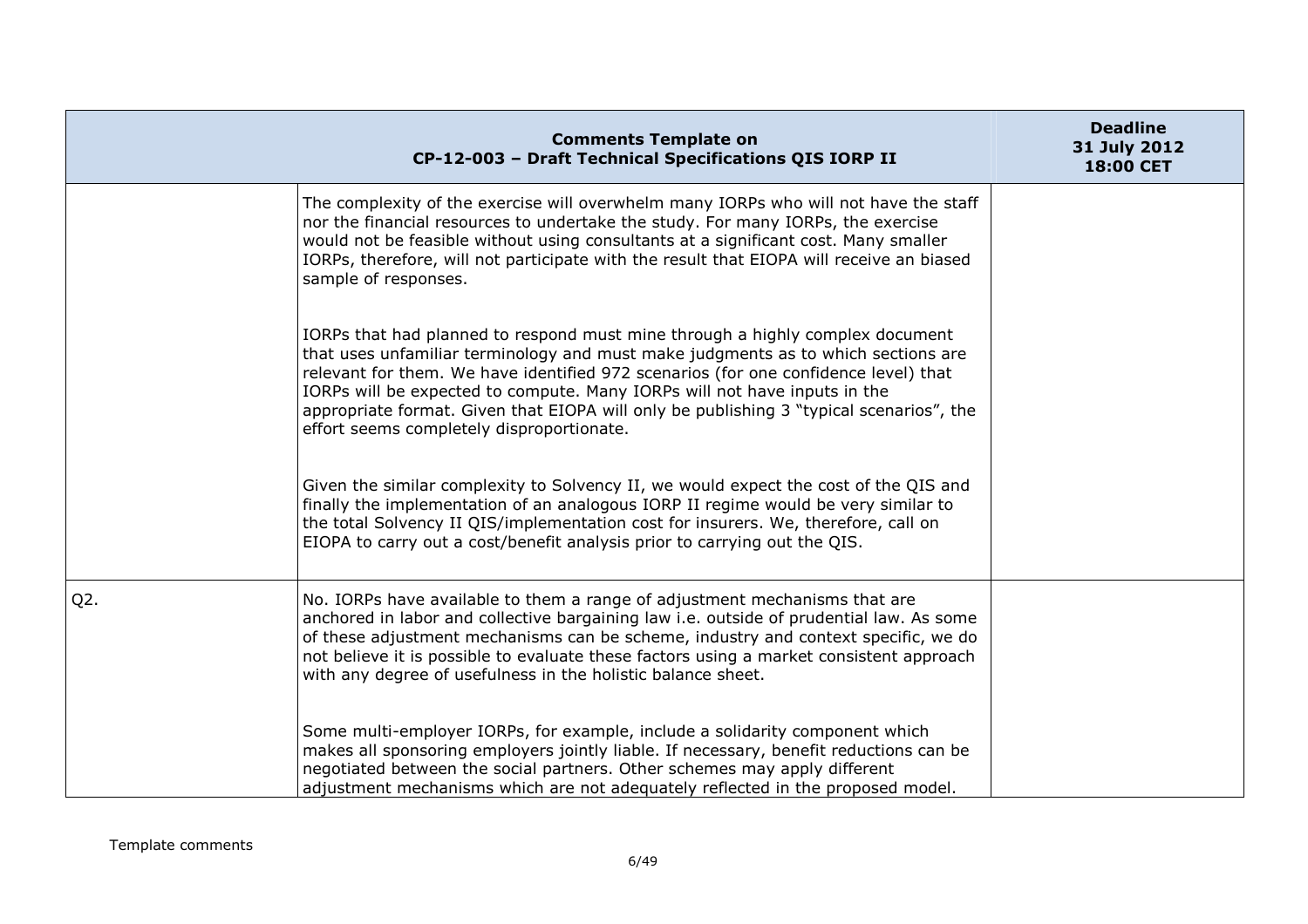|                  | <b>Comments Template on</b><br>CP-12-003 - Draft Technical Specifications QIS IORP II                                                                                                                                                                                                                                                                                                                                         | <b>Deadline</b><br>31 July 2012<br>18:00 CET |
|------------------|-------------------------------------------------------------------------------------------------------------------------------------------------------------------------------------------------------------------------------------------------------------------------------------------------------------------------------------------------------------------------------------------------------------------------------|----------------------------------------------|
|                  | It should be apparent that the QIS model for valuing sponsor support does not<br>adequately reflect our local practice. Moreover, it is heavily laden with assumptions<br>and the outcomes are not robust. Small changes in the inputs result in large<br>deviations in outcomes.                                                                                                                                             |                                              |
|                  | Pension protection schemes are an important security mechanism for occupational<br>pensions in Germany. In contrast to other security schemes in the financial industry<br>which are potentially exposed to systemic risk, the German Pensions-Sicherungs-<br>Verein (PSV) is backed by 91,700 employers i.e. the majority of listed companies in<br>Germany as well as a significant portion of the Mittelstand.             |                                              |
| Q <sub>3</sub> . | No. The draft technical specifications are too complex and not sufficiently clear and<br>understandable. As a result many IORPs will not take part in the QIS which will<br>disproportionately affect multi-employer IORPs, small IORPs and those who largely<br>outsource their operations with the result that EIOPA will receive a distorted picture of<br>the quantitative impact of the proposed regulations.            |                                              |
|                  | The main driver of the quantitative impact of the proposed regulations will be the<br>discount rate used to calculate the best estimate of liabilities. This is a calculation that<br>is relatively straightforward, if applied in the context of the existing actuarial<br>methodology, and could be undertaken by all IORPs. EIOPA should, therefore, focus<br>on those variables that will explain the bulk of the impact. |                                              |
|                  | Unfortunately, the spreadsheets which EIOPA will be supplying are not part of the<br>QIS. As such, the QIS will be an exercise in which IORPs enter data into a "black<br>box". It is unlikely that IORPs will have the necessary input data nor be able to<br>perform adequate plausibility checks (on inputs and outputs) if they do not<br>understand what the model is calculating, thereby leading to the "garbage-in"   |                                              |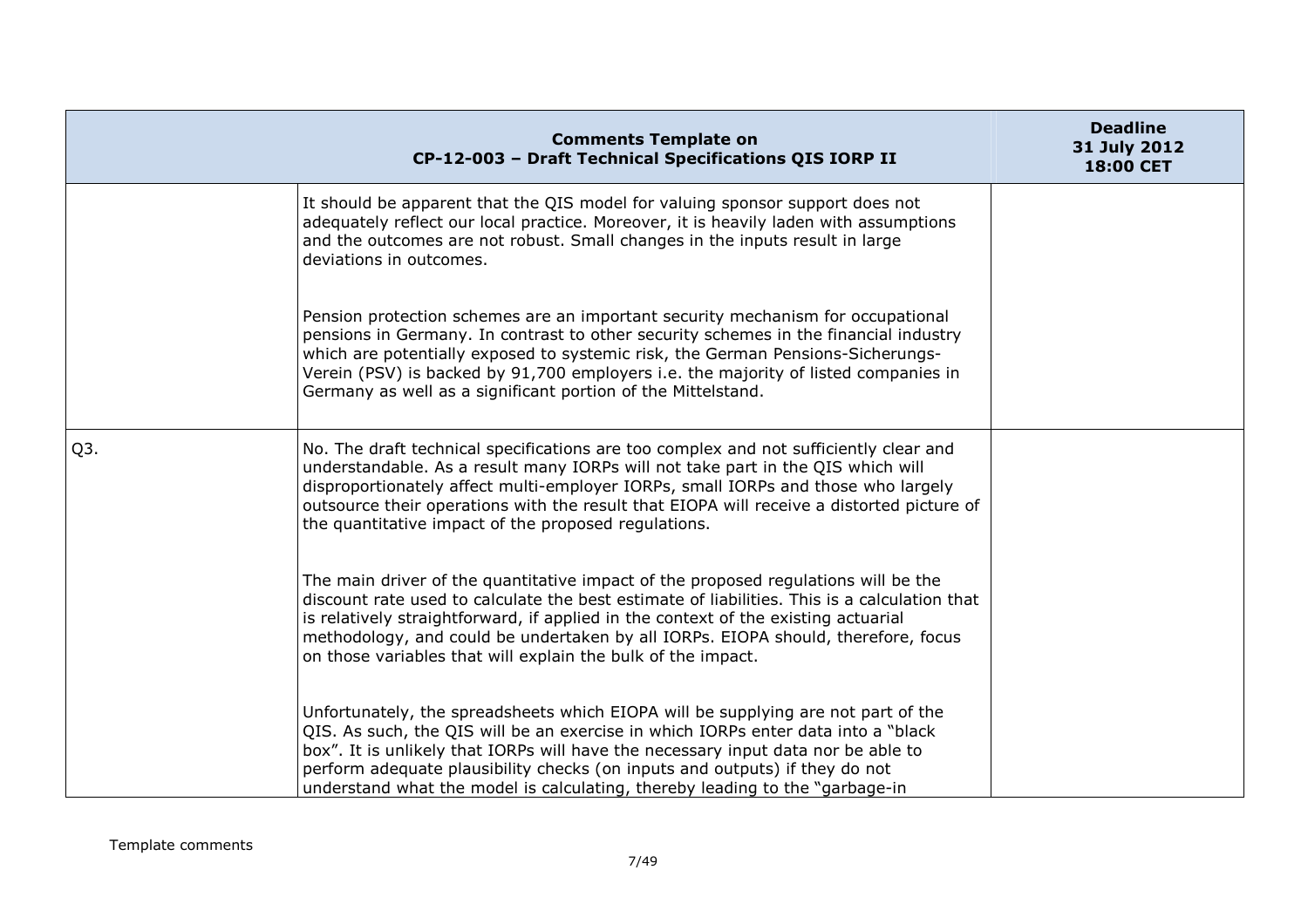|     | <b>Comments Template on</b><br>CP-12-003 - Draft Technical Specifications QIS IORP II                                                                                                                                                                                                                                                                                                                                                                                                                           | <b>Deadline</b><br>31 July 2012<br>18:00 CET |
|-----|-----------------------------------------------------------------------------------------------------------------------------------------------------------------------------------------------------------------------------------------------------------------------------------------------------------------------------------------------------------------------------------------------------------------------------------------------------------------------------------------------------------------|----------------------------------------------|
|     | garbage-out" phenomenon.                                                                                                                                                                                                                                                                                                                                                                                                                                                                                        |                                              |
| Q4. | No. We believe that IORPs will not be able to perform the calculations proposed in the<br>technical specifications within the proposed timeframe at a reasonable cost. The<br>timing of the QIS which will coincide with year-end activities will further reduce the<br>ability of IORPs to participate.                                                                                                                                                                                                        |                                              |
|     | In addition, the accuracy of the calculations will be questionable. The level of<br>complexity of the technical specifications as well as the heavy reliance on<br>assumptions will lead to model risk. The "errors" will be compounded further when<br>the regulator grosses up the results of a biased sample to reflect the universe of<br>entities subject to regulation. Finally, further error will enter the equation when EIOPA<br>transposes these results to reflect the different confidence levels. |                                              |
|     | Given the similar complexity to Solvency II, we would expect the cost of the QIS and<br>finally the implementation of an analogous IORP II regime to be very similar to the<br>total Solvency II QIS/implementation cost for insurers. We, therefore, call on EIOPA<br>to carry out a cost/benefit analysis prior to carrying out the QIS.                                                                                                                                                                      |                                              |
| Q5. | No. The draft technical specifications do not sufficiently recognize the full variety of<br>schemes that operate in the Member States. Participants will, therefore, interpret the<br>specifications differently leading to figures that are not comparable.                                                                                                                                                                                                                                                    |                                              |
|     | In particular the valuation of sponsor support is too complex and impractical and not<br>suited to multi-employer IORPs, quasi-public institutions, non-listed and/or non-rated<br>corporates, subsidiaries of foreign enterprises etc.                                                                                                                                                                                                                                                                         |                                              |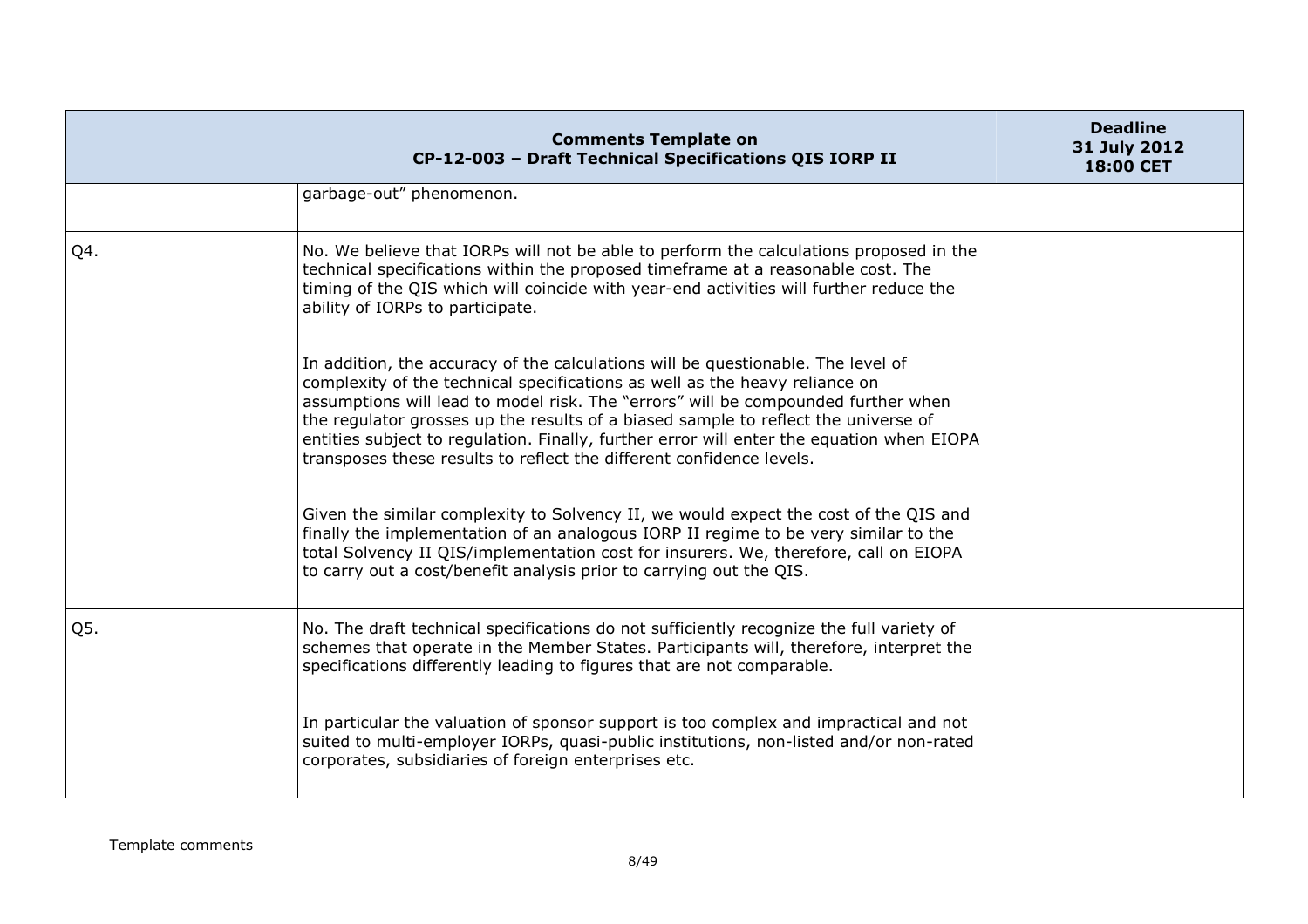|     | <b>Comments Template on</b><br>CP-12-003 - Draft Technical Specifications QIS IORP II                                                                                                                                                                                                                                                                                                                                                                                                                                                                                                                                                                                                                                                                                                                                               | <b>Deadline</b><br>31 July 2012<br>18:00 CET |
|-----|-------------------------------------------------------------------------------------------------------------------------------------------------------------------------------------------------------------------------------------------------------------------------------------------------------------------------------------------------------------------------------------------------------------------------------------------------------------------------------------------------------------------------------------------------------------------------------------------------------------------------------------------------------------------------------------------------------------------------------------------------------------------------------------------------------------------------------------|----------------------------------------------|
|     | We are concerned about the reliance on ratings in the computations. There was a<br>clear commitment by representatives at the G20 summit to reduce the reliance on<br>ratings in financial regulation. This point has been taken up by the OECD in redrafting<br>the Core Principles for Occupational Pension Regulation and the European Commission<br>in its draft revision of the Credit Ratings Directive. It should be noted that the vast<br>majority of employers who sponsor occupational pensions are not rated. These are<br>especially to be found in the SME segment that often employs low income workers.<br>By making the provision of pensions more expensive for this group of the workforce,<br>EIOPA would be clearly acting against the aims of the European Commission as stated<br>in its recent White Paper. |                                              |
| Q6. | We reject the concept of a risk margin as inappropriate in occupational pension<br>systems with sponsor support and PPS. In these systems the IORP is simply a<br>delivery mechanism for the benefit promise given by the employer. In a going<br>concern situation it is economically inefficient (both at the company level and at the<br>whole economy level) to fund the IORP over and above the long-term value of<br>liabilities.                                                                                                                                                                                                                                                                                                                                                                                             |                                              |
|     | Even in the event of scheme closure, bulk transfers are rare, therefore, the transfer<br>value rationale is not applicable. Should a shortfall in the IORP exist, scheme<br>members have legal recourse to the sponsoring employer.                                                                                                                                                                                                                                                                                                                                                                                                                                                                                                                                                                                                 |                                              |
|     | Moreover the cost of capital concept is not relevant for IORPs as they cannot raise<br>capital in the financial markets, nor are pension liabilities traded in an active market.                                                                                                                                                                                                                                                                                                                                                                                                                                                                                                                                                                                                                                                    |                                              |
|     | Therefore, applying both a risk margin and a capital requirement to IORPs is<br>excessive and a misallocation of resources that could be employed more productively<br>in the real economy. Corporate sponsors will be quick to recognize this and curtail                                                                                                                                                                                                                                                                                                                                                                                                                                                                                                                                                                          |                                              |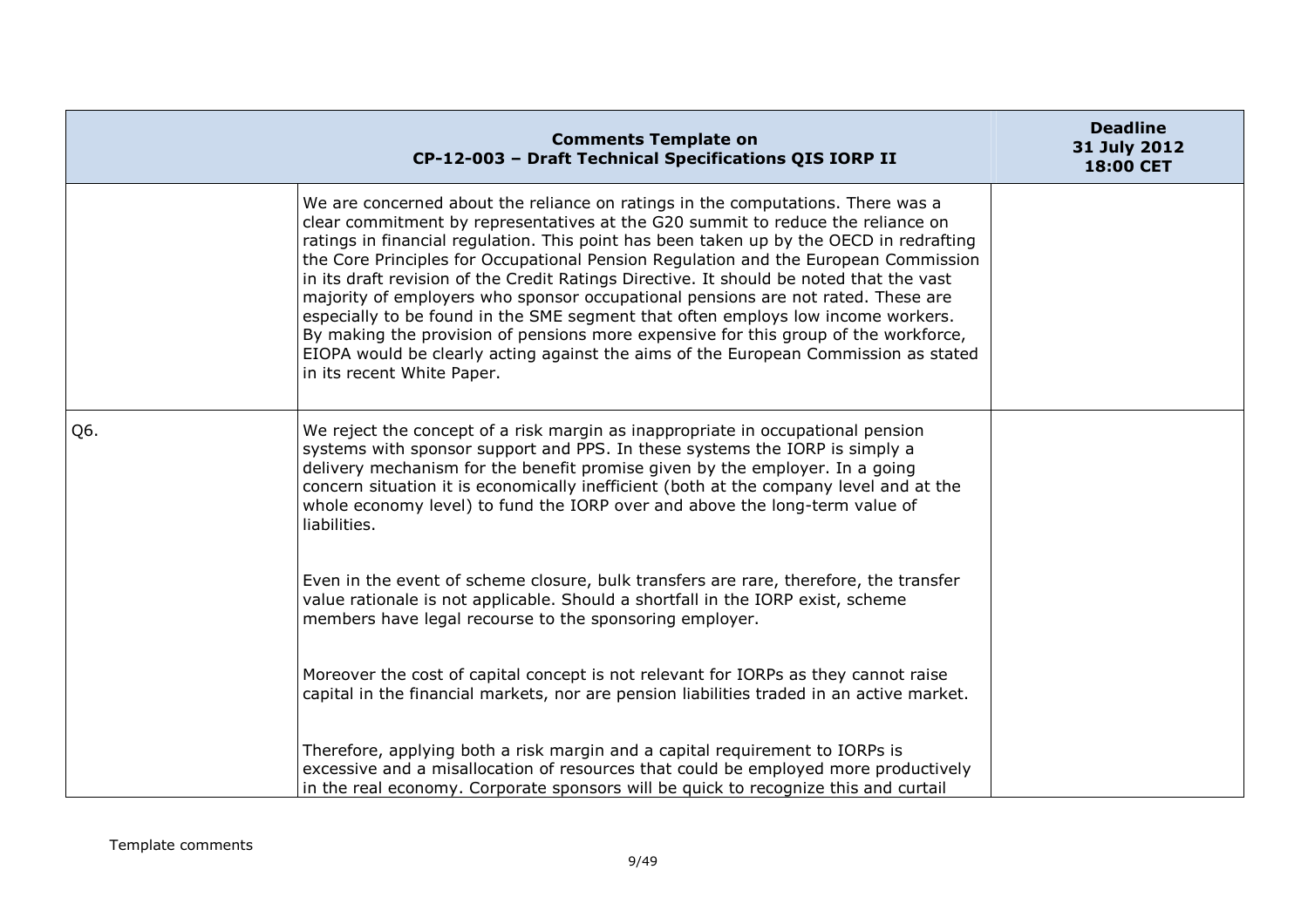|     | <b>Comments Template on</b><br>CP-12-003 - Draft Technical Specifications QIS IORP II                                                                                                                                                      | <b>Deadline</b><br>31 July 2012<br>18:00 CET |
|-----|--------------------------------------------------------------------------------------------------------------------------------------------------------------------------------------------------------------------------------------------|----------------------------------------------|
|     | their engagement in occupational pensions accordingly.                                                                                                                                                                                     |                                              |
|     | Notwithstanding this, some valuation assumptions have built in risk buffers (e.g.<br>mortality assumptions). Adding an explicit risk margin would be double counting<br>(adding an SCR would then be triple counting.)                     |                                              |
|     | The valuation of sponsor support and pension protection schemes needs to be<br>radically simplified. The draft technical specifications are unusable for:                                                                                  |                                              |
|     | Multiemployer schemes, especially those without a small group of dominant<br>$\bullet$<br>employers                                                                                                                                        |                                              |
|     | IORPs of quasi-public institutions (broadcasting, public utilities etc.)<br>$\bullet$                                                                                                                                                      |                                              |
|     | IORPs of sponsors who do not publish EBTDA (sub-entities, foreign<br>$\bullet$<br>subsidiaries, non-listed entities that do not report under IFRS etc.)                                                                                    |                                              |
|     | In a system with unlimited sponsor support and a pension protection scheme that is<br>backed by the Germany economy, their values should simply equate to the balancing<br>item in the holistic balance sheet and represent the base case. |                                              |
| Q7. | The best estimate of technical provisions should include a suitable trend in mortality<br>rates.                                                                                                                                           |                                              |
|     | Mortality is country and sometimes sector/scheme specific. Therefore, mortality<br>tables and assumptions for future mortality trends should be defined at a national<br>level or even sector/scheme level.                                |                                              |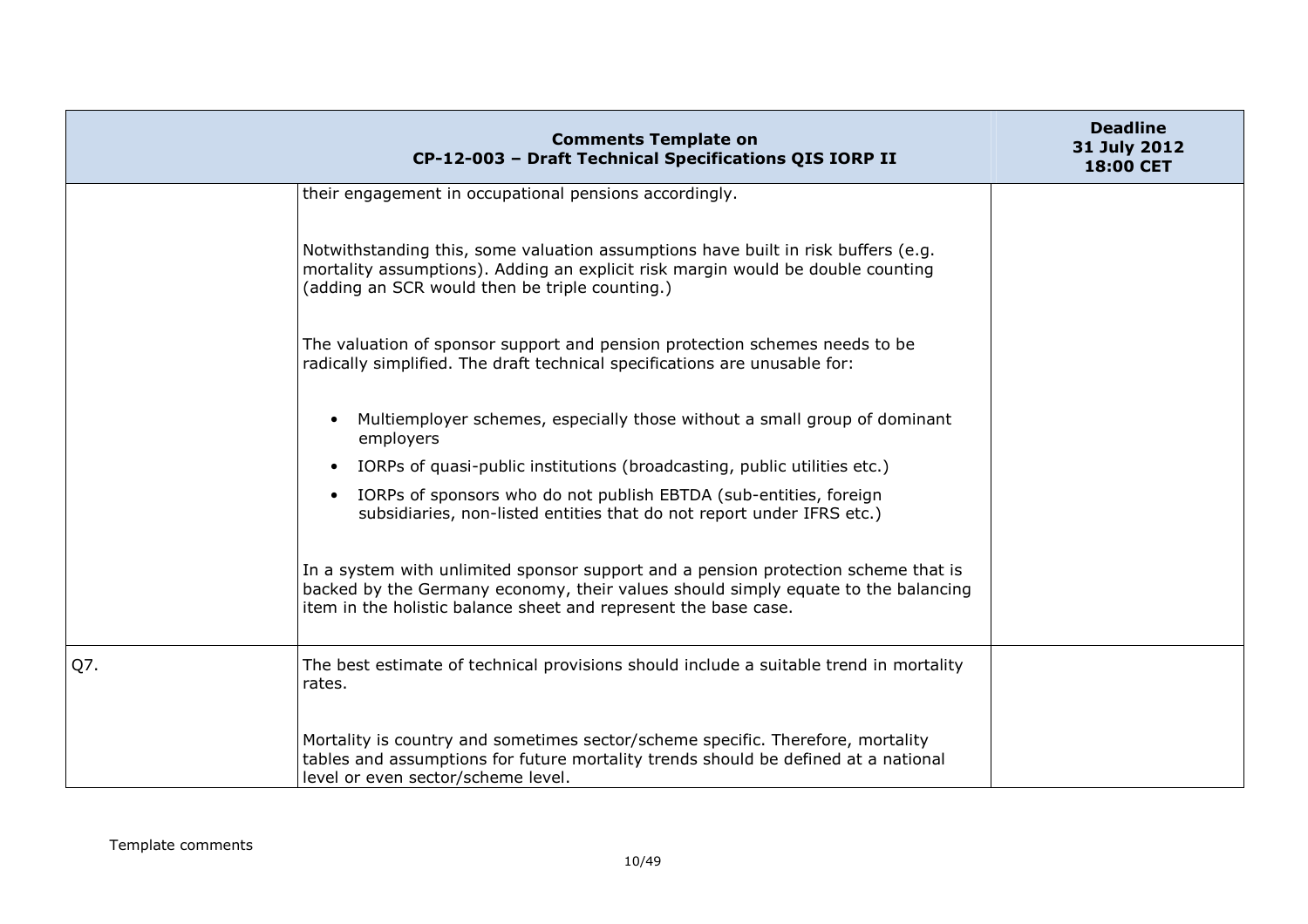|     | <b>Comments Template on</b><br>CP-12-003 - Draft Technical Specifications QIS IORP II                                                                                                                                                                                                                                                                                                                                                                                                                                                                                                                                                                                               | <b>Deadline</b><br>31 July 2012<br>18:00 CET |
|-----|-------------------------------------------------------------------------------------------------------------------------------------------------------------------------------------------------------------------------------------------------------------------------------------------------------------------------------------------------------------------------------------------------------------------------------------------------------------------------------------------------------------------------------------------------------------------------------------------------------------------------------------------------------------------------------------|----------------------------------------------|
|     | For those IORPs who currently use mortality tables without a trend, a simple<br>adjustment should be acceptable for the QIS.                                                                                                                                                                                                                                                                                                                                                                                                                                                                                                                                                        |                                              |
| Q8. | No. Projecting cash flows in respect of each individual member will be costly and time<br>consuming for many members. Having to provide evidence that the grouping of<br>entitlements is acceptable would almost require as much effort.                                                                                                                                                                                                                                                                                                                                                                                                                                            |                                              |
|     | Pension plans in Germany typically provide defined death and disability benefits. The<br>valuation of these is integrated with the valuation of retirement benefits; therefore, it<br>is not feasible to value these as a separate plan.                                                                                                                                                                                                                                                                                                                                                                                                                                            |                                              |
|     | The distinction between unconditional, conditional and discretionary benefits is not<br>sufficiently clear.                                                                                                                                                                                                                                                                                                                                                                                                                                                                                                                                                                         |                                              |
|     | Under the current wording of the technical specifications, the majority of German<br>IORPs would fall under Type 1 schemes according to HBS 4.13, as these can be<br>discontinued at any time. In this case, accrued benefits would be valued on an ABO<br>basis. This means that conditional benefits arising from accrued entitlements (e.g.<br>bonus distributions in hybrid schemes) would not be included in the valuation. In any<br>event, these are a function of the funded status of the scheme, which is influenced by<br>the solvency requirements. To the extent that future solvency requirements are not<br>yet known, it is not possible to make these projections. |                                              |
| Q9. | Many IORPs have the ability to reduce benefits in the event that the sponsor<br>discontinues supporting the scheme, independent of whether a PPS exists or not,<br>therefore it does not seem consistent to differentiate here.                                                                                                                                                                                                                                                                                                                                                                                                                                                     |                                              |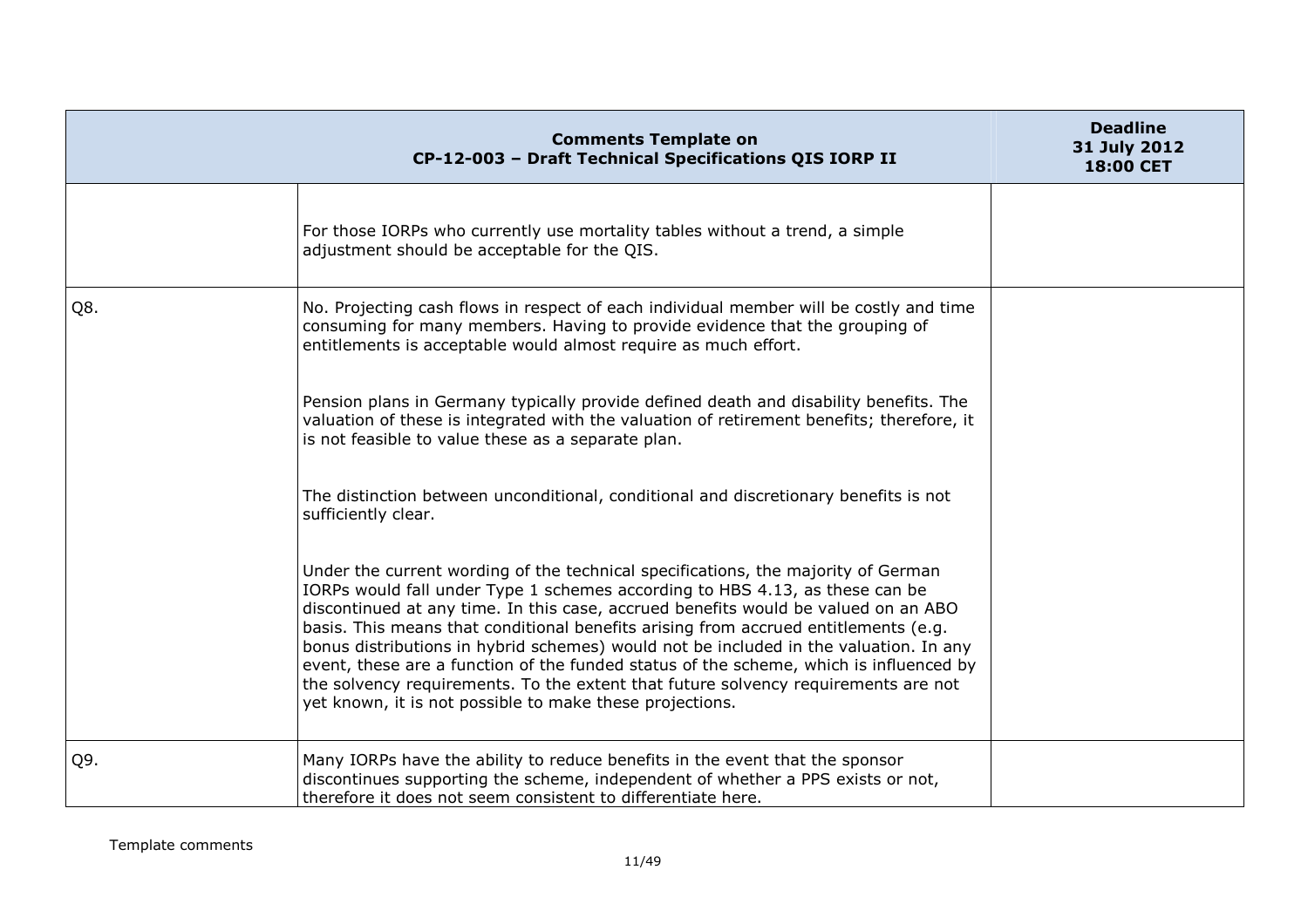| In some instances sponsor default is not a necessary condition for benefit reductions.<br>It is unclear how this would be taken in to account in the valuation. We, therefore,<br>urge EIOPA to conduct further research on the various adjustment mechanisms that<br>exist in practice as the current model does not seem to adequately take them into<br>account.                                                                                                                                                                                                                                                                                                                                                                                                                                                                                                        |                                                                                       |
|----------------------------------------------------------------------------------------------------------------------------------------------------------------------------------------------------------------------------------------------------------------------------------------------------------------------------------------------------------------------------------------------------------------------------------------------------------------------------------------------------------------------------------------------------------------------------------------------------------------------------------------------------------------------------------------------------------------------------------------------------------------------------------------------------------------------------------------------------------------------------|---------------------------------------------------------------------------------------|
| No. We do not agree that security mechanisms should be valued on the basis of<br>probability-weighted average discounted expected payments from the sponsor and<br>the pension protection scheme. Firstly, this approach overlooks the fact that, in<br>reality, the value of security mechanisms is digital, either they function or they don't.<br>This means that a sponsor will continue to support a scheme up to the point where it<br>is no longer financially feasible, at which point it will be closed and support will cease.<br>Of course the deficit funding procedure, which is omitted from the technical<br>specifications, will have an impact on this. Having to fund the entire deficit tomorrow<br>with cash is a different proposition to having to increase the next x years of<br>contributions by y%, even if the present value might be the same. |                                                                                       |
| The valuation of sponsor support as proposed by EIOPA is not robust due to the<br>number of assumptions that need to be made. Moreover, the input data required<br>would mostly not be readily available. For example, EBTDA is a figure that is usually<br>only published with respect to publicly listed and consolidated entities. Benefit<br>promises, however, are made at the legal entity level and it is only the legal entity<br>that is liable. Therefore, a consolidated EBTDA figure is irrelevant for the purposes of<br>this calculation. Non-publicly listed entities are not required to prepare financial<br>statements in accordance with IFRS and, therefore, would not publish an EBTDA<br>value.                                                                                                                                                      |                                                                                       |
|                                                                                                                                                                                                                                                                                                                                                                                                                                                                                                                                                                                                                                                                                                                                                                                                                                                                            | To the extent that the value of sponsor support can only be estimated for a few large |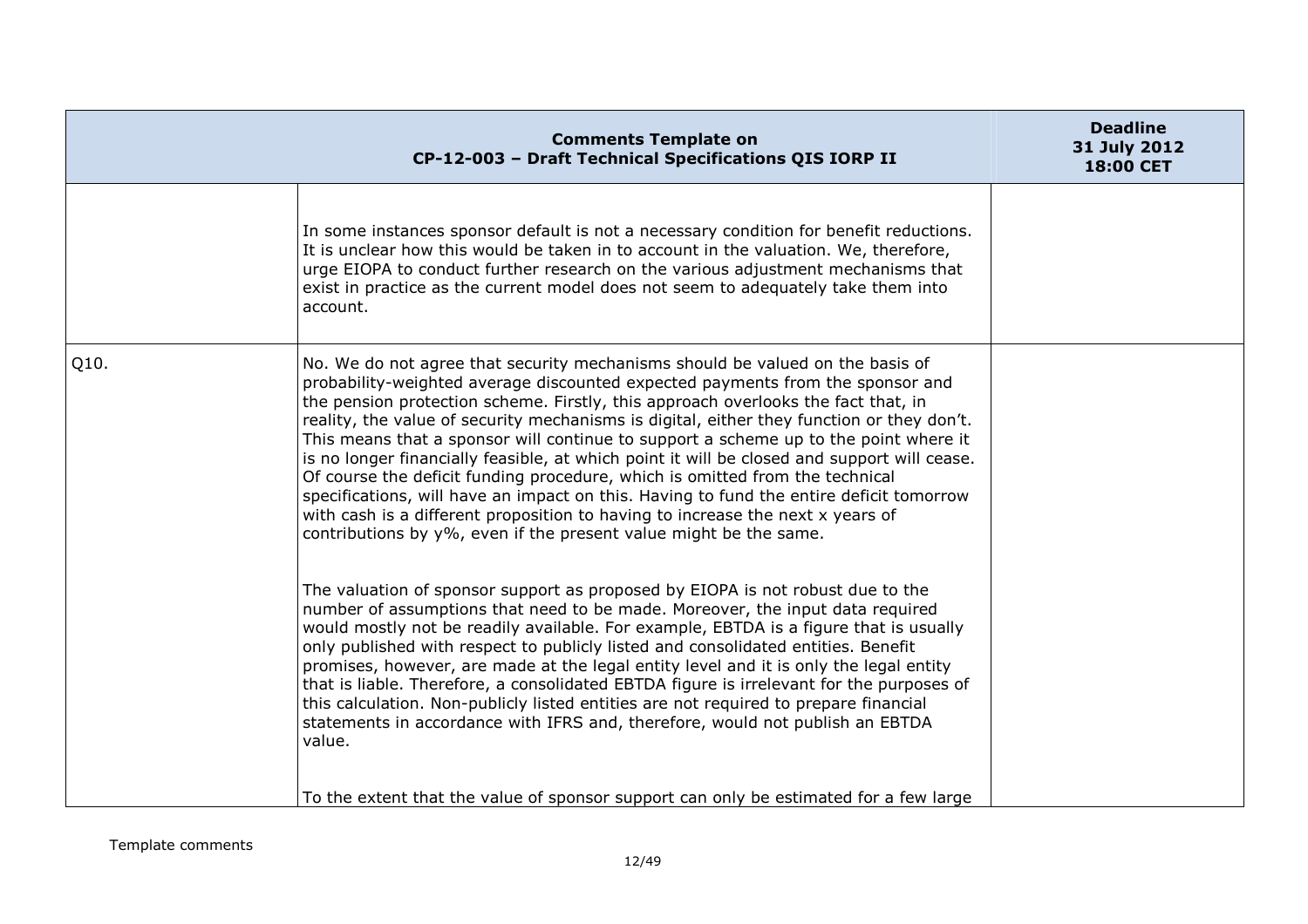|      | <b>Comments Template on</b><br>CP-12-003 - Draft Technical Specifications QIS IORP II                                                                                                                                                                                                                                                                                                                                                                                                                                                                                                                                                                                                                                                  | <b>Deadline</b><br>31 July 2012<br>18:00 CET |
|------|----------------------------------------------------------------------------------------------------------------------------------------------------------------------------------------------------------------------------------------------------------------------------------------------------------------------------------------------------------------------------------------------------------------------------------------------------------------------------------------------------------------------------------------------------------------------------------------------------------------------------------------------------------------------------------------------------------------------------------------|----------------------------------------------|
|      | corporates, the question arises whether the proposed method represents<br>discrimination of SMEs.                                                                                                                                                                                                                                                                                                                                                                                                                                                                                                                                                                                                                                      |                                              |
| Q11. | No. We do not agree with the proposed methodology and altering the parameters<br>would not make a difference to this.                                                                                                                                                                                                                                                                                                                                                                                                                                                                                                                                                                                                                  |                                              |
|      | As stated above, the valuation of sponsor support as proposed by EIOPA is not robust<br>due to the number of assumptions that need to be made. Moreover, the input data<br>required would mostly not be readily available. For example, EBTDA is a figure that is<br>usually only published with respect to publicly listed and consolidated entities. Benefit<br>promises, however, are made at the legal entity level and it is only the legal entity<br>that is liable. Therefore, a consolidated EBTDA figure is irrelevant for the purposes of<br>this calculation. Non-publicly listed entities are not required to prepare financial<br>statements in accordance with IFRS and, therefore, would not publish an EBTDA<br>value. |                                              |
|      | In addition, some sponsors may have more than one IORP. How would the value of<br>sponsor support be allocated?                                                                                                                                                                                                                                                                                                                                                                                                                                                                                                                                                                                                                        |                                              |
|      | It is not justifiable to use commercial ratings to estimate the default risk of sponsors,<br>nor is it reasonable to assign unrated employers the highest probability of default for<br>the following reasons:                                                                                                                                                                                                                                                                                                                                                                                                                                                                                                                         |                                              |
|      | Some IORPs service many (unrated) small employers in a particular industry.<br>The lack of reliance on a single employer arguably reduces exposure to default<br>risk rather than increasing it.                                                                                                                                                                                                                                                                                                                                                                                                                                                                                                                                       |                                              |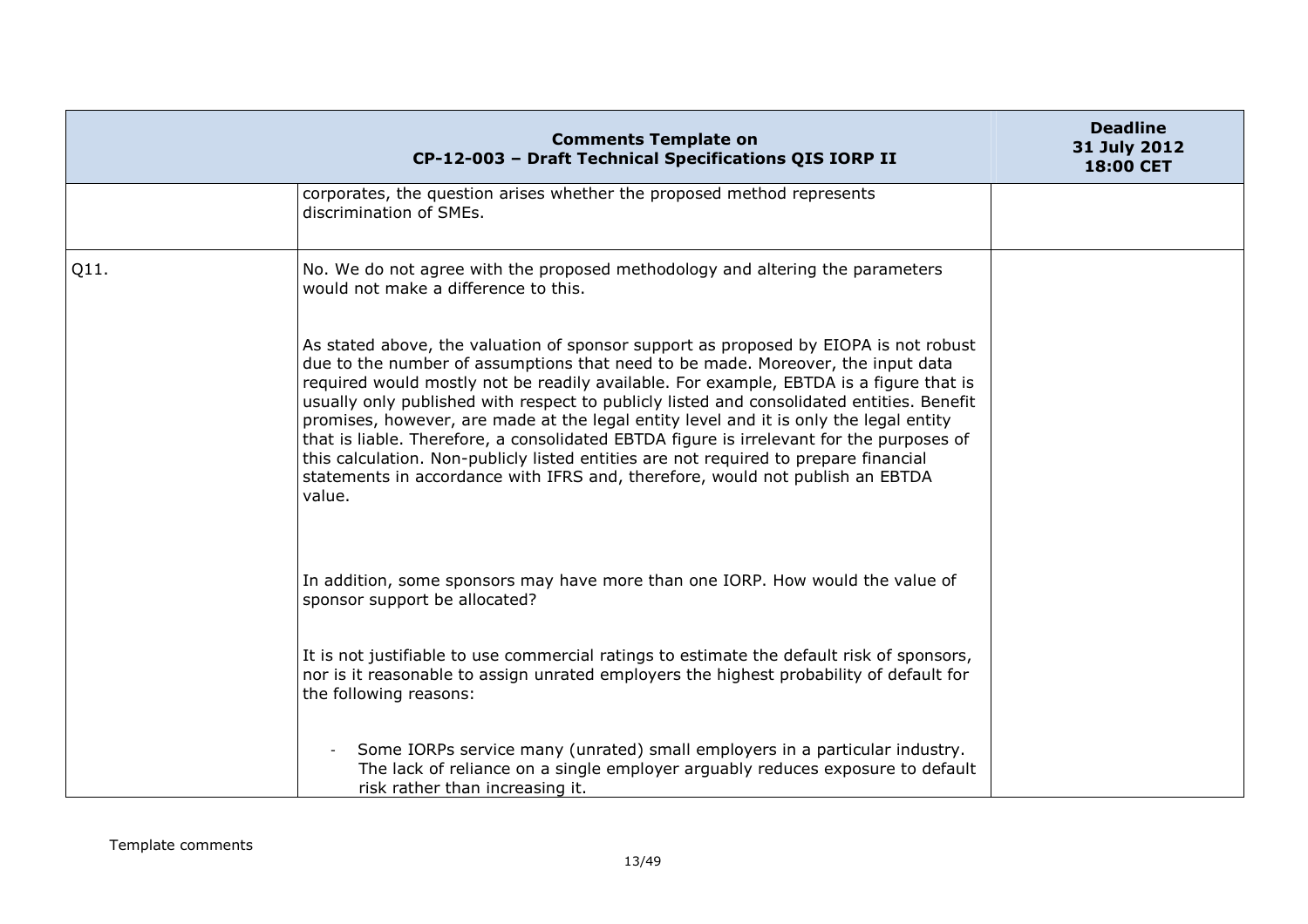|      | <b>Comments Template on</b><br>CP-12-003 - Draft Technical Specifications QIS IORP II                                                                                                                                                                                                                                                                                                                                                                                                                                                                                                                                                                                                                                                  | <b>Deadline</b><br>31 July 2012<br>18:00 CET |
|------|----------------------------------------------------------------------------------------------------------------------------------------------------------------------------------------------------------------------------------------------------------------------------------------------------------------------------------------------------------------------------------------------------------------------------------------------------------------------------------------------------------------------------------------------------------------------------------------------------------------------------------------------------------------------------------------------------------------------------------------|----------------------------------------------|
|      | Many IORPs are sponsored by public entities which are not rated and whose<br>probability of default is very small.                                                                                                                                                                                                                                                                                                                                                                                                                                                                                                                                                                                                                     |                                              |
|      | Some IORPs are sponsored by un-rated subsidiaries of foreign (rated)<br>multinationals. The rating of the parent, however, is irrelevant as the parent is<br>not liable for pensions in a local jurisdiction.                                                                                                                                                                                                                                                                                                                                                                                                                                                                                                                          |                                              |
|      | Assigning unrated employers the highest probability of default would<br>discriminate against SMEs by making their occupational retirement provision<br>more costly.                                                                                                                                                                                                                                                                                                                                                                                                                                                                                                                                                                    |                                              |
|      | Moreover, both the Commission and the European Parliament are committed to<br>reducing the reliance on credit ratings in European legislation.                                                                                                                                                                                                                                                                                                                                                                                                                                                                                                                                                                                         |                                              |
| Q12. | No. We do not agree with the proposed methodology and altering the parameters<br>would not make a difference to this.                                                                                                                                                                                                                                                                                                                                                                                                                                                                                                                                                                                                                  |                                              |
|      | As stated above, the valuation of sponsor support as proposed by EIOPA is not robust<br>due to the number of assumptions that need to be made. Moreover, the input data<br>required would mostly not be readily available. For example, EBTDA is a figure that is<br>usually only published with respect to publicly listed and consolidated entities. Benefit<br>promises, however, are made at the legal entity level and it is only the legal entity<br>that is liable. Therefore, a consolidated EBTDA figure is irrelevant for the purposes of<br>this calculation. Non-publicly listed entities are not required to prepare financial<br>statements in accordance with IFRS and, therefore, would not publish an EBTDA<br>value. |                                              |
|      | In addition, some sponsors may have more than one IORP. How would the maximum<br>amount of sponsor support be allocated?                                                                                                                                                                                                                                                                                                                                                                                                                                                                                                                                                                                                               |                                              |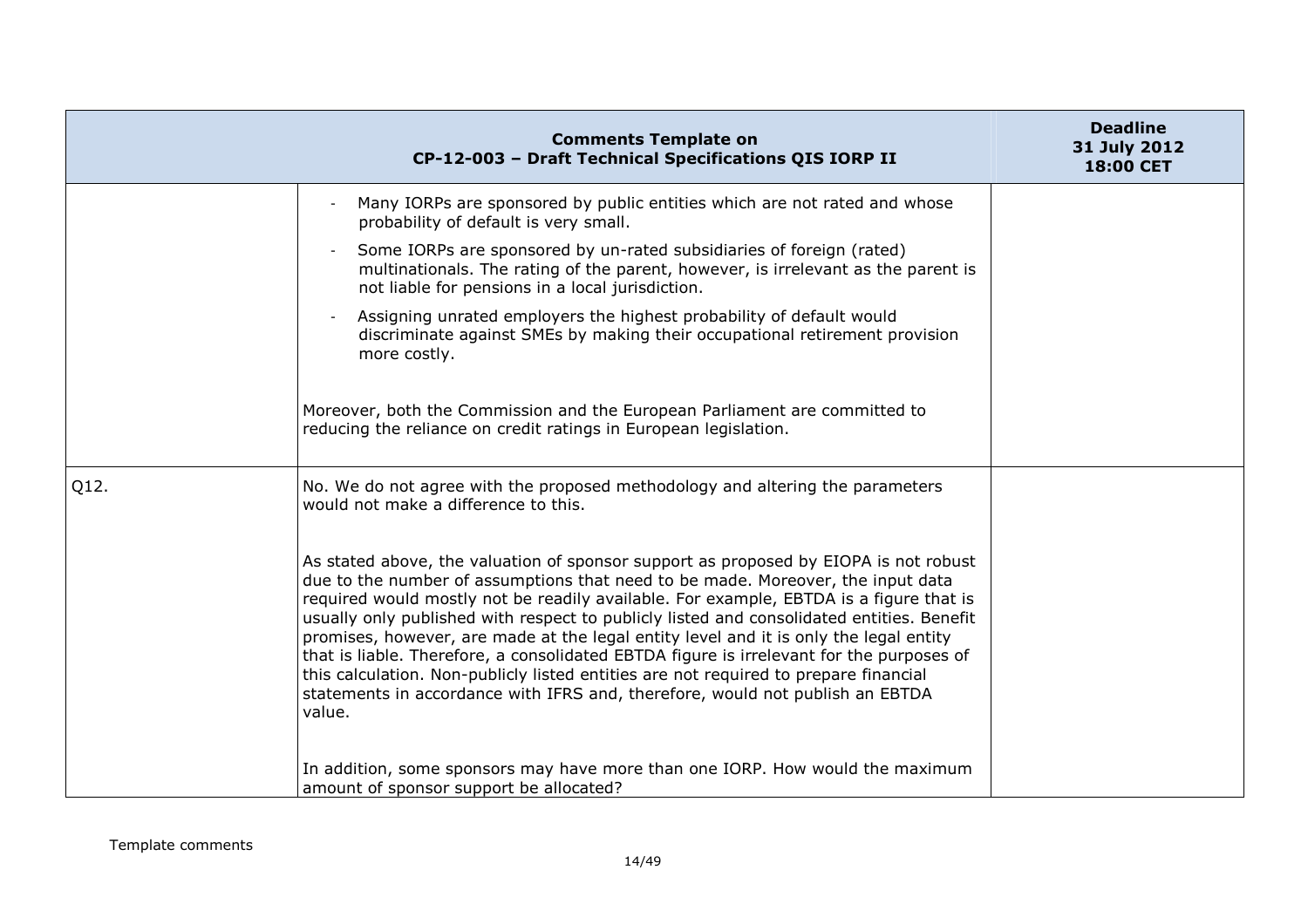|      | <b>Comments Template on</b><br>CP-12-003 - Draft Technical Specifications QIS IORP II                                                                                                                                                                                                                                                                                                                                                                                                                                                                                                                                                                                                                 | <b>Deadline</b><br>31 July 2012<br>18:00 CET |
|------|-------------------------------------------------------------------------------------------------------------------------------------------------------------------------------------------------------------------------------------------------------------------------------------------------------------------------------------------------------------------------------------------------------------------------------------------------------------------------------------------------------------------------------------------------------------------------------------------------------------------------------------------------------------------------------------------------------|----------------------------------------------|
|      | It is not justifiable to use commercial ratings to estimate the default risk of sponsors<br>especially in light of the fact that both the Commission and the European Parliament<br>are committed to reducing the reliance on credit ratings in European legislation.                                                                                                                                                                                                                                                                                                                                                                                                                                 |                                              |
| Q13. | We endorse any counter cyclical measures in specifying solvency standards. These<br>would be achieved by using valuation assumptions that are based on long-term<br>equilibrium values and not short-term market rates. Shifting the yield curve by 50<br>bps is insufficient given the historical range of interest rates and does not adequately<br>take into account the long-term nature of pension liabilities.                                                                                                                                                                                                                                                                                  |                                              |
|      | The matching premium methodology raises a number of issues with regard to<br>intergenerational equity and could possibly be illegal in many instances in Germany.<br>Firstly, if assets/liabilities are separated without any possibility of transfer (eq. in<br>respect of pensioners) and obligations do not give rise to future premiums, who<br>makes up the shortfall if an asset defaults? Is it ethical that actives can enjoy benefit<br>increases (due to investments in real assets) whereas pensioners can't (due to<br>matched fixed income investment)? Because of these questions, we do not consider<br>the matching premium methodology a realistic alternative for IORPs in Germany. |                                              |
| Q14. | The level B discount rate seems to be a more appropriate rate to discount liabilities<br>and should represent the base case. Its derivation, however, needs adjustment. The<br>fixed income asset classes listed in HBS 8.18 are not representative of the asset<br>allocation of German IORPs which have significant investments in covered bonds and<br>registered bank bonds that may be rated lower than AA. In addition, many IORPs<br>have significant issuance of mortgage loans to members which are not covered in<br>HBS 8.18. Basing the fixed income portion of the level B discount rate on AAA and AA<br>rated securities is unreasonable given the lack of depth of this market.       |                                              |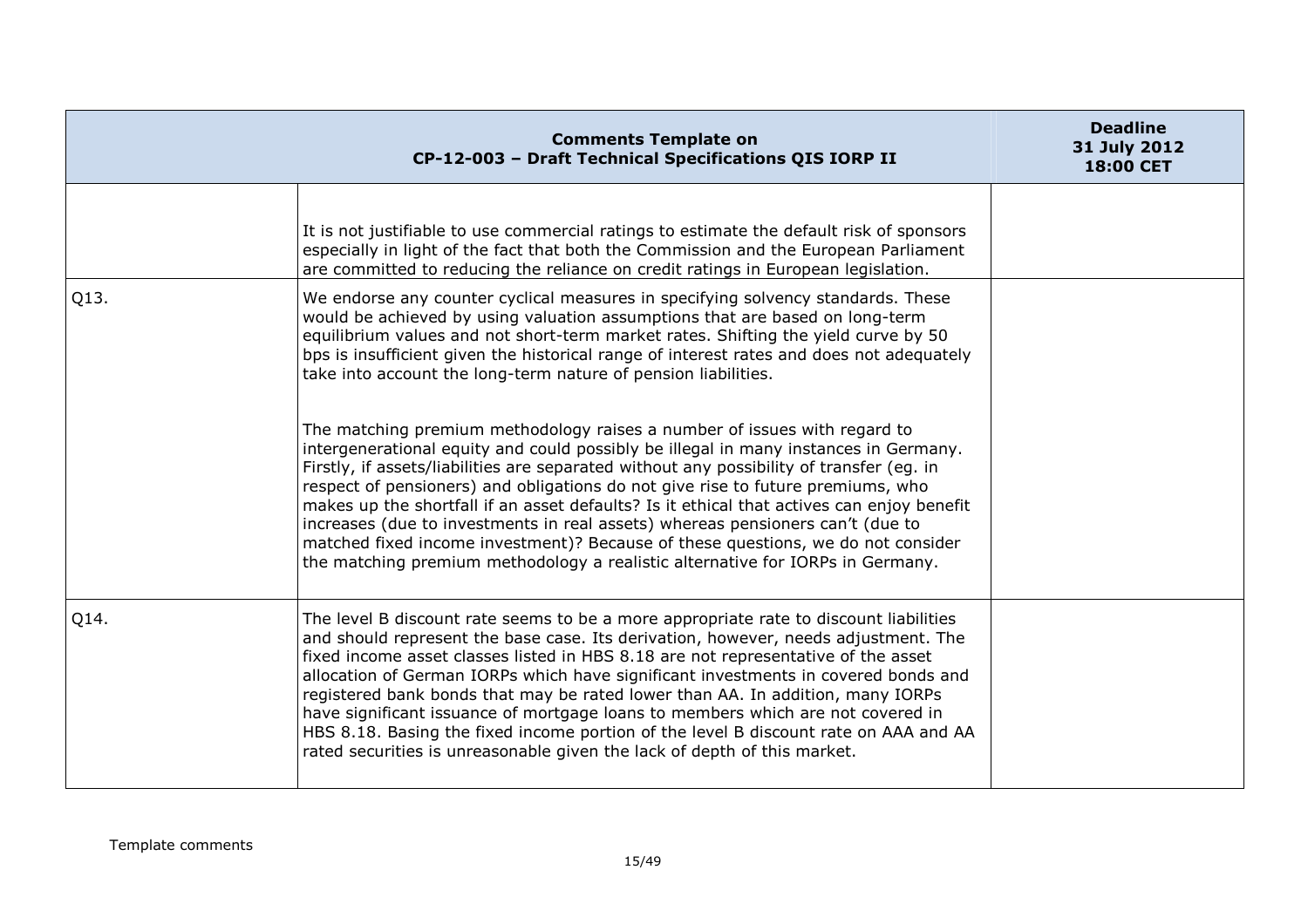|      | <b>Comments Template on</b><br>CP-12-003 - Draft Technical Specifications QIS IORP II                                                                                                                                                                                                                                                                                                                                                                                                                                                                                                                               | <b>Deadline</b><br>31 July 2012<br>18:00 CET |
|------|---------------------------------------------------------------------------------------------------------------------------------------------------------------------------------------------------------------------------------------------------------------------------------------------------------------------------------------------------------------------------------------------------------------------------------------------------------------------------------------------------------------------------------------------------------------------------------------------------------------------|----------------------------------------------|
|      | Importantly, the level B discount rate should represent a long-term equilibrium return<br>on the IORPs assets and not be based on today's yield levels. The fixed income yield<br>should reflect a long-term historical average and the duration of liabilities.                                                                                                                                                                                                                                                                                                                                                    |                                              |
| Q15. | We believe that all assumptions should be based on long-term equilibrium values.                                                                                                                                                                                                                                                                                                                                                                                                                                                                                                                                    |                                              |
| Q16. | The description of the SCR will not be sufficiently clear and understandable for smaller<br>IORPs, who will not participate in the QIS as a result.                                                                                                                                                                                                                                                                                                                                                                                                                                                                 |                                              |
|      | It seems as if a significant part of the calculation will be done by a spreadsheet to be<br>supplied by EIOPA. It is questionable whether IORPs will have the required input data<br>let alone understand the output to the degree necessary to check plausibility and<br>interpret the results.                                                                                                                                                                                                                                                                                                                    |                                              |
|      | It is not clear how EIOPA will infer other security levels from the calculations on a<br>99.5% level given that the results will be non-linear.                                                                                                                                                                                                                                                                                                                                                                                                                                                                     |                                              |
|      | It is not clear which assets would fall under the definition of "intangible assets".                                                                                                                                                                                                                                                                                                                                                                                                                                                                                                                                |                                              |
| Q17. | We do not agree with a market consistent valuation of assets and liabilities as we do<br>not believe short-term changes in market prices should drive the management of<br>institutions that cover long-term liabilities and follow long-term investment strategies.<br>Given that members cannot call their benefits before they are due (unlike customers<br>of banks and insurance companies), market risk is a secondary risk to IORPs. The<br>primary risk of changing asset prices is the effect on the portfolio return of<br>reinvestments. This only changes gradually over time, however, due to the long |                                              |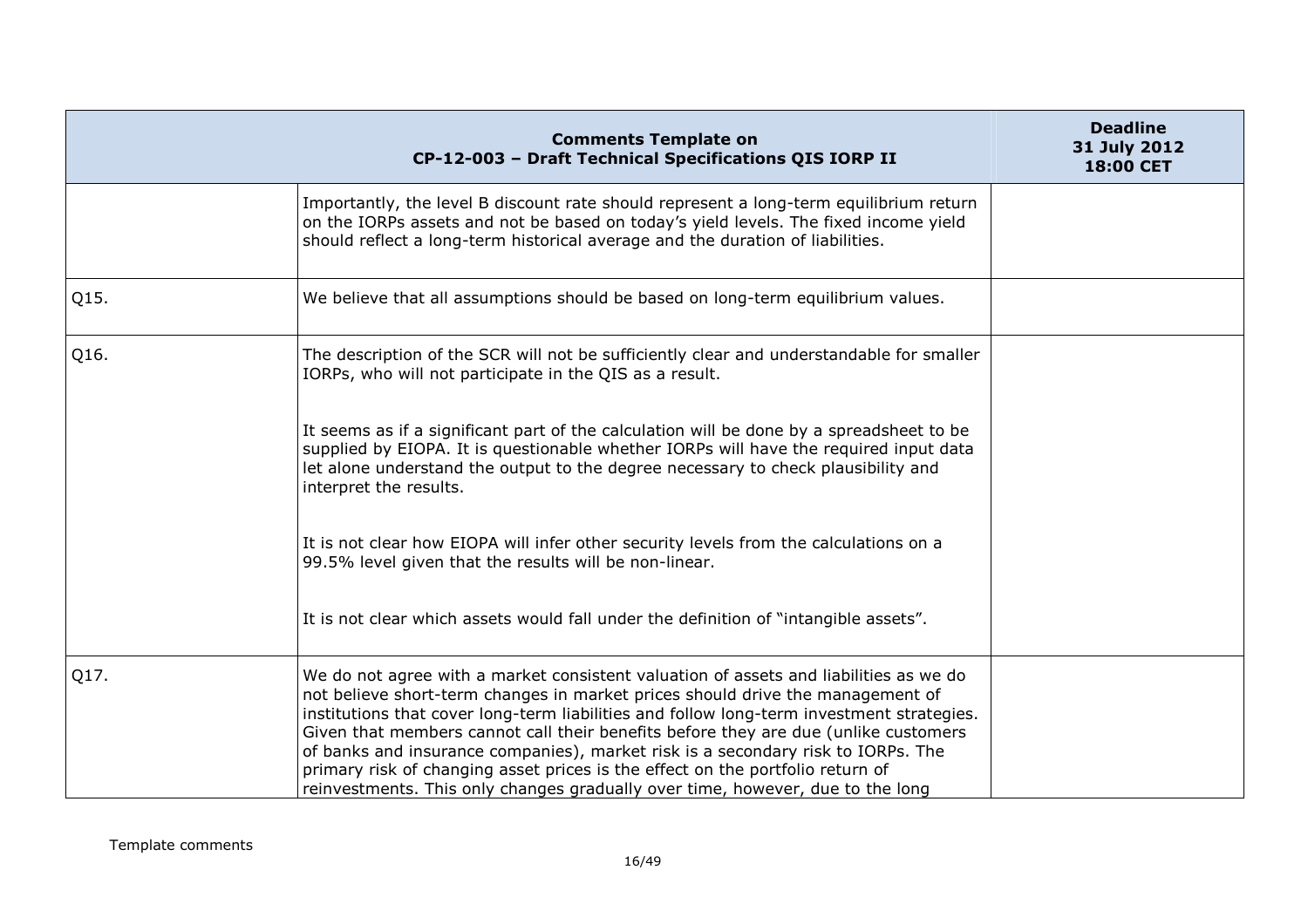| <b>Comments Template on</b><br>CP-12-003 - Draft Technical Specifications QIS IORP II                                                                                                                                                                                                                                                                                                                                | <b>Deadline</b><br>31 July 2012<br>18:00 CET |
|----------------------------------------------------------------------------------------------------------------------------------------------------------------------------------------------------------------------------------------------------------------------------------------------------------------------------------------------------------------------------------------------------------------------|----------------------------------------------|
| duration of the assets in the portfolio. An SCR computed on the basis of a shock in<br>asset prices is therefore completely inappropriate for IORPs.                                                                                                                                                                                                                                                                 |                                              |
| The same applies to interest rate risk. Interest rate risk is only present because the<br>QIS requires assets to be marked to market and liabilities to be discounted with a<br>"market consistent" discount rate. In a sense, EIOPA is introducing pseudo-risks to<br>IORPs. It is the absolute level of interest rates or market returns over time which<br>matter, not inter-temporal changes to these variables. |                                              |
| Pension longevity risk: There is an element of double counting in the requirement to<br>assume a 20% decrease in mortality rates as the best estimate used in calculation of<br>the technical provisions already allows for future improvements in longevity.                                                                                                                                                        |                                              |
| Pension disability-morbidity risk: The capital charge for pension disability-morbidity<br>risk could be lower compared to insurers, since IORPs do not have the disadvantage<br>of adverse selection (due to mandatory participation).                                                                                                                                                                               |                                              |
| Sponsor default risk: We are not sure why this is included in SCR as it seems to be<br>double counted.                                                                                                                                                                                                                                                                                                               |                                              |
| Catastrophe risk: Not relevant for IORPs.                                                                                                                                                                                                                                                                                                                                                                            |                                              |
| Lapse risk: Not relevant for IORPs                                                                                                                                                                                                                                                                                                                                                                                   |                                              |
| Spread risk: Too difficult for IORPs to calculate.                                                                                                                                                                                                                                                                                                                                                                   |                                              |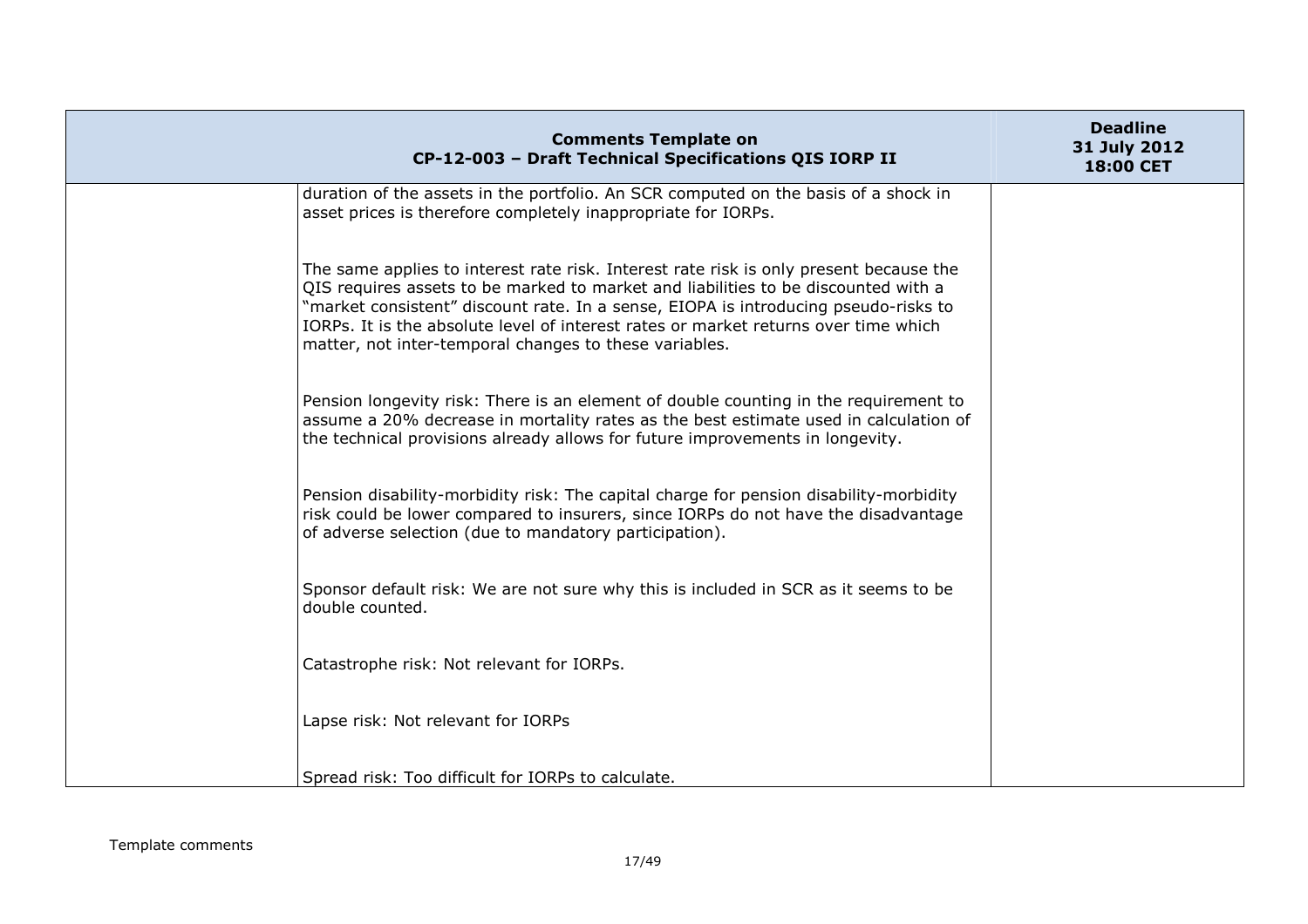|      | <b>Comments Template on</b><br>CP-12-003 - Draft Technical Specifications QIS IORP II                                                                                                                                                                                                                                                                                                                                        | <b>Deadline</b><br>31 July 2012<br>18:00 CET |
|------|------------------------------------------------------------------------------------------------------------------------------------------------------------------------------------------------------------------------------------------------------------------------------------------------------------------------------------------------------------------------------------------------------------------------------|----------------------------------------------|
|      | Benefit option risk: Immaterial or does not cause strain on the fund.<br>The calculation of the different risks for the SCR relies very much on the credit rating.<br>This is remarkable given that the European Commission is reviewing the Credit<br>Ratings Directive which will reduce the reliance on ratings in financial regulation.                                                                                  |                                              |
|      | Relying heavily on credit ratings will introduce pro-cyclicality into the solvency<br>assessment of IORPs thereby amplifying risk.                                                                                                                                                                                                                                                                                           |                                              |
| Q18. | In principle, the loss absorbing capacity of adjustment mechanisms should be taken<br>into account in assessing the solvency position of an IORP. We believe that EIOPA<br>needs to investigate the various adjustment mechanisms available to IORPs in more<br>detail as the proposed technical specifications are too vague and insufficient. In<br>particular, smaller IORPs will be unable to handle these computations. |                                              |
| Q19. | No. Should an IORP incur losses due to operational reasons, these are usually<br>covered by the sponsoring employer. In Germany, it is the employer who chooses the<br>funding vehicle for pensions; therefore, the employer is also responsible for its<br>operational efficiency. Imposing a capital charge for operational risk is, therefore,<br>inefficient and superfluous.                                            |                                              |
|      | In addition, the cost of operational failure may be met by outsourced service<br>providers meaning that the IORP would not suffer any financial impact from the<br>operational failure.                                                                                                                                                                                                                                      |                                              |
| Q20. | No. The above risks are either non-existent or immaterial for IORPs. Leaving these<br>out of the QIS would not alter the results significantly.                                                                                                                                                                                                                                                                              |                                              |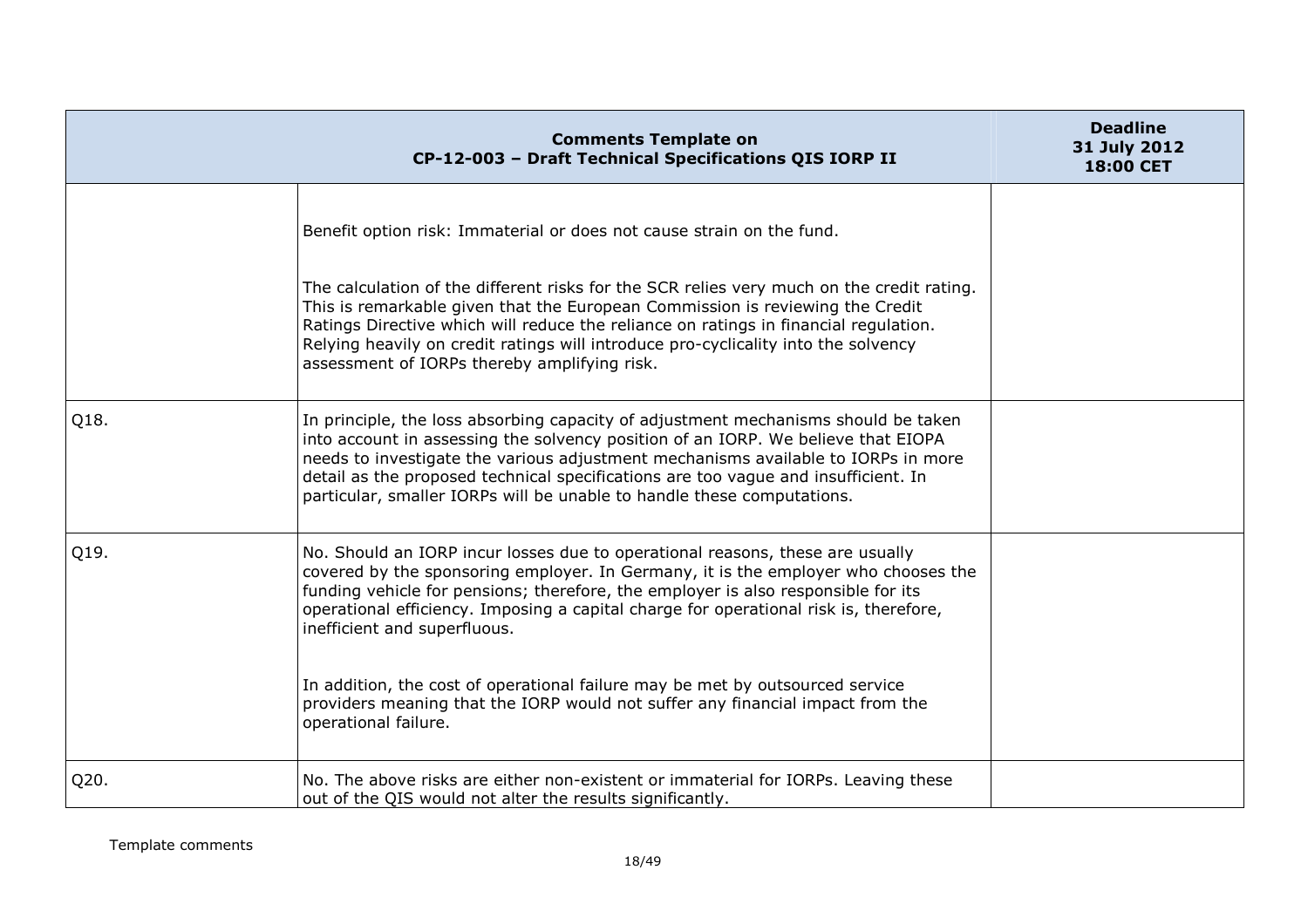|        | <b>Comments Template on</b><br>CP-12-003 - Draft Technical Specifications QIS IORP II                                                                                                                                                                                                                                                                                                                                                                                                                                                                                                                                                                                                                                      | <b>Deadline</b><br>31 July 2012<br>18:00 CET |
|--------|----------------------------------------------------------------------------------------------------------------------------------------------------------------------------------------------------------------------------------------------------------------------------------------------------------------------------------------------------------------------------------------------------------------------------------------------------------------------------------------------------------------------------------------------------------------------------------------------------------------------------------------------------------------------------------------------------------------------------|----------------------------------------------|
|        |                                                                                                                                                                                                                                                                                                                                                                                                                                                                                                                                                                                                                                                                                                                            |                                              |
| Q21.   | No. We do not understand the purpose of calculating the sponsor default risk as part<br>of the SCR.                                                                                                                                                                                                                                                                                                                                                                                                                                                                                                                                                                                                                        |                                              |
| Q22.   | No. Benefit options, where they exist, are usually calibrated so that they do not cause<br>a strain on the fund. Therefore, the risk is immaterial and can be ignored in the QIS.                                                                                                                                                                                                                                                                                                                                                                                                                                                                                                                                          |                                              |
|        | Lapse risk is an insurance concept and not relevant for IORPs. It should be noted that<br>upon a member's termination of service, his/her accrued entitlements often remain in<br>the scheme. The present value of the termination benefit in most instances is equal to<br>the actuarial reserve so that there is no strain on the fund. The same is true for<br>transfers to another scheme.                                                                                                                                                                                                                                                                                                                             |                                              |
| Q23.   | No. These sections will not be understandable for smaller IORPs who will be deterred<br>from participating in the QIS.<br>The instruments outlined in this section may reduce risk as defined in this QIS;<br>however, they do not necessarily reduce the liability of IORPs which are the benefits<br>that must be paid to members. In particular, schemes which offer profit participation<br>are legally required to calculate these profits according to historical cost accounting<br>standards. Financial instruments designed to hedge inter-temporal changes in asset<br>prices do not alter the benefit that is promised to the employee and, therefore, do not<br>contribute to risk mitigation in a real sense. |                                              |
| I.1.1. |                                                                                                                                                                                                                                                                                                                                                                                                                                                                                                                                                                                                                                                                                                                            |                                              |
| I.1.2. |                                                                                                                                                                                                                                                                                                                                                                                                                                                                                                                                                                                                                                                                                                                            |                                              |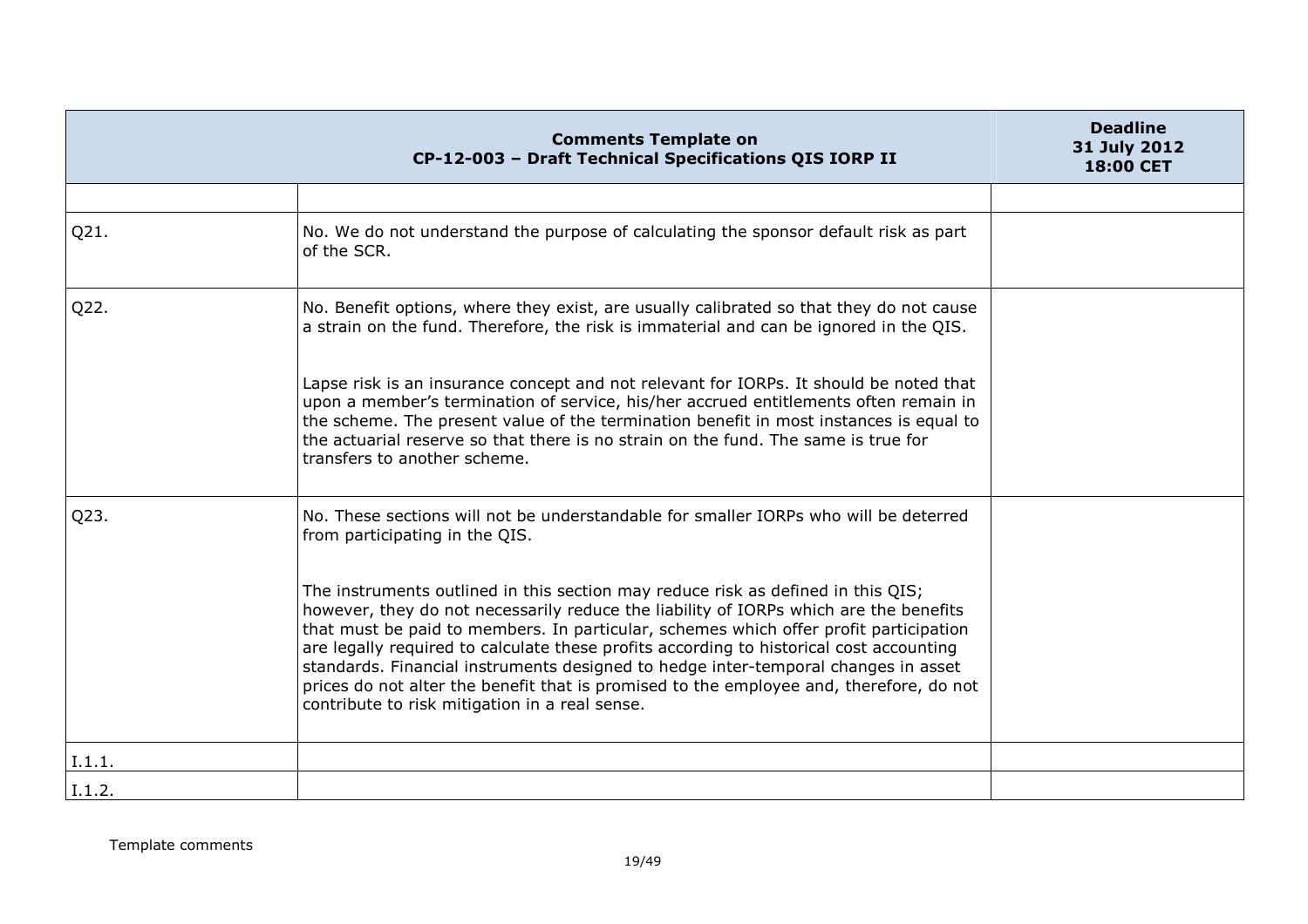|         | <b>Comments Template on</b><br>CP-12-003 - Draft Technical Specifications QIS IORP II | <b>Deadline</b><br>31 July 2012<br>18:00 CET |
|---------|---------------------------------------------------------------------------------------|----------------------------------------------|
| I.1.3.  |                                                                                       |                                              |
| I.1.4.  |                                                                                       |                                              |
| 1.1.5.  |                                                                                       |                                              |
| 1.2.1.  |                                                                                       |                                              |
| I.2.2.  |                                                                                       |                                              |
| I.2.3.  |                                                                                       |                                              |
| I.2.4.  |                                                                                       |                                              |
| I.2.5.  |                                                                                       |                                              |
| I.2.6.  |                                                                                       |                                              |
| 1.3.1.  |                                                                                       |                                              |
| I.3.2.  |                                                                                       |                                              |
| I.4.1.  |                                                                                       |                                              |
| I.4.2.  |                                                                                       |                                              |
| I.4.3.  |                                                                                       |                                              |
| I.4.4.  |                                                                                       |                                              |
| I.4.5.  |                                                                                       |                                              |
| I.4.6.  |                                                                                       |                                              |
| I.4.7.  |                                                                                       |                                              |
| I.4.8.  |                                                                                       |                                              |
| I.4.9.  |                                                                                       |                                              |
| I.4.10. |                                                                                       |                                              |
| I.4.11. |                                                                                       |                                              |
| I.4.12. |                                                                                       |                                              |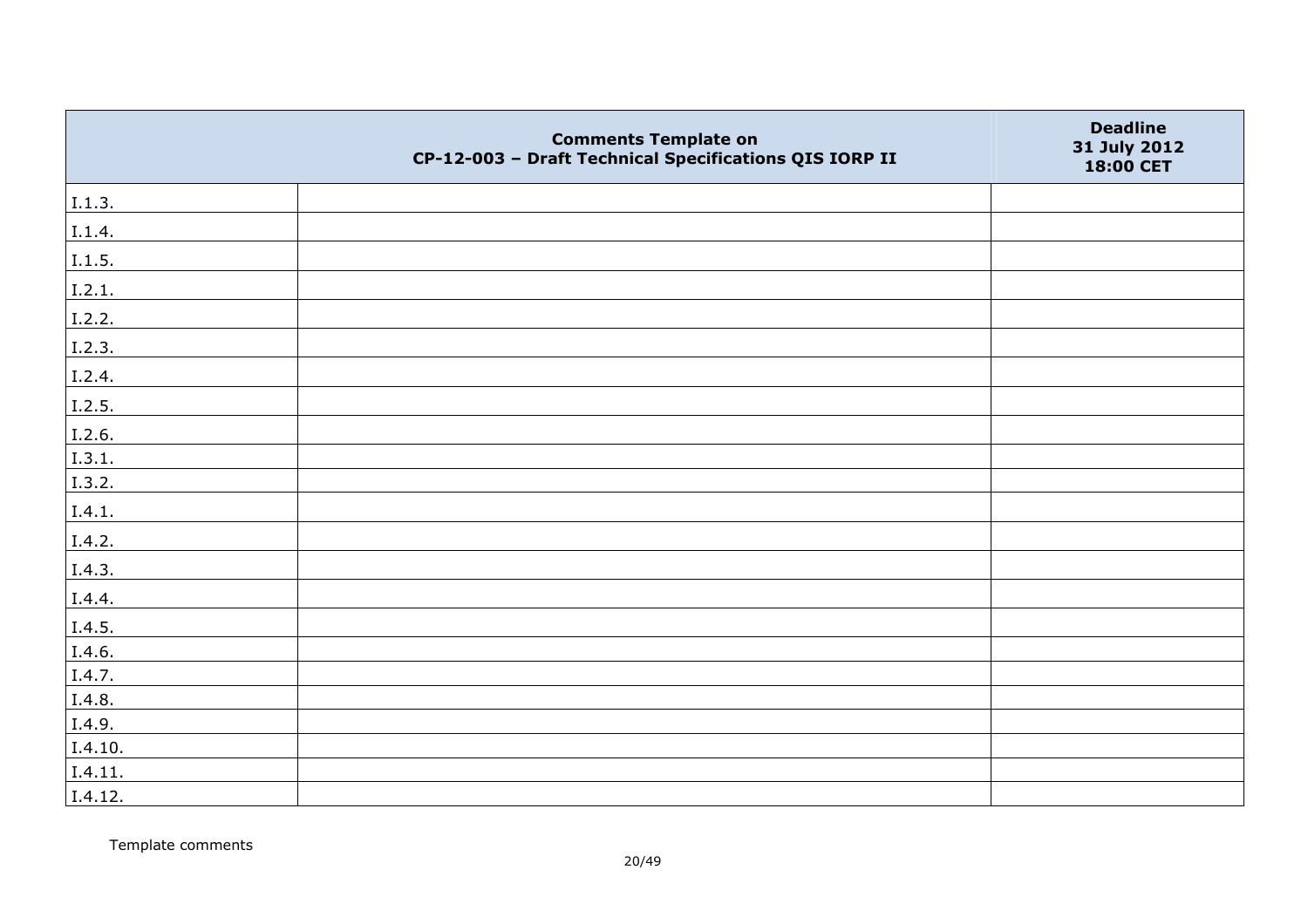|         | <b>Comments Template on</b><br>CP-12-003 - Draft Technical Specifications QIS IORP II | <b>Deadline</b><br>31 July 2012<br>18:00 CET |
|---------|---------------------------------------------------------------------------------------|----------------------------------------------|
| I.4.13. |                                                                                       |                                              |
| I.4.14. |                                                                                       |                                              |
| I.4.15. |                                                                                       |                                              |
| I.4.16. |                                                                                       |                                              |
| I.4.17. |                                                                                       |                                              |
| I.4.18. |                                                                                       |                                              |
| I.4.19. |                                                                                       |                                              |
| I.4.20. |                                                                                       |                                              |
| I.4.21. |                                                                                       |                                              |
| I.4.22. |                                                                                       |                                              |
| I.5.1.  |                                                                                       |                                              |
| I.5.2.  |                                                                                       |                                              |
| I.5.3.  |                                                                                       |                                              |
| I.5.4.  |                                                                                       |                                              |
| 1.5.5.  |                                                                                       |                                              |
| I.5.6.  |                                                                                       |                                              |
| I.5.7.  |                                                                                       |                                              |
| I.5.8.  |                                                                                       |                                              |
| I.6.1.  |                                                                                       |                                              |
| I.6.2.  |                                                                                       |                                              |
| I.6.3.  |                                                                                       |                                              |
| I.7.1.  |                                                                                       |                                              |
| I.7.2.  |                                                                                       |                                              |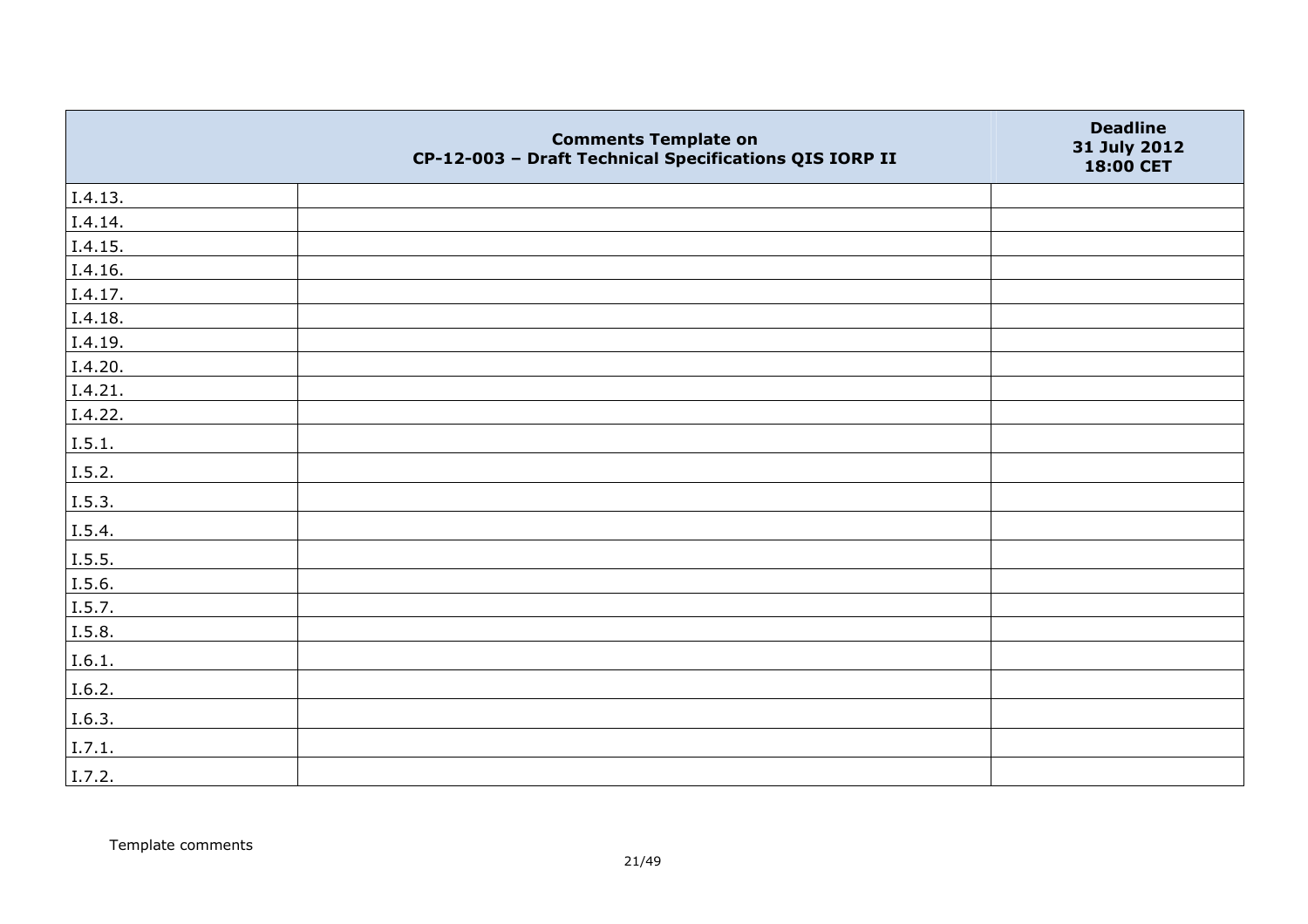|          | <b>Comments Template on</b><br>CP-12-003 - Draft Technical Specifications QIS IORP II | <b>Deadline</b><br>31 July 2012<br>18:00 CET |
|----------|---------------------------------------------------------------------------------------|----------------------------------------------|
| I.7.3.   |                                                                                       |                                              |
| I.7.4.   |                                                                                       |                                              |
| I.7.5.   |                                                                                       |                                              |
| I.8.1.   |                                                                                       |                                              |
| I.8.2.   |                                                                                       |                                              |
| I.8.3.   |                                                                                       |                                              |
| I.8.4.   |                                                                                       |                                              |
| I.8.5.   |                                                                                       |                                              |
| I.8.6.   |                                                                                       |                                              |
| I.9.1.   |                                                                                       |                                              |
| I.9.2.   |                                                                                       |                                              |
| I.9.3.   |                                                                                       |                                              |
| I.10.1.  |                                                                                       |                                              |
| I.10.2.  |                                                                                       |                                              |
| I.10.3.  |                                                                                       |                                              |
| I.10.4   |                                                                                       |                                              |
| I.11.1   |                                                                                       |                                              |
| HBS.1.1. |                                                                                       |                                              |
| HBS.2.1. |                                                                                       |                                              |
| HBS.2.2. |                                                                                       |                                              |
| HBS.2.3. |                                                                                       |                                              |
| HBS.2.4. |                                                                                       |                                              |
| HBS.2.5. |                                                                                       |                                              |

Template comments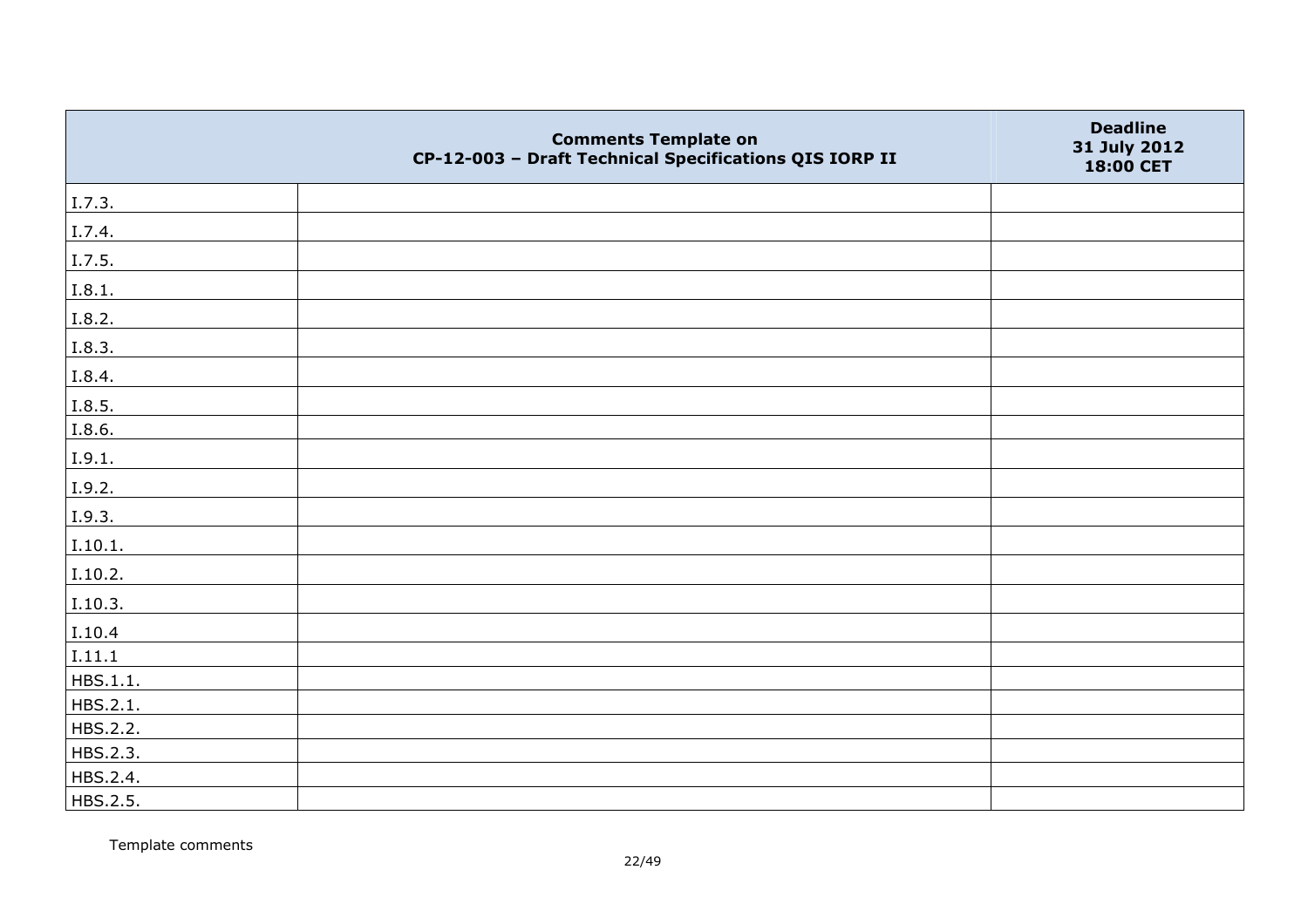|           | <b>Comments Template on</b><br>CP-12-003 - Draft Technical Specifications QIS IORP II | <b>Deadline</b><br>31 July 2012<br>18:00 CET |
|-----------|---------------------------------------------------------------------------------------|----------------------------------------------|
| HBS.2.6.  |                                                                                       |                                              |
| HBS.2.7.  |                                                                                       |                                              |
| HBS.2.8.  |                                                                                       |                                              |
| HBS.3.1.  |                                                                                       |                                              |
| HBS.3.2.  |                                                                                       |                                              |
| HBS.3.3.  |                                                                                       |                                              |
| HBS.3.4.  |                                                                                       |                                              |
| HBS.3.5.  |                                                                                       |                                              |
| HBS.3.6.  |                                                                                       |                                              |
| HBS.3.7.  |                                                                                       |                                              |
| HBS.3.8.  |                                                                                       |                                              |
| HBS.3.9.  |                                                                                       |                                              |
| HBS.3.10. |                                                                                       |                                              |
| HBS.3.11. |                                                                                       |                                              |
| HBS.3.12. |                                                                                       |                                              |
| HBS.3.13. |                                                                                       |                                              |
| HBS.3.14. |                                                                                       |                                              |
| HBS.3.15. |                                                                                       |                                              |
| HBS.3.16. |                                                                                       |                                              |
| HBS.3.17. |                                                                                       |                                              |
| HBS.3.18. |                                                                                       |                                              |
| HBS.3.19. |                                                                                       |                                              |
| HBS.3.20. |                                                                                       |                                              |
| HBS.3.21. |                                                                                       |                                              |
| HBS.3.22. |                                                                                       |                                              |
| HBS.3.23. |                                                                                       |                                              |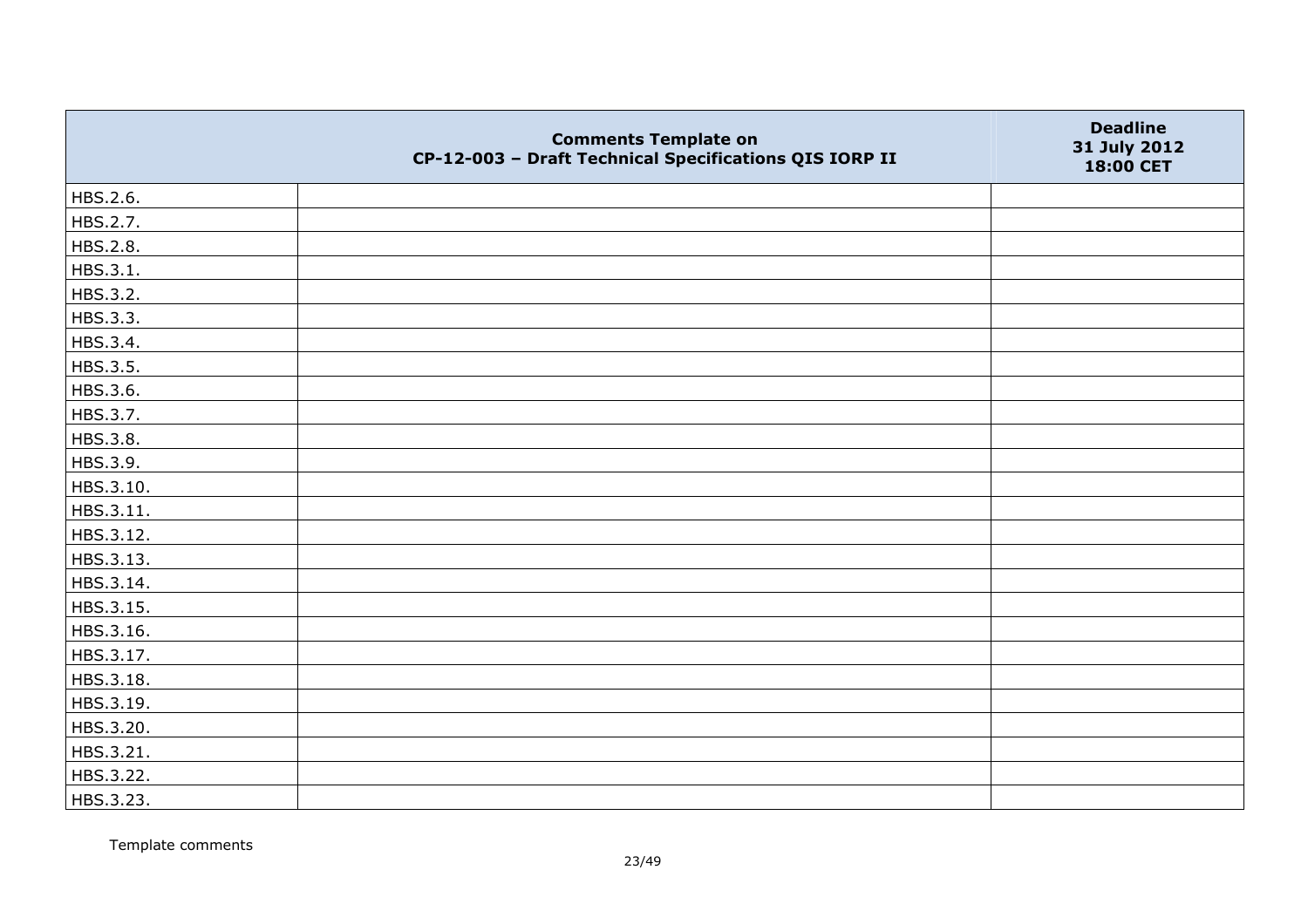|           | <b>Comments Template on</b><br>CP-12-003 - Draft Technical Specifications QIS IORP II | <b>Deadline</b><br>31 July 2012<br>18:00 CET |
|-----------|---------------------------------------------------------------------------------------|----------------------------------------------|
| HBS.3.24. |                                                                                       |                                              |
| HBS.3.25. |                                                                                       |                                              |
| HBS.3.26. |                                                                                       |                                              |
| HBS.3.27. |                                                                                       |                                              |
| HBS.3.28. |                                                                                       |                                              |
| HBS.3.29. |                                                                                       |                                              |
| HBS.4.1.  |                                                                                       |                                              |
| HBS.4.2.  |                                                                                       |                                              |
| HBS.4.3.  |                                                                                       |                                              |
| HBS.4.4.  |                                                                                       |                                              |
| HBS.4.5.  |                                                                                       |                                              |
| HBS.4.6.  |                                                                                       |                                              |
| HBS.4.7.  |                                                                                       |                                              |
| HBS.4.8.  |                                                                                       |                                              |
| HBS.4.9.  |                                                                                       |                                              |
| HBS.4.10. |                                                                                       |                                              |
| HBS.4.11. |                                                                                       |                                              |
| HBS.4.12. |                                                                                       |                                              |
| HBS.4.13. |                                                                                       |                                              |
| HBS.4.14. |                                                                                       |                                              |
| HBS.4.15. |                                                                                       |                                              |
| HBS.4.16. |                                                                                       |                                              |
| HBS.4.17. |                                                                                       |                                              |
| HBS.4.18. |                                                                                       |                                              |
| HBS.4.19. |                                                                                       |                                              |
| HBS.4.20. |                                                                                       |                                              |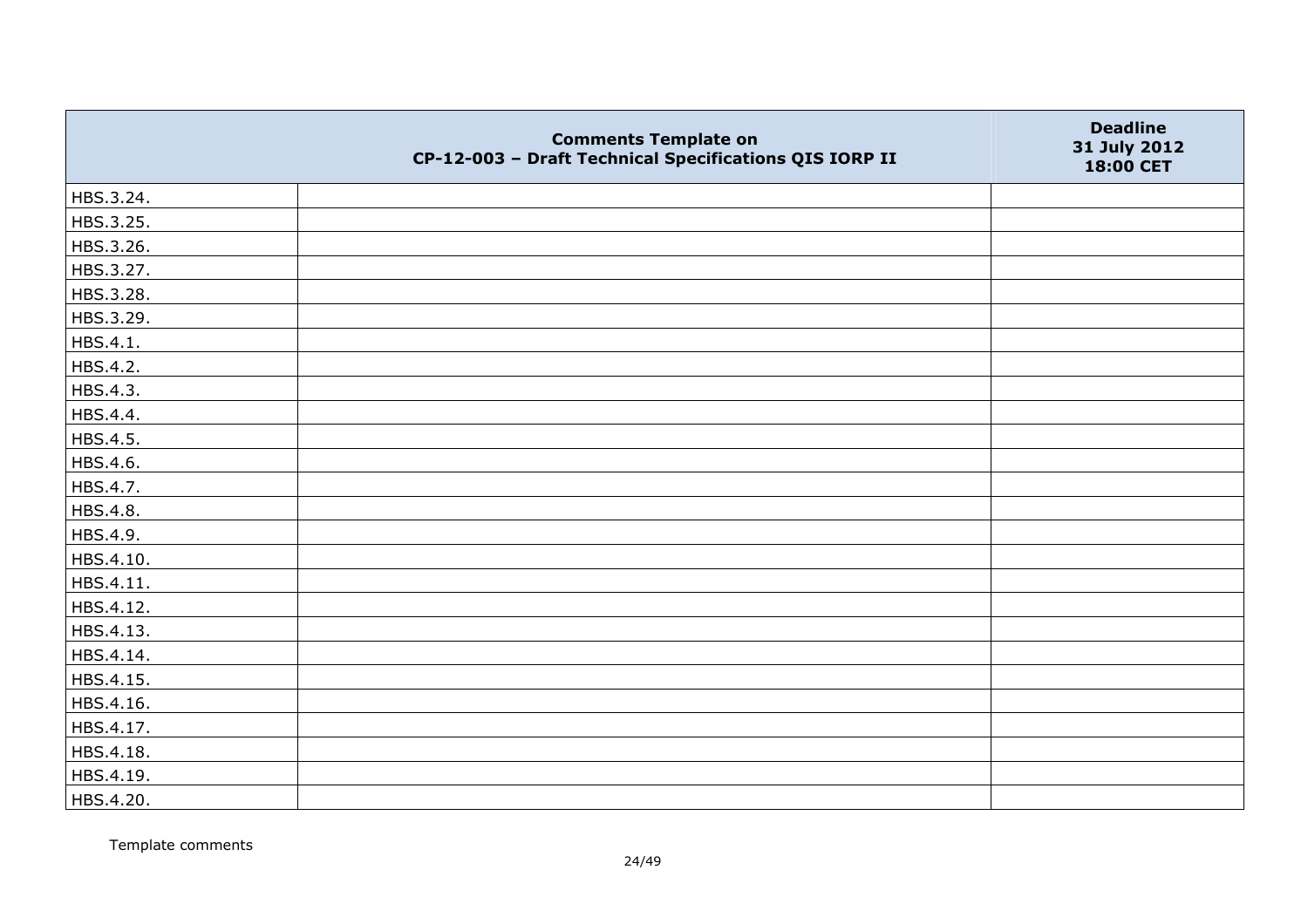|           | <b>Comments Template on</b><br>CP-12-003 - Draft Technical Specifications QIS IORP II | <b>Deadline</b><br>31 July 2012<br>18:00 CET |
|-----------|---------------------------------------------------------------------------------------|----------------------------------------------|
| HBS.4.21. |                                                                                       |                                              |
| HBS.4.22. |                                                                                       |                                              |
| HBS.4.23. |                                                                                       |                                              |
| HBS.4.24. |                                                                                       |                                              |
| HBS.4.25. |                                                                                       |                                              |
| HBS.4.26. |                                                                                       |                                              |
| HBS.4.27. |                                                                                       |                                              |
| HBS.4.28. |                                                                                       |                                              |
| HBS.4.29. |                                                                                       |                                              |
| HBS.4.30. |                                                                                       |                                              |
| HBS.4.31. |                                                                                       |                                              |
| HBS.4.32. |                                                                                       |                                              |
| HBS.4.33. |                                                                                       |                                              |
| HBS.4.34. |                                                                                       |                                              |
| HBS.4.35. |                                                                                       |                                              |
| HBS.4.36. |                                                                                       |                                              |
| HBS.4.37. |                                                                                       |                                              |
| HBS.4.38. |                                                                                       |                                              |
| HBS.4.39. |                                                                                       |                                              |
| HBS.4.40. |                                                                                       |                                              |
| HBS.4.41. |                                                                                       |                                              |
| HBS.4.42. |                                                                                       |                                              |
| HBS.4.43. |                                                                                       |                                              |
| HBS.4.44. |                                                                                       |                                              |
| HBS.4.45. |                                                                                       |                                              |
| HBS.4.46. |                                                                                       |                                              |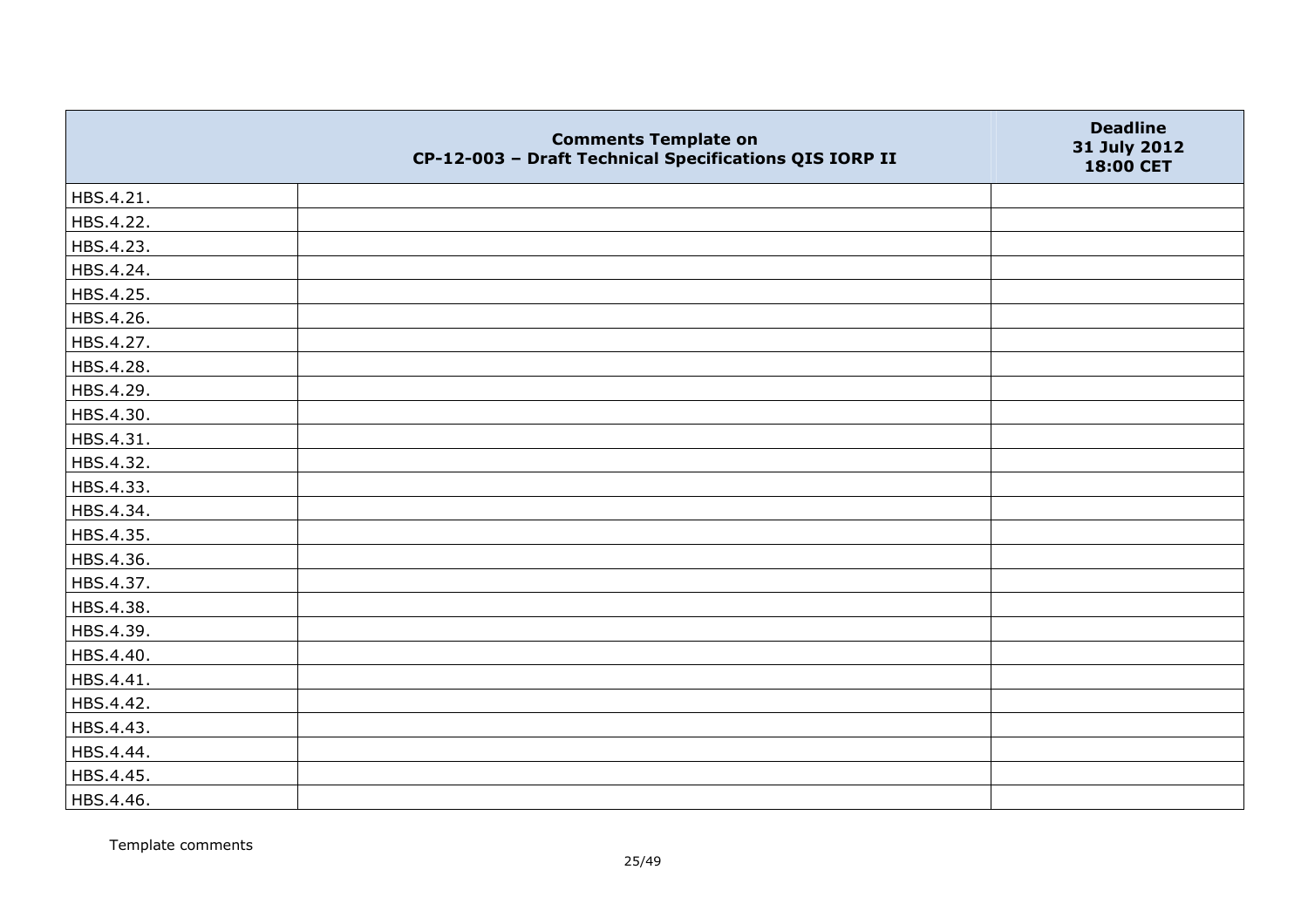|           | <b>Comments Template on</b><br>CP-12-003 - Draft Technical Specifications QIS IORP II | <b>Deadline</b><br>31 July 2012<br>18:00 CET |
|-----------|---------------------------------------------------------------------------------------|----------------------------------------------|
| HBS.4.47. |                                                                                       |                                              |
| HBS.4.48. |                                                                                       |                                              |
| HBS.4.49. |                                                                                       |                                              |
| HBS.4.50. |                                                                                       |                                              |
| HBS.4.51. |                                                                                       |                                              |
| HBS.4.52. |                                                                                       |                                              |
| HBS.4.53. |                                                                                       |                                              |
| HBS.4.54. |                                                                                       |                                              |
| HBS.4.55. |                                                                                       |                                              |
| HBS.4.56. |                                                                                       |                                              |
| HBS.4.57. |                                                                                       |                                              |
| HBS.4.58. |                                                                                       |                                              |
| HBS.4.59. |                                                                                       |                                              |
| HBS.4.60. |                                                                                       |                                              |
| HBS.4.61. |                                                                                       |                                              |
| HBS.5.1.  |                                                                                       |                                              |
| HBS.5.2.  |                                                                                       |                                              |
| HBS.5.3.  |                                                                                       |                                              |
| HBS.5.4.  |                                                                                       |                                              |
| HBS.5.5.  |                                                                                       |                                              |
| HBS.6.1.  |                                                                                       |                                              |
| HBS.6.2.  |                                                                                       |                                              |
| HBS.6.3.  |                                                                                       |                                              |
| HBS.6.4.  |                                                                                       |                                              |
| HBS.6.5.  |                                                                                       |                                              |
| HBS.6.6.  |                                                                                       |                                              |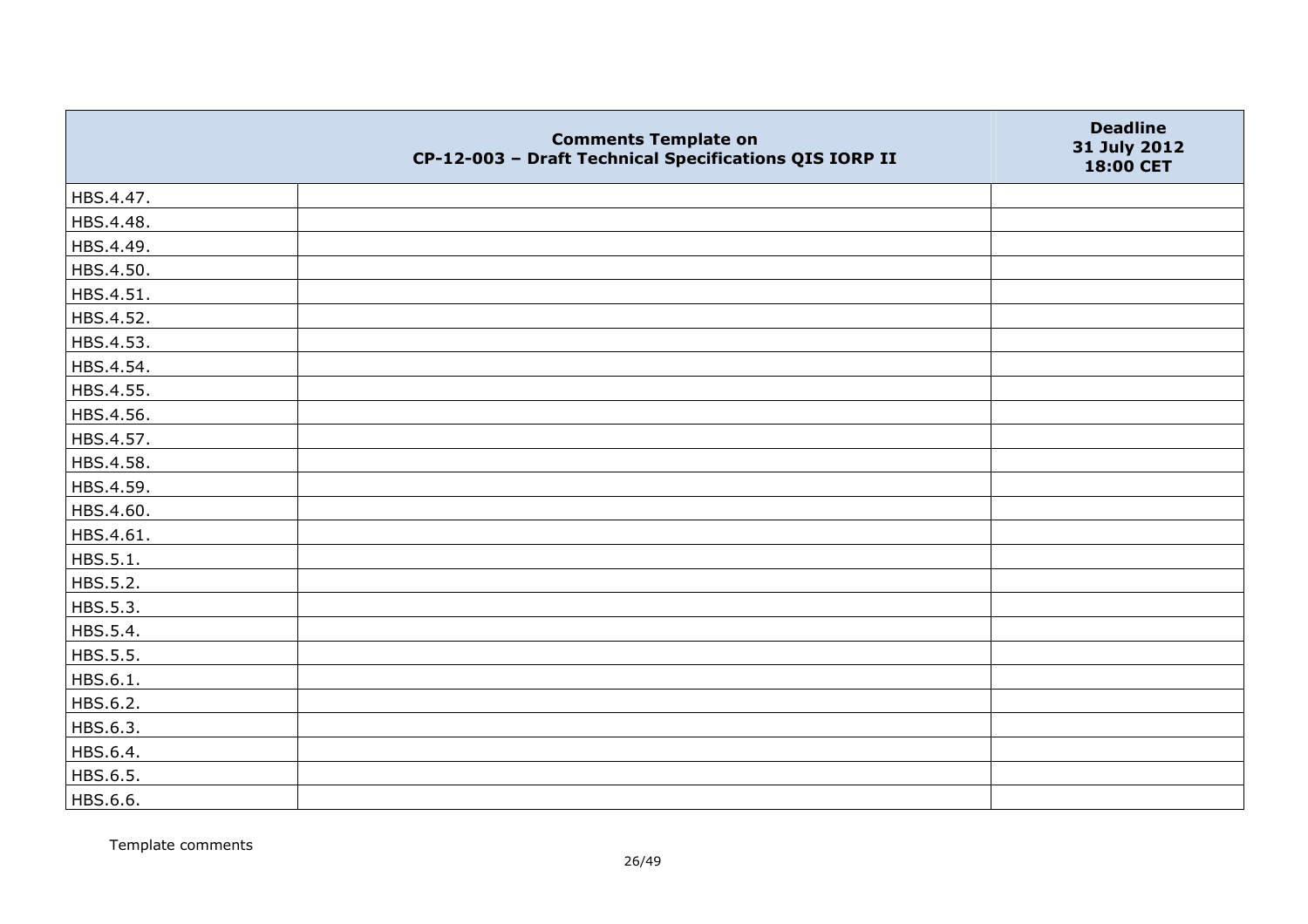|           | <b>Comments Template on</b><br>CP-12-003 - Draft Technical Specifications QIS IORP II | <b>Deadline</b><br>31 July 2012<br>18:00 CET |
|-----------|---------------------------------------------------------------------------------------|----------------------------------------------|
| HBS.6.7.  |                                                                                       |                                              |
| HBS.6.8.  |                                                                                       |                                              |
| HBS.6.9.  |                                                                                       |                                              |
| HBS.6.10. |                                                                                       |                                              |
| HBS.6.11. |                                                                                       |                                              |
| HBS.6.12. |                                                                                       |                                              |
| HBS.6.13. |                                                                                       |                                              |
| HBS.6.14. |                                                                                       |                                              |
| HBS.6.15. |                                                                                       |                                              |
| HBS.6.16. |                                                                                       |                                              |
| HBS.6.17. |                                                                                       |                                              |
| HBS.6.18. |                                                                                       |                                              |
| HBS.6.19. |                                                                                       |                                              |
| HBS.6.20. |                                                                                       |                                              |
| HBS.6.21. |                                                                                       |                                              |
| HBS.6.22. |                                                                                       |                                              |
| HBS.6.23. |                                                                                       |                                              |
| HBS.6.24. |                                                                                       |                                              |
| HBS.6.25. |                                                                                       |                                              |
| HBS.6.26. |                                                                                       |                                              |
| HBS.6.27. |                                                                                       |                                              |
| HBS.6.28. |                                                                                       |                                              |
| HBS.6.29. |                                                                                       |                                              |
| HBS.6.30. |                                                                                       |                                              |
| HBS.6.31. |                                                                                       |                                              |
| HBS.6.32. |                                                                                       |                                              |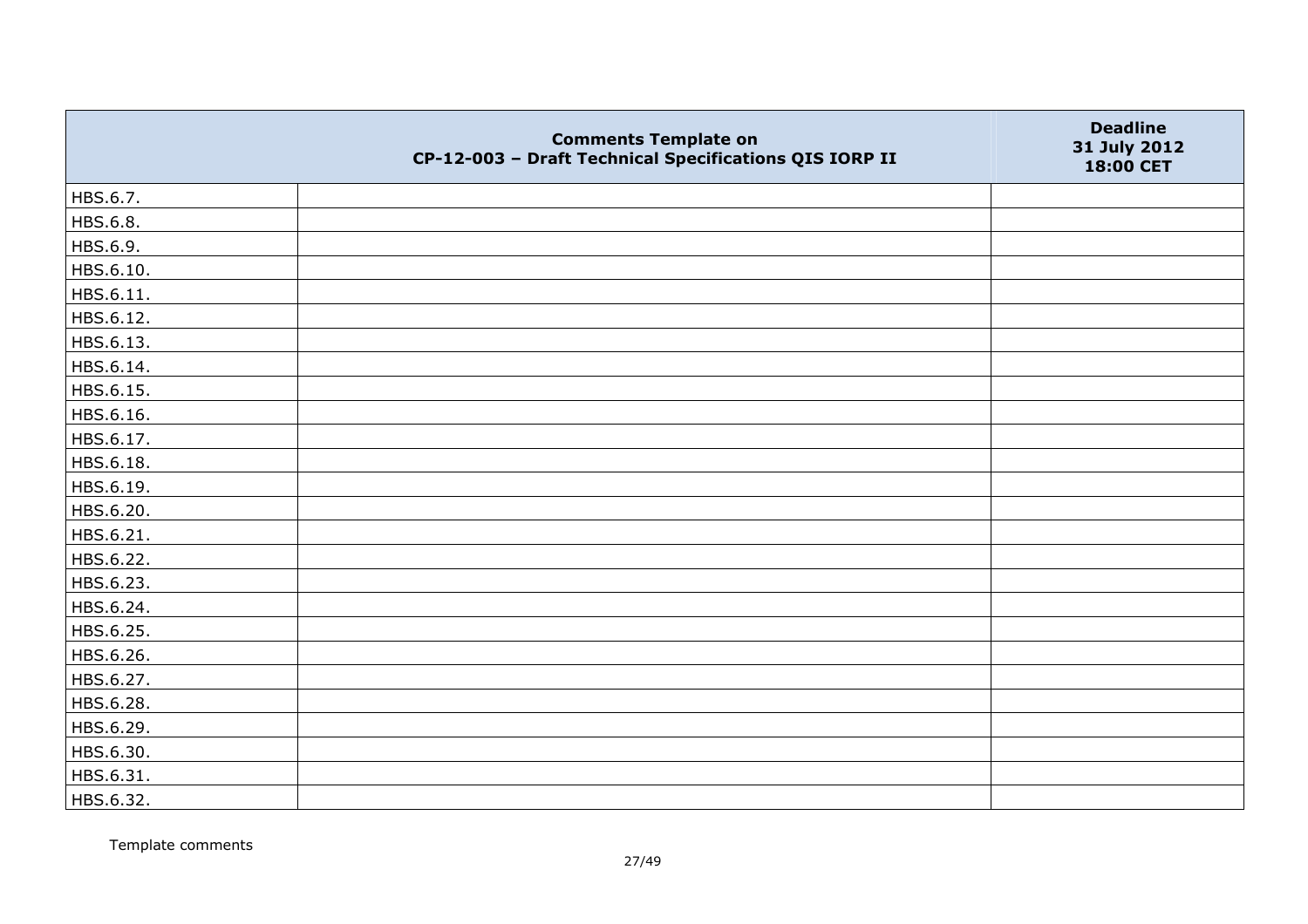|           | <b>Comments Template on</b><br>CP-12-003 - Draft Technical Specifications QIS IORP II | <b>Deadline</b><br>31 July 2012<br>18:00 CET |
|-----------|---------------------------------------------------------------------------------------|----------------------------------------------|
| HBS.6.33. |                                                                                       |                                              |
| HBS.6.34. |                                                                                       |                                              |
| HBS.6.35. |                                                                                       |                                              |
| HBS.6.36. |                                                                                       |                                              |
| HBS.6.37. |                                                                                       |                                              |
| HBS.6.38. |                                                                                       |                                              |
| HBS.6.39. |                                                                                       |                                              |
| HBS.6.40. |                                                                                       |                                              |
| HBS.6.41. |                                                                                       |                                              |
| HBS.6.42. |                                                                                       |                                              |
| HBS.6.43. |                                                                                       |                                              |
| HBS.6.44. |                                                                                       |                                              |
| HBS.6.45. |                                                                                       |                                              |
| HBS.6.46. |                                                                                       |                                              |
| HBS.6.47. |                                                                                       |                                              |
| HBS.6.48. |                                                                                       |                                              |
| HBS.6.49. |                                                                                       |                                              |
| HBS.6.50. |                                                                                       |                                              |
| HBS.6.51. |                                                                                       |                                              |
| HBS.6.52. |                                                                                       |                                              |
| HBS.6.53. |                                                                                       |                                              |
| HBS.6.54. |                                                                                       |                                              |
| HBS.6.55. |                                                                                       |                                              |
| HBS.6.56. |                                                                                       |                                              |
| HBS.6.57. |                                                                                       |                                              |
| HBS.6.58. |                                                                                       |                                              |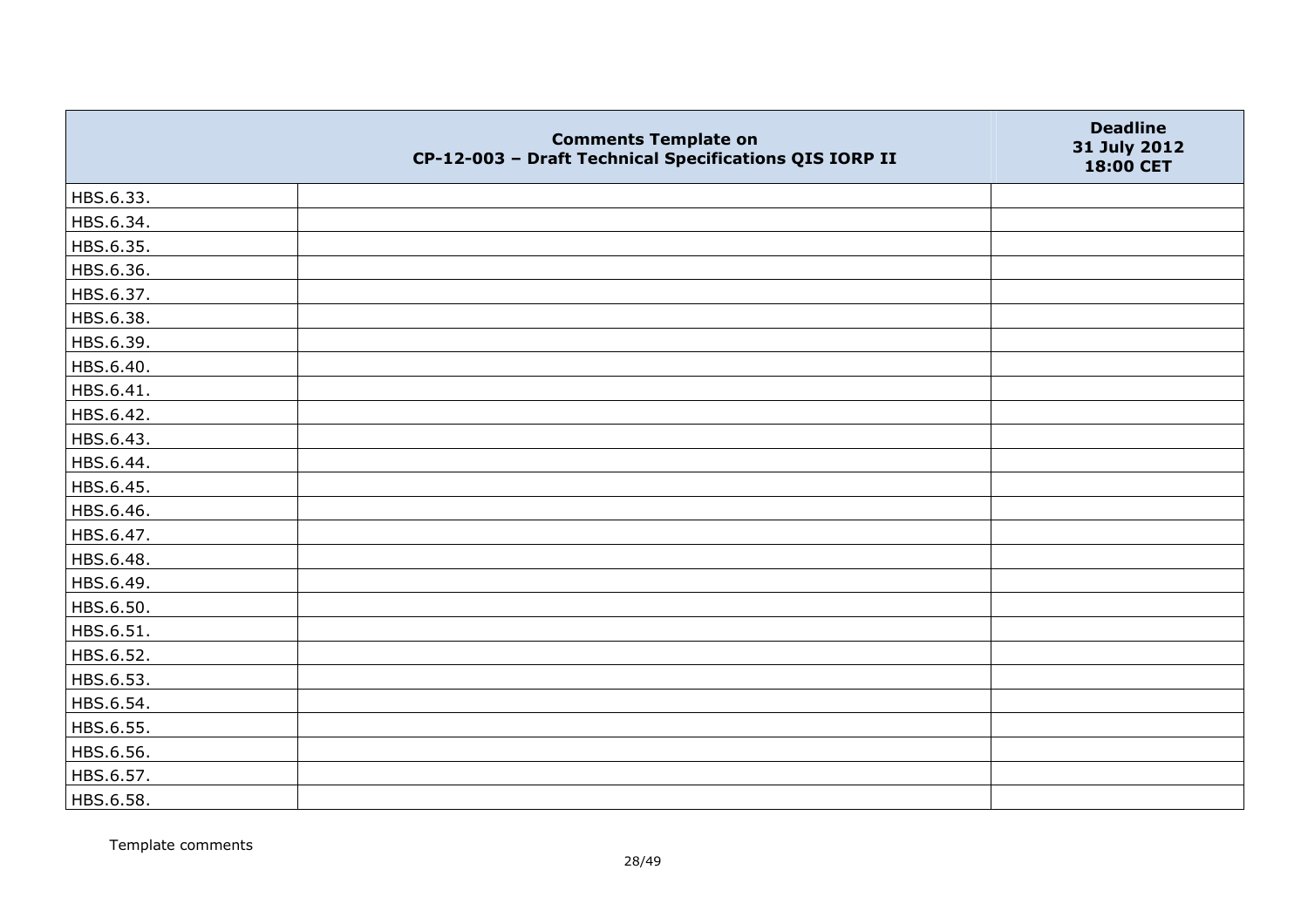|           | <b>Comments Template on</b><br>CP-12-003 - Draft Technical Specifications QIS IORP II | <b>Deadline</b><br>31 July 2012<br>18:00 CET |
|-----------|---------------------------------------------------------------------------------------|----------------------------------------------|
| HBS.6.59. |                                                                                       |                                              |
| HBS.6.60. |                                                                                       |                                              |
| HBS.6.61. |                                                                                       |                                              |
| HBS.6.62. |                                                                                       |                                              |
| HBS.6.63. |                                                                                       |                                              |
| HBS.6.64. |                                                                                       |                                              |
| HBS.6.65. |                                                                                       |                                              |
| HBS.6.66. |                                                                                       |                                              |
| HBS.6.67. |                                                                                       |                                              |
| HBS.6.68. |                                                                                       |                                              |
| HBS.6.69. |                                                                                       |                                              |
| HBS.6.70. |                                                                                       |                                              |
| HBS.6.71. |                                                                                       |                                              |
| HBS.6.72. |                                                                                       |                                              |
| HBS.6.73. |                                                                                       |                                              |
| HBS.6.74. |                                                                                       |                                              |
| HBS.6.75. |                                                                                       |                                              |
| HBS.6.76. |                                                                                       |                                              |
| HBS.6.77. |                                                                                       |                                              |
| HBS.6.78. |                                                                                       |                                              |
| HBS.6.79. |                                                                                       |                                              |
| HBS.6.80. |                                                                                       |                                              |
| HBS.6.81. |                                                                                       |                                              |
| HBS.6.82. |                                                                                       |                                              |
| HBS.6.83. |                                                                                       |                                              |
| HBS.6.84. |                                                                                       |                                              |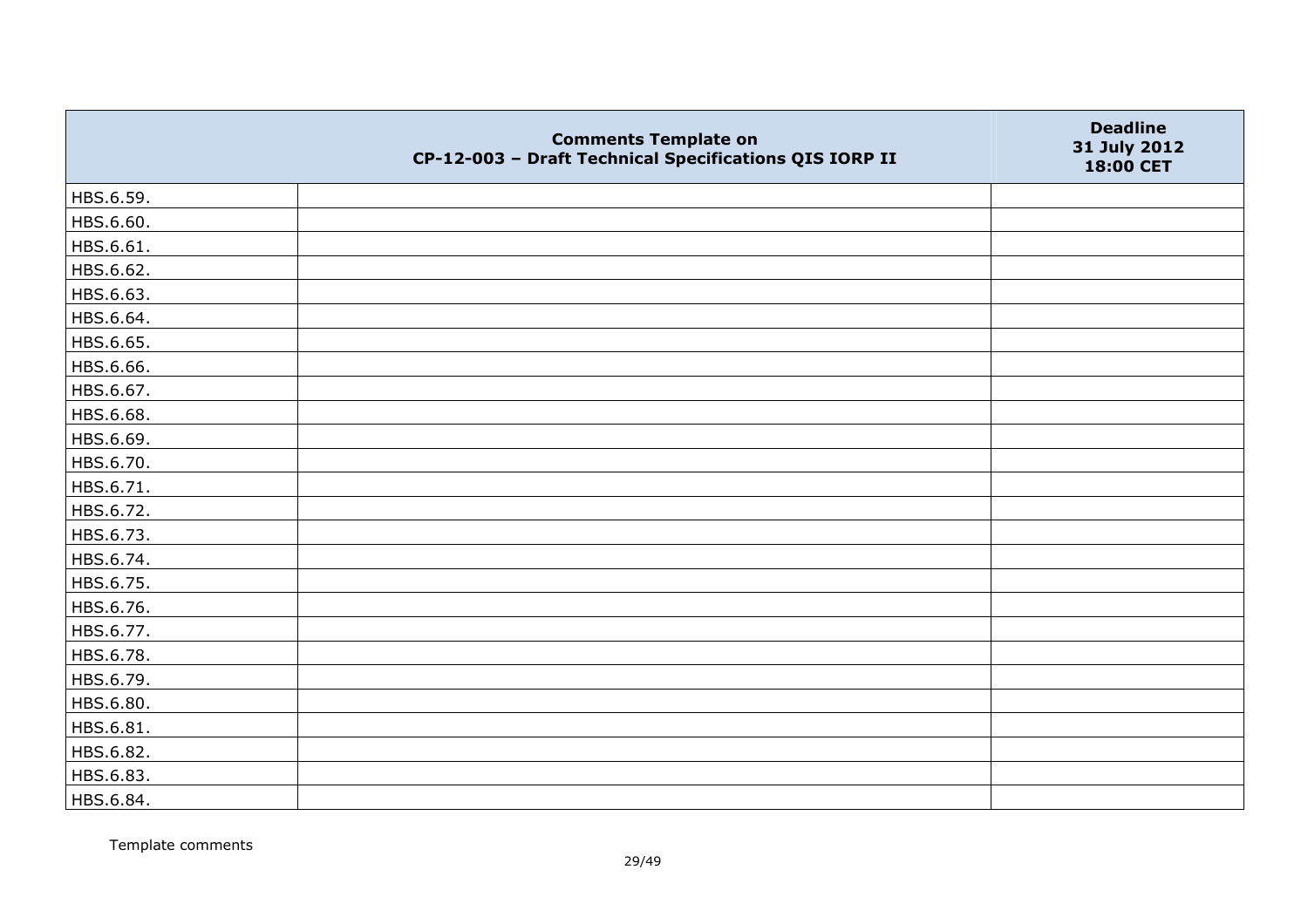|           | <b>Comments Template on</b><br>CP-12-003 - Draft Technical Specifications QIS IORP II | <b>Deadline</b><br>31 July 2012<br>18:00 CET |
|-----------|---------------------------------------------------------------------------------------|----------------------------------------------|
| HBS.6.85. |                                                                                       |                                              |
| HBS.6.86. |                                                                                       |                                              |
| HBS.6.87. |                                                                                       |                                              |
| HBS.6.88. |                                                                                       |                                              |
| HBS.6.89. |                                                                                       |                                              |
| HBS.6.90. |                                                                                       |                                              |
| HBS.7.1.  |                                                                                       |                                              |
| HBS.7.2.  |                                                                                       |                                              |
| HBS.7.3.  |                                                                                       |                                              |
| HBS.7.4.  |                                                                                       |                                              |
| HBS.7.5.  |                                                                                       |                                              |
| HBS.7.6.  |                                                                                       |                                              |
| HBS.7.7.  |                                                                                       |                                              |
| HBS.7.8.  |                                                                                       |                                              |
| HBS.7.9.  |                                                                                       |                                              |
| HBS.7.10. |                                                                                       |                                              |
| HBS.7.11. |                                                                                       |                                              |
| HBS.7.12. |                                                                                       |                                              |
| HBS.7.13. |                                                                                       |                                              |
| HBS.7.14. |                                                                                       |                                              |
| HBS.7.15. |                                                                                       |                                              |
| HBS.7.16. |                                                                                       |                                              |
| HBS.7.17. |                                                                                       |                                              |
| HBS.7.18. |                                                                                       |                                              |
| HBS.7.19. |                                                                                       |                                              |
| HBS.7.20. |                                                                                       |                                              |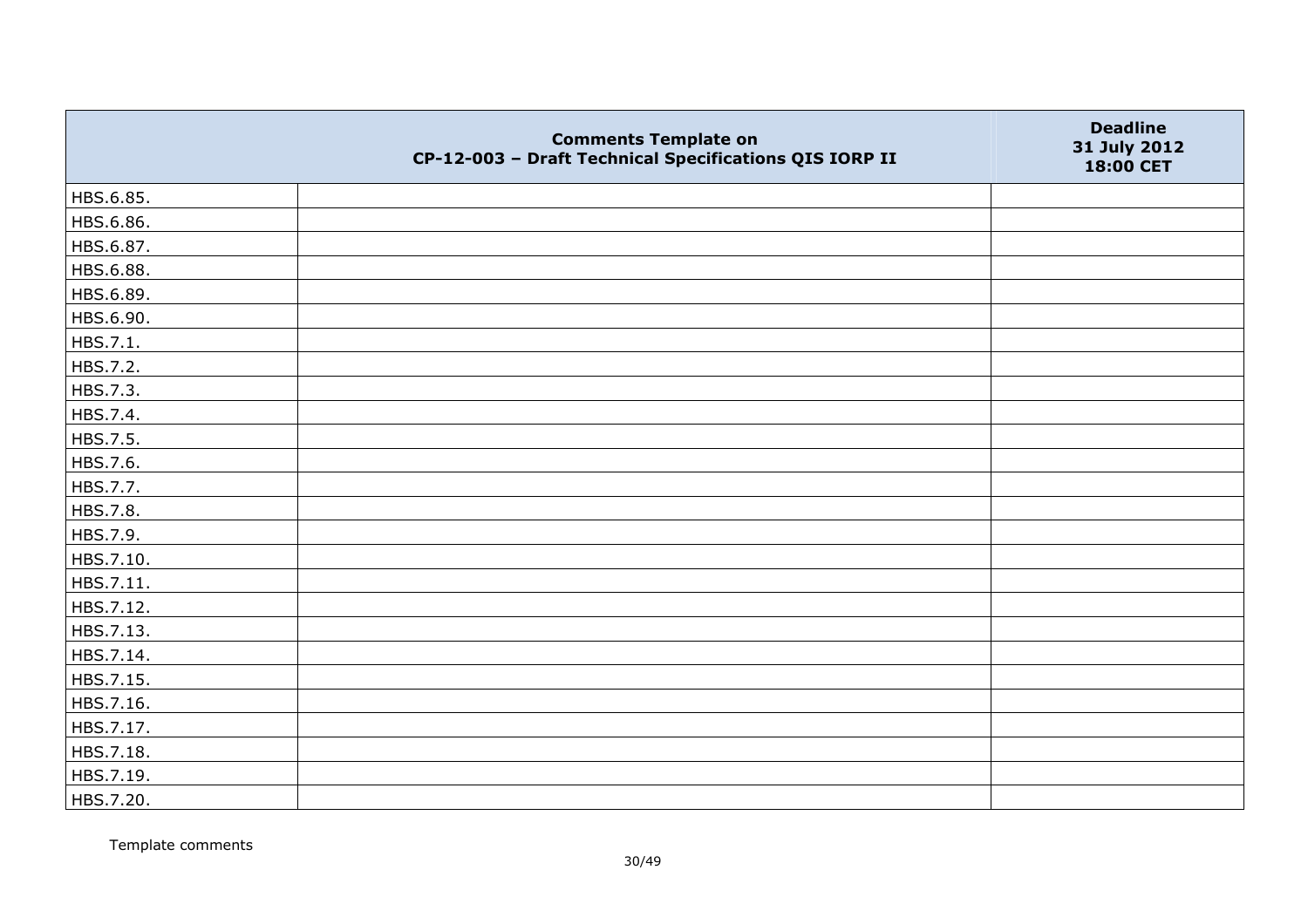|           | <b>Comments Template on</b><br>CP-12-003 - Draft Technical Specifications QIS IORP II | <b>Deadline</b><br>31 July 2012<br>18:00 CET |
|-----------|---------------------------------------------------------------------------------------|----------------------------------------------|
| HBS.7.21. |                                                                                       |                                              |
| HBS.7.22. |                                                                                       |                                              |
| HBS.7.23. |                                                                                       |                                              |
| HBS.7.24. |                                                                                       |                                              |
| HBS.7.25. |                                                                                       |                                              |
| HBS.7.26. |                                                                                       |                                              |
| HBS.7.27. |                                                                                       |                                              |
| HBS.7.28. |                                                                                       |                                              |
| HBS.7.29. |                                                                                       |                                              |
| HBS.7.30. |                                                                                       |                                              |
| HBS.7.31. |                                                                                       |                                              |
| HBS.7.32. |                                                                                       |                                              |
| HBS.7.33. |                                                                                       |                                              |
| HBS.7.34. |                                                                                       |                                              |
| HBS.7.35. |                                                                                       |                                              |
| HBS.7.36. |                                                                                       |                                              |
| HBS.7.37. |                                                                                       |                                              |
| HBS.7.38. |                                                                                       |                                              |
| HBS.7.39. |                                                                                       |                                              |
| HBS.7.40. |                                                                                       |                                              |
| HBS.7.41. |                                                                                       |                                              |
| HBS.7.42. |                                                                                       |                                              |
| HBS.8.1.  |                                                                                       |                                              |
| HBS.8.2.  |                                                                                       |                                              |
| HBS.8.3.  |                                                                                       |                                              |
| HBS.8.4.  |                                                                                       |                                              |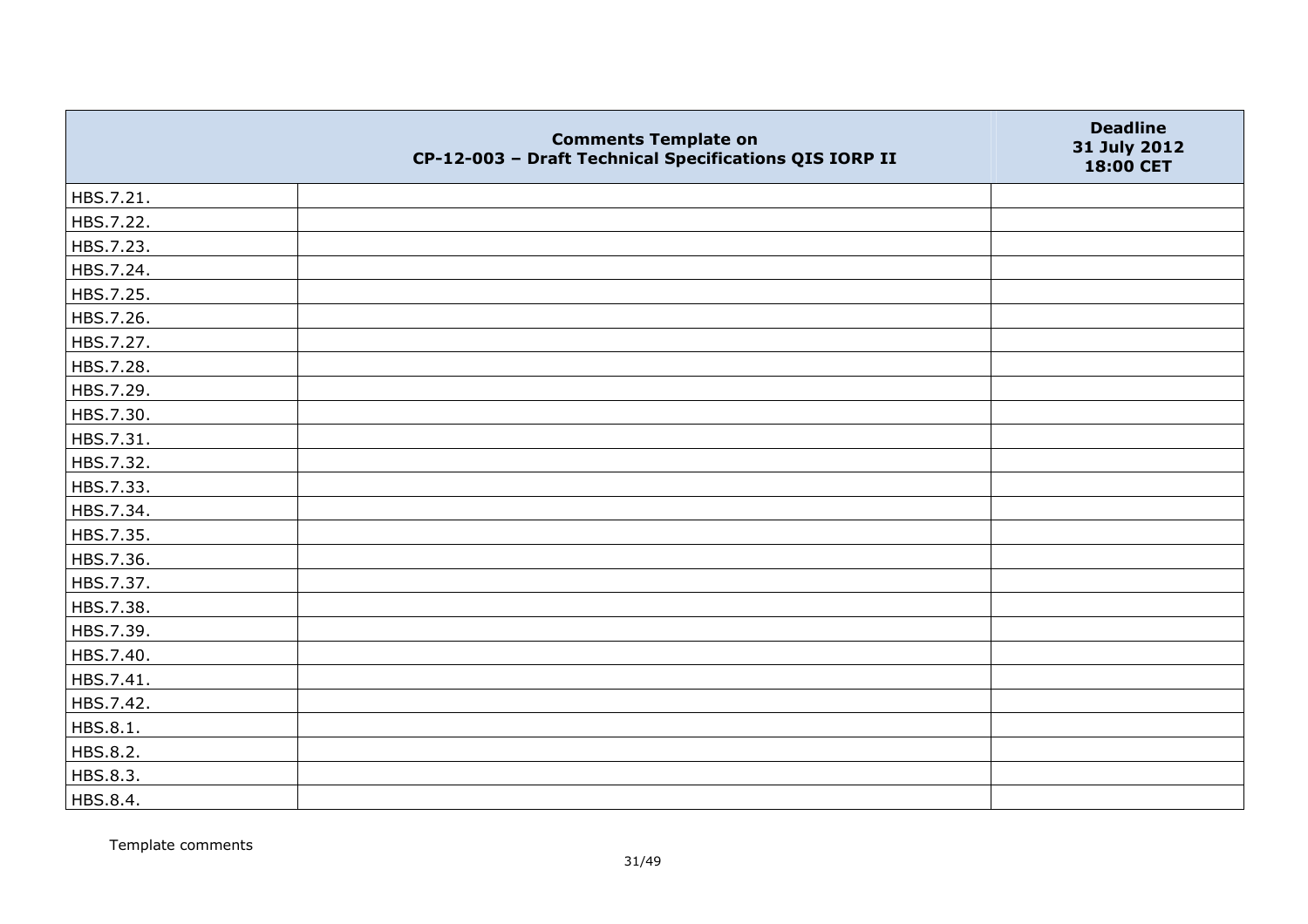|           | <b>Comments Template on</b><br>CP-12-003 - Draft Technical Specifications QIS IORP II | <b>Deadline</b><br>31 July 2012<br>18:00 CET |
|-----------|---------------------------------------------------------------------------------------|----------------------------------------------|
| HBS.8.5.  |                                                                                       |                                              |
| HBS.8.6.  |                                                                                       |                                              |
| HBS.8.7.  |                                                                                       |                                              |
| HBS.8.8.  |                                                                                       |                                              |
| HBS.8.9.  |                                                                                       |                                              |
| HBS.8.10. |                                                                                       |                                              |
| HBS.8.11. |                                                                                       |                                              |
| HBS.8.12. |                                                                                       |                                              |
| HBS.8.13. |                                                                                       |                                              |
| HBS.8.14. |                                                                                       |                                              |
| HBS.8.15. |                                                                                       |                                              |
| HBS.8.16. |                                                                                       |                                              |
| HBS.8.17. |                                                                                       |                                              |
| HBS.8.18. |                                                                                       |                                              |
| HBS.8.19. |                                                                                       |                                              |
| HBS.8.20. |                                                                                       |                                              |
| HBS.8.21. |                                                                                       |                                              |
| HBS.8.22. |                                                                                       |                                              |
| HBS.8.23. |                                                                                       |                                              |
| HBS.8.24. |                                                                                       |                                              |
| HBS.9.1.  |                                                                                       |                                              |
| HBS.9.2.  |                                                                                       |                                              |
| HBS.9.3.  |                                                                                       |                                              |
| HBS.9.4.  |                                                                                       |                                              |
| HBS.9.5.  |                                                                                       |                                              |
| HBS.9.6.  |                                                                                       |                                              |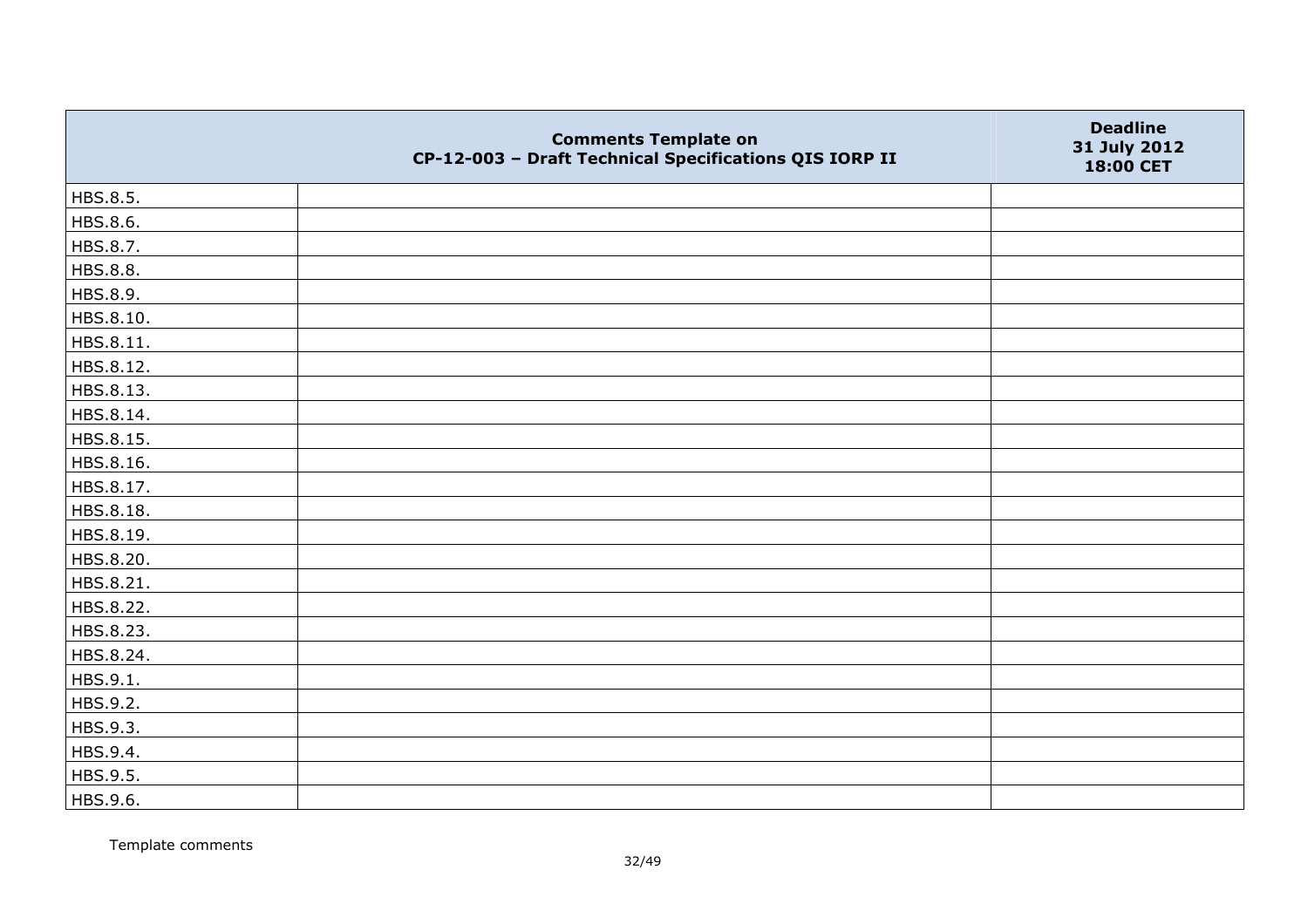|                   | <b>Comments Template on</b><br>CP-12-003 - Draft Technical Specifications QIS IORP II | <b>Deadline</b><br>31 July 2012<br>18:00 CET |
|-------------------|---------------------------------------------------------------------------------------|----------------------------------------------|
| HBS.9.7.          |                                                                                       |                                              |
| HBS.9.8.          |                                                                                       |                                              |
| HBS.9.9.          |                                                                                       |                                              |
| SCR.1.1.          |                                                                                       |                                              |
| SCR.1.2.          |                                                                                       |                                              |
| SCR.1.3.          |                                                                                       |                                              |
| SCR.1.4.          |                                                                                       |                                              |
| SCR.1.5.          |                                                                                       |                                              |
| SCR.1.6.          |                                                                                       |                                              |
| SCR.1.7.          |                                                                                       |                                              |
| <b>SCR.1.8.</b>   |                                                                                       |                                              |
| SCR.1.9.          |                                                                                       |                                              |
| SCR.1.10.         |                                                                                       |                                              |
| SCR.1.11.         |                                                                                       |                                              |
| SCR.1.12.         |                                                                                       |                                              |
| SCR.1.13.         |                                                                                       |                                              |
| SCR.1.14.         |                                                                                       |                                              |
| $\vert$ SCR.1.15. |                                                                                       |                                              |
| SCR.1.16.         |                                                                                       |                                              |
| SCR.1.17.         |                                                                                       |                                              |
| $ $ SCR.1.18.     |                                                                                       |                                              |
| SCR.1.19.         |                                                                                       |                                              |
| SCR.1.20.         |                                                                                       |                                              |
| SCR.1.21.         |                                                                                       |                                              |
| SCR.1.22.         |                                                                                       |                                              |
| SCR.1.23.         |                                                                                       |                                              |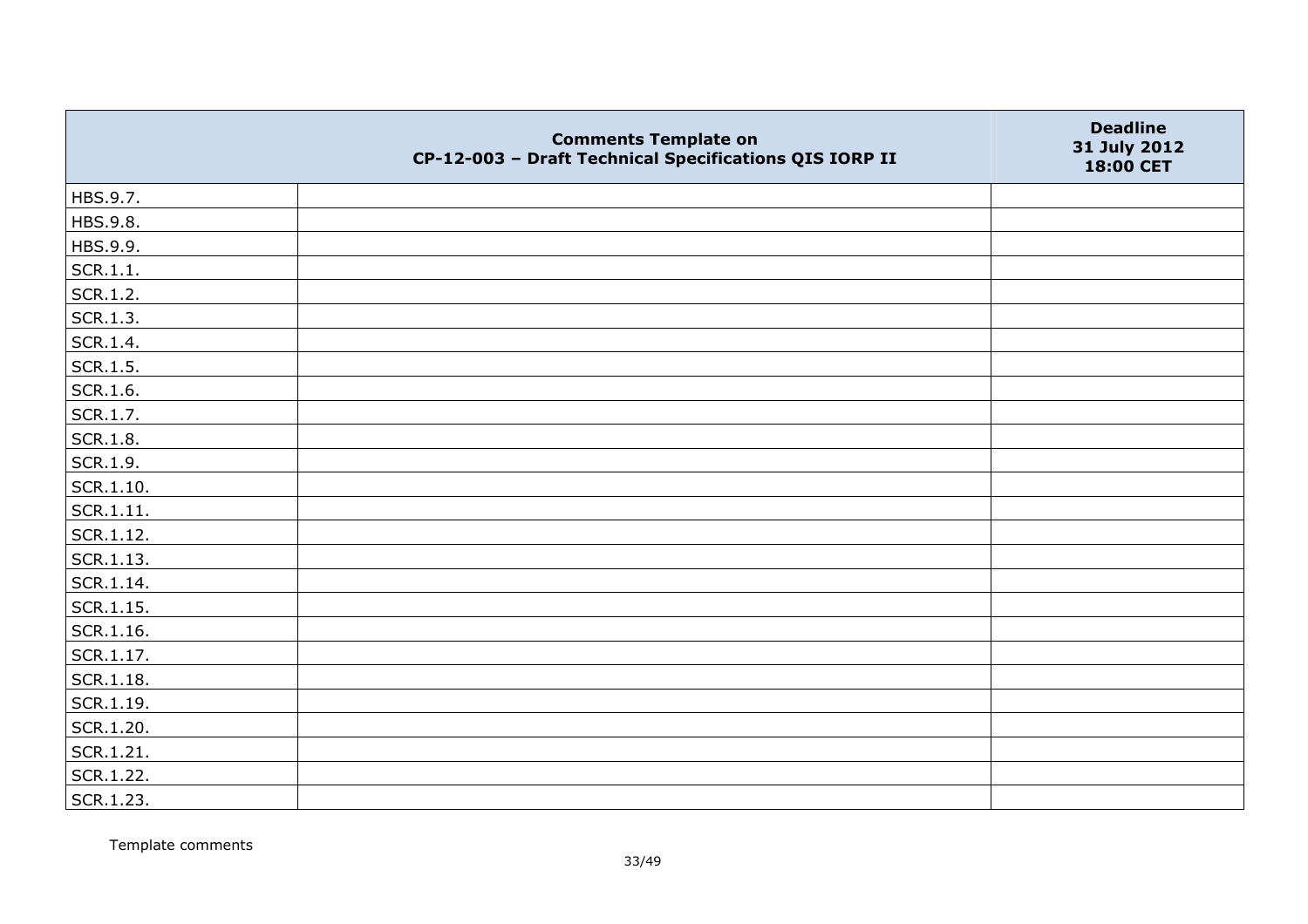|           | <b>Comments Template on</b><br>CP-12-003 - Draft Technical Specifications QIS IORP II | <b>Deadline</b><br>31 July 2012<br>18:00 CET |
|-----------|---------------------------------------------------------------------------------------|----------------------------------------------|
| SCR.1.24. |                                                                                       |                                              |
| SCR.1.25. |                                                                                       |                                              |
| SCR.2.1.  |                                                                                       |                                              |
| SCR.2.2.  |                                                                                       |                                              |
| SCR.2.3.  |                                                                                       |                                              |
| SCR.2.4.  |                                                                                       |                                              |
| SCR.2.5.  |                                                                                       |                                              |
| SCR.2.6.  |                                                                                       |                                              |
| SCR.2.7.  |                                                                                       |                                              |
| SCR.2.8.  |                                                                                       |                                              |
| SCR.2.9.  |                                                                                       |                                              |
| SCR.2.10. |                                                                                       |                                              |
| SCR.2.11. |                                                                                       |                                              |
| SCR.2.12. |                                                                                       |                                              |
| SCR.2.13. |                                                                                       |                                              |
| SCR.2.14. |                                                                                       |                                              |
| SCR.2.15. |                                                                                       |                                              |
| SCR.2.16. |                                                                                       |                                              |
| SCR.2.17. |                                                                                       |                                              |
| SCR.2.18. |                                                                                       |                                              |
| SCR.2.19. |                                                                                       |                                              |
| SCR.2.20. |                                                                                       |                                              |
| SCR.2.21. |                                                                                       |                                              |
| SCR.2.22. |                                                                                       |                                              |
| SCR.2.23. |                                                                                       |                                              |
| SCR.2.24. |                                                                                       |                                              |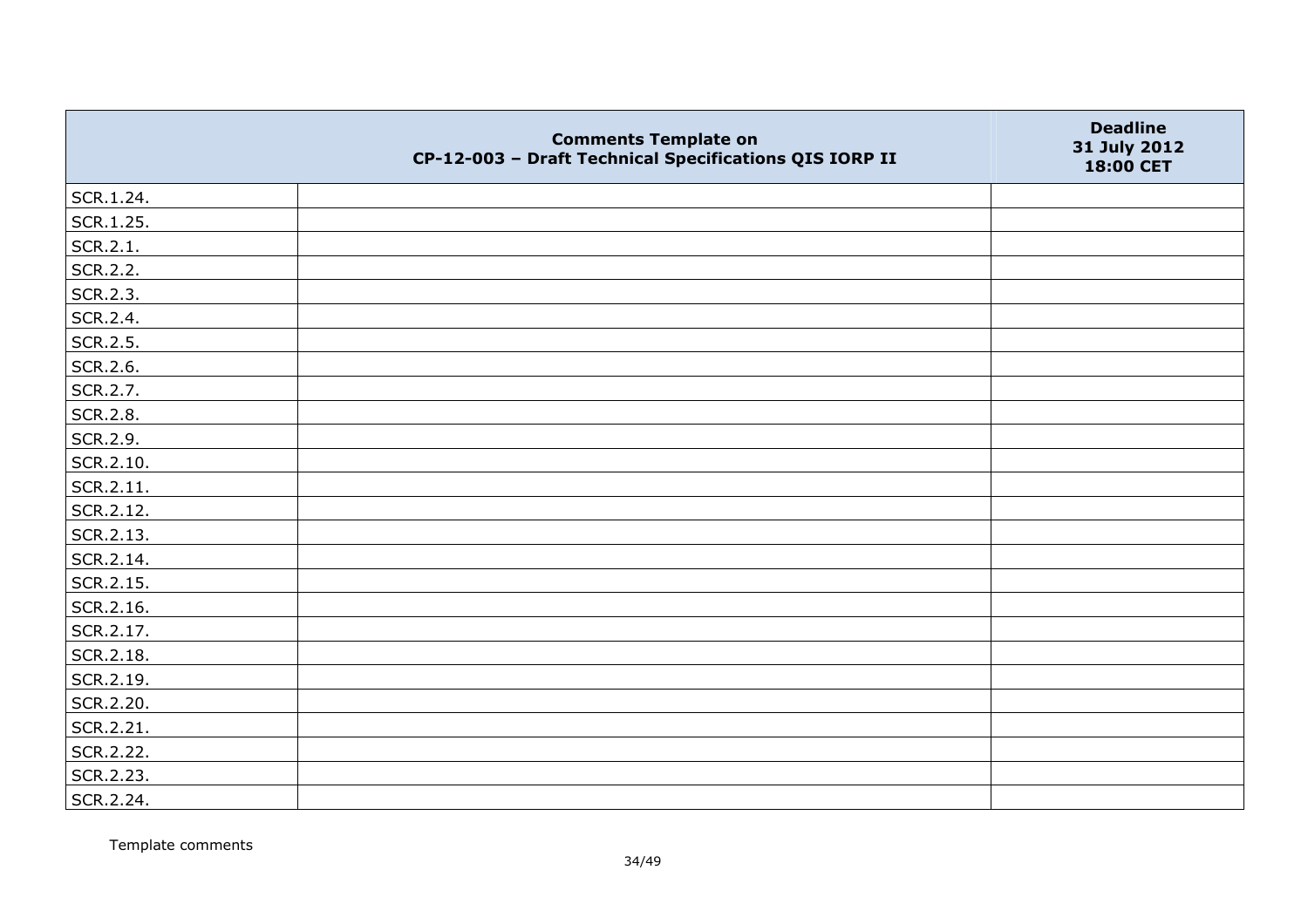|           | <b>Comments Template on</b><br>CP-12-003 - Draft Technical Specifications QIS IORP II | <b>Deadline</b><br>31 July 2012<br>18:00 CET |
|-----------|---------------------------------------------------------------------------------------|----------------------------------------------|
| SCR.2.25. |                                                                                       |                                              |
| SCR.2.26. |                                                                                       |                                              |
| SCR.2.27. |                                                                                       |                                              |
| SCR.2.28. |                                                                                       |                                              |
| SCR.2.29. |                                                                                       |                                              |
| SCR.2.30. |                                                                                       |                                              |
| SCR.2.31. |                                                                                       |                                              |
| SCR.2.32. |                                                                                       |                                              |
| SCR.2.33. |                                                                                       |                                              |
| SCR.2.34. |                                                                                       |                                              |
| SCR.2.35. |                                                                                       |                                              |
| SCR.3.1.  |                                                                                       |                                              |
| SCR.3.2.  |                                                                                       |                                              |
| SCR.3.3.  |                                                                                       |                                              |
| SCR.3.4.  |                                                                                       |                                              |
| SCR.3.5.  |                                                                                       |                                              |
| SCR.3.6.  |                                                                                       |                                              |
| SCR.4.1.  |                                                                                       |                                              |
| SCR.4.2.  |                                                                                       |                                              |
| SCR.4.3.  |                                                                                       |                                              |
| SCR.4.4.  |                                                                                       |                                              |
| SCR.5.1.  |                                                                                       |                                              |
| SCR.5.2.  |                                                                                       |                                              |
| SCR.5.3.  |                                                                                       |                                              |
| SCR.5.4.  |                                                                                       |                                              |
| SCR.5.5.  |                                                                                       |                                              |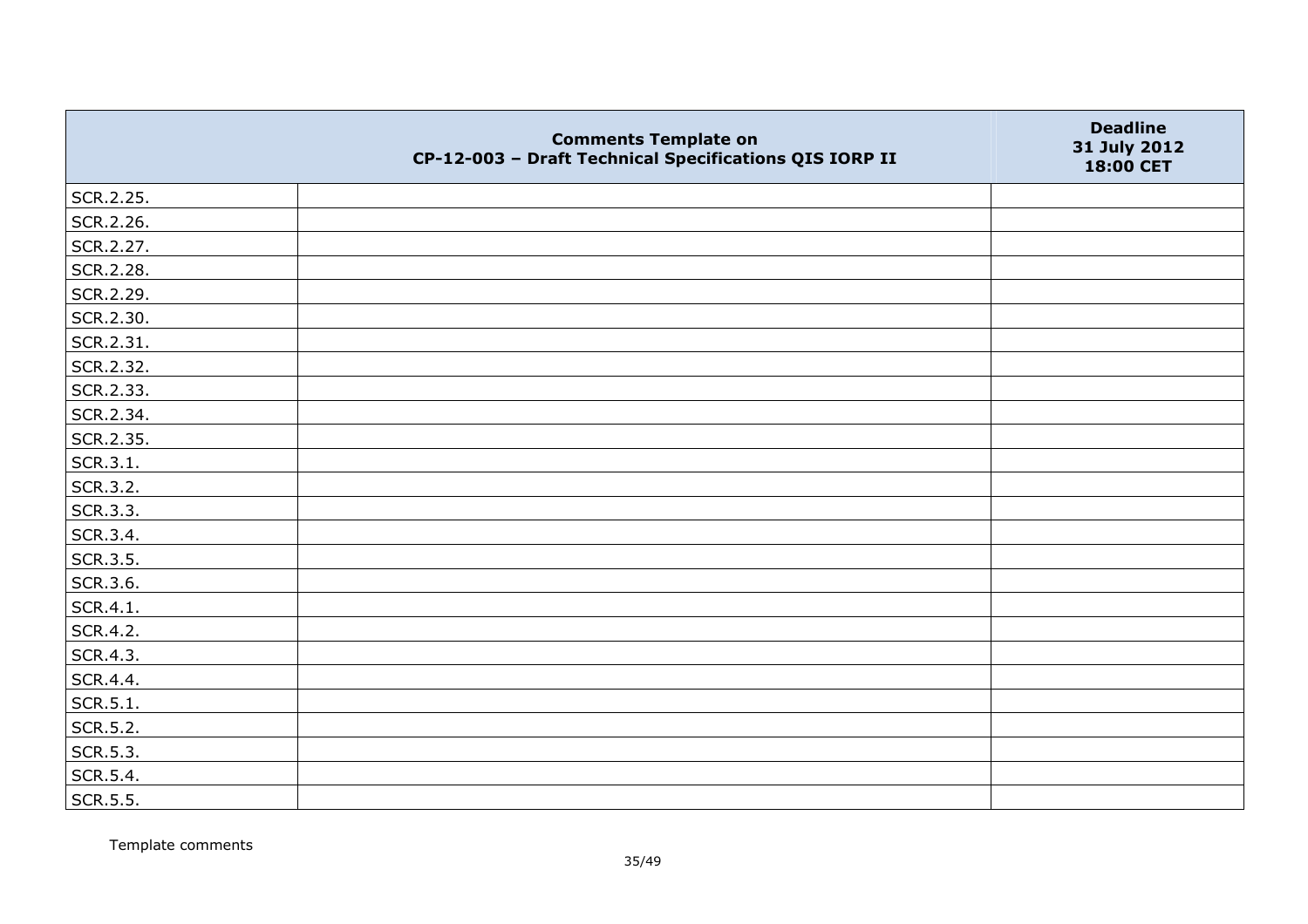|                   | <b>Comments Template on</b><br>CP-12-003 - Draft Technical Specifications QIS IORP II | <b>Deadline</b><br>31 July 2012<br>18:00 CET |
|-------------------|---------------------------------------------------------------------------------------|----------------------------------------------|
| SCR.5.6.          |                                                                                       |                                              |
| SCR.5.7.          |                                                                                       |                                              |
| SCR.5.8.          |                                                                                       |                                              |
| SCR.5.9.          |                                                                                       |                                              |
| SCR.5.10.         |                                                                                       |                                              |
| $\vert$ SCR.5.11. |                                                                                       |                                              |
| SCR.5.12.         |                                                                                       |                                              |
| SCR.5.13.         |                                                                                       |                                              |
| SCR.5.14.         |                                                                                       |                                              |
| SCR.5.15.         |                                                                                       |                                              |
| SCR.5.16.         |                                                                                       |                                              |
| SCR.5.17.         |                                                                                       |                                              |
| SCR.5.18.         |                                                                                       |                                              |
| SCR.5.19.         |                                                                                       |                                              |
| SCR.5.20.         |                                                                                       |                                              |
| SCR.5.21.         |                                                                                       |                                              |
| SCR.5.22.         |                                                                                       |                                              |
| SCR.5.23.         |                                                                                       |                                              |
| SCR.5.24.         |                                                                                       |                                              |
| SCR.5.25.         |                                                                                       |                                              |
| SCR.5.26.         |                                                                                       |                                              |
| SCR.5.27.         |                                                                                       |                                              |
| SCR.5.28.         |                                                                                       |                                              |
| SCR.5.29.         |                                                                                       |                                              |
| SCR.5.30.         |                                                                                       |                                              |
| SCR.5.31.         |                                                                                       |                                              |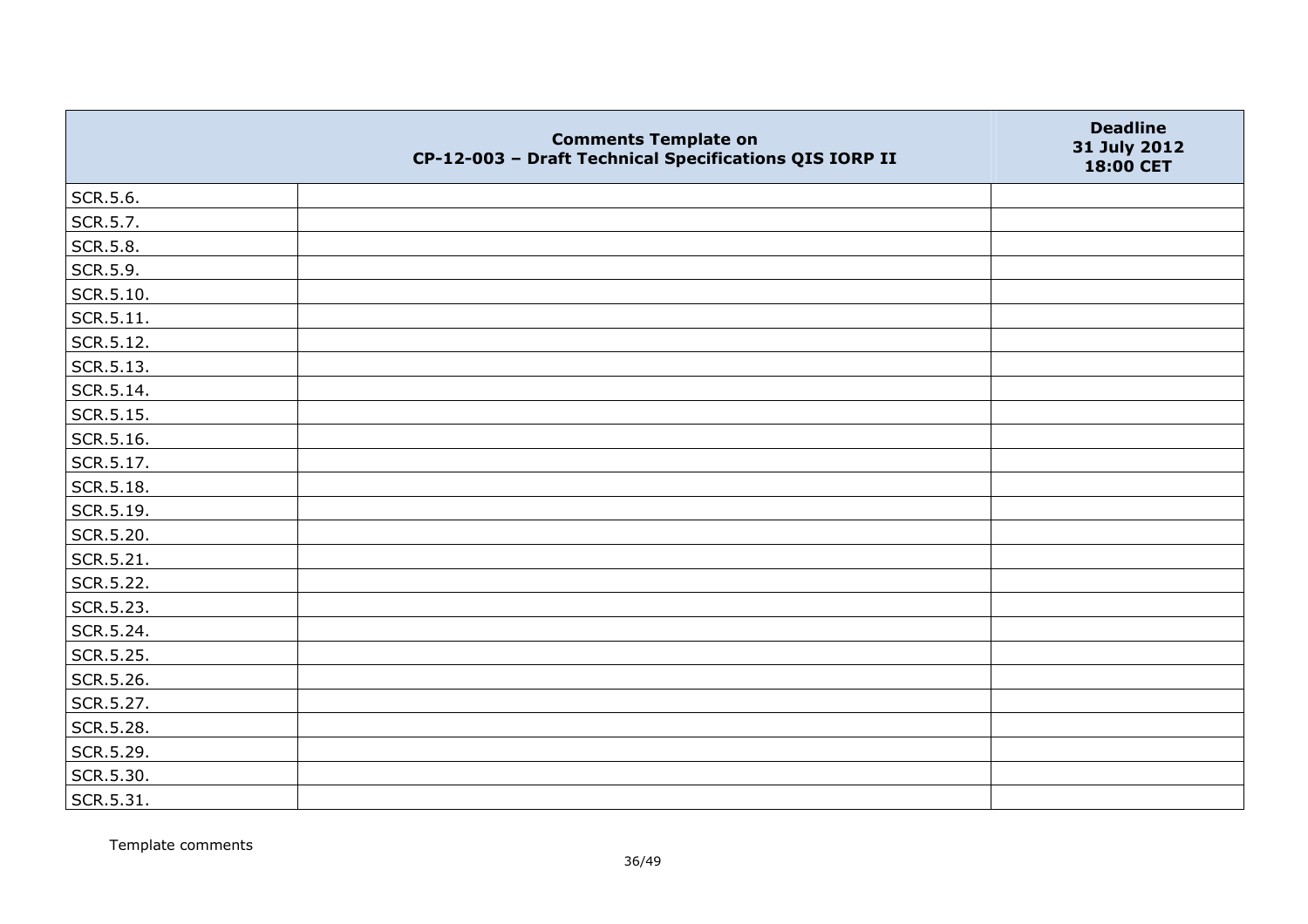|               | <b>Comments Template on</b><br>CP-12-003 - Draft Technical Specifications QIS IORP II | <b>Deadline</b><br>31 July 2012<br>18:00 CET |
|---------------|---------------------------------------------------------------------------------------|----------------------------------------------|
| SCR.5.32.     |                                                                                       |                                              |
| SCR.5.33.     |                                                                                       |                                              |
| SCR.5.34.     |                                                                                       |                                              |
| SCR.5.35.     |                                                                                       |                                              |
| SCR.5.36.     |                                                                                       |                                              |
| SCR.5.37.     |                                                                                       |                                              |
| SCR.5.38.     |                                                                                       |                                              |
| SCR.5.39.     |                                                                                       |                                              |
| SCR.5.40.     |                                                                                       |                                              |
| SCR.5.41.     |                                                                                       |                                              |
| SCR.5.42.     |                                                                                       |                                              |
| SCR.5.43.     |                                                                                       |                                              |
| SCR.5.44.     |                                                                                       |                                              |
| SCR.5.45.     |                                                                                       |                                              |
| SCR.5.46.     |                                                                                       |                                              |
| SCR.5.47.     |                                                                                       |                                              |
| SCR.5.48.     |                                                                                       |                                              |
| SCR.5.49.     |                                                                                       |                                              |
| SCR.5.50.     |                                                                                       |                                              |
| $ $ SCR.5.51. |                                                                                       |                                              |
| SCR.5.52.     |                                                                                       |                                              |
| SCR.5.53.     |                                                                                       |                                              |
| SCR.5.54.     |                                                                                       |                                              |
| SCR.5.55.     |                                                                                       |                                              |
| SCR.5.56.     |                                                                                       |                                              |
| SCR.5.57.     |                                                                                       |                                              |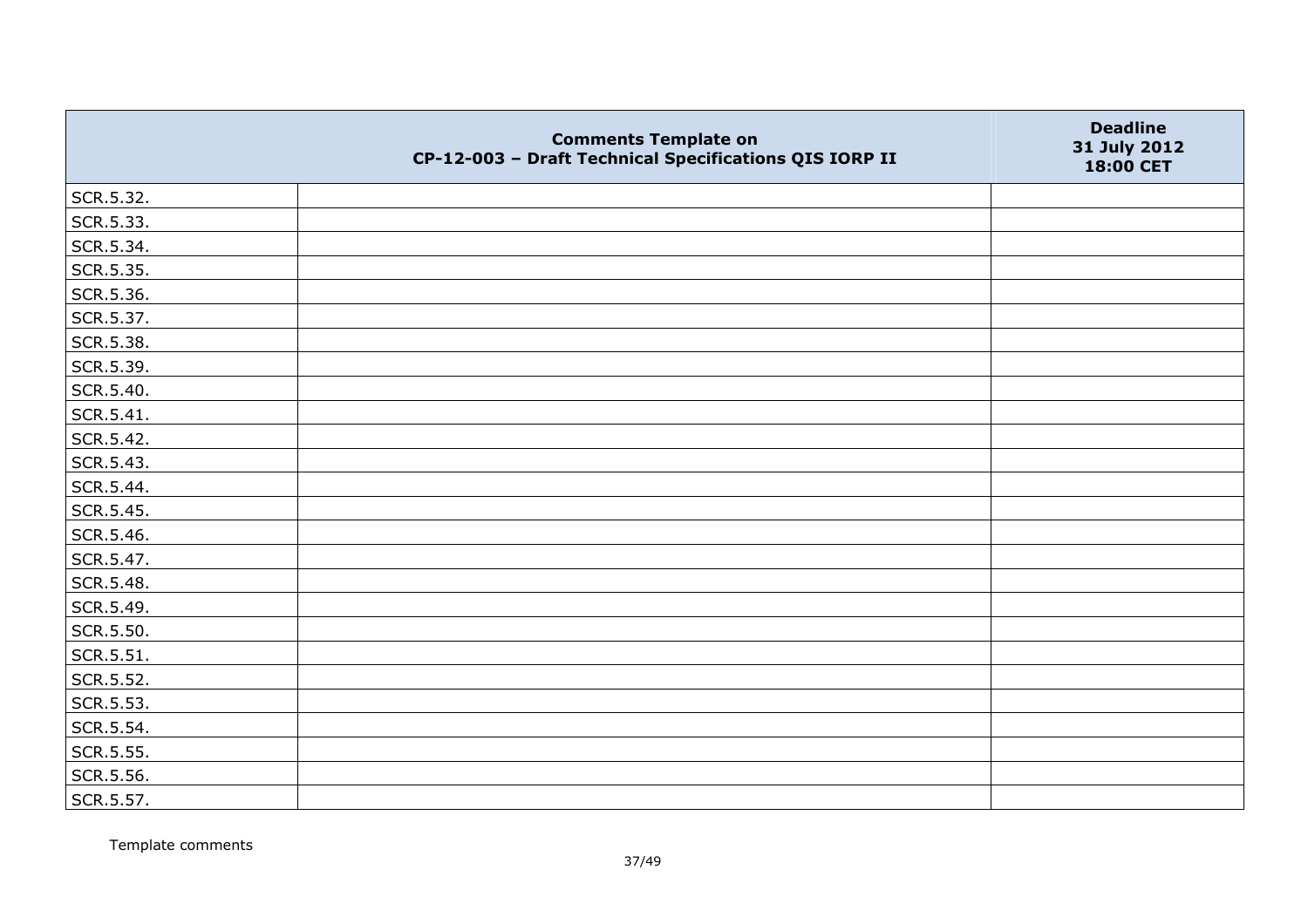|           | <b>Comments Template on</b><br>CP-12-003 - Draft Technical Specifications QIS IORP II | <b>Deadline</b><br>31 July 2012<br>18:00 CET |
|-----------|---------------------------------------------------------------------------------------|----------------------------------------------|
| SCR.5.58. |                                                                                       |                                              |
| SCR.5.59. |                                                                                       |                                              |
| SCR.5.60. |                                                                                       |                                              |
| SCR.5.61. |                                                                                       |                                              |
| SCR.5.62. |                                                                                       |                                              |
| SCR.5.63. |                                                                                       |                                              |
| SCR.5.64. |                                                                                       |                                              |
| SCR.5.65. |                                                                                       |                                              |
| SCR.5.66. |                                                                                       |                                              |
| SCR.5.67. |                                                                                       |                                              |
| SCR.5.68. |                                                                                       |                                              |
| SCR.5.69. |                                                                                       |                                              |
| SCR.5.70. |                                                                                       |                                              |
| SCR.5.71. |                                                                                       |                                              |
| SCR.5.72. |                                                                                       |                                              |
| SCR.5.73. |                                                                                       |                                              |
| SCR.5.74. |                                                                                       |                                              |
| SCR.5.75. |                                                                                       |                                              |
| SCR.5.76. |                                                                                       |                                              |
| SCR.5.77. |                                                                                       |                                              |
| SCR.5.78. |                                                                                       |                                              |
| SCR.5.79. |                                                                                       |                                              |
| SCR.5.80. |                                                                                       |                                              |
| SCR.5.81. |                                                                                       |                                              |
| SCR.5.82. |                                                                                       |                                              |
| SCR.5.83. |                                                                                       |                                              |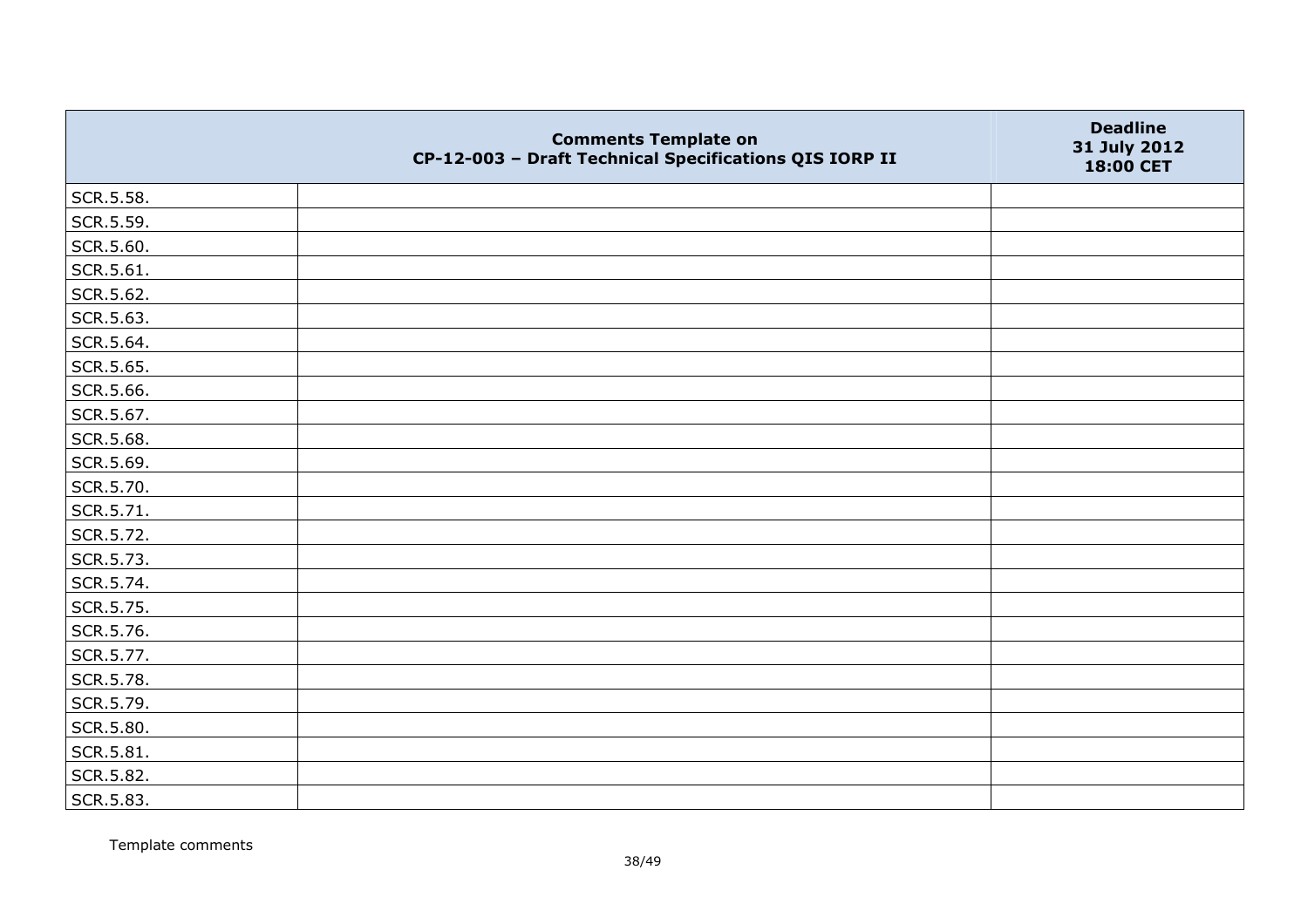|            | <b>Comments Template on</b><br>CP-12-003 - Draft Technical Specifications QIS IORP II | <b>Deadline</b><br>31 July 2012<br>18:00 CET |
|------------|---------------------------------------------------------------------------------------|----------------------------------------------|
| SCR.5.84.  |                                                                                       |                                              |
| SCR.5.85.  |                                                                                       |                                              |
| SCR.5.86.  |                                                                                       |                                              |
| SCR.5.87.  |                                                                                       |                                              |
| SCR.5.88.  |                                                                                       |                                              |
| SCR.5.89.  |                                                                                       |                                              |
| SCR.5.90.  |                                                                                       |                                              |
| SCR.5.91.  |                                                                                       |                                              |
| SCR.5.92.  |                                                                                       |                                              |
| SCR.5.93.  |                                                                                       |                                              |
| SCR.5.94.  |                                                                                       |                                              |
| SCR.5.95.  |                                                                                       |                                              |
| SCR.5.96.  |                                                                                       |                                              |
| SCR.5.97.  |                                                                                       |                                              |
| SCR.5.98.  |                                                                                       |                                              |
| SCR.5.99.  |                                                                                       |                                              |
| SCR.5.100. |                                                                                       |                                              |
| SCR.5.101. |                                                                                       |                                              |
| SCR.5.102. |                                                                                       |                                              |
| SCR.5.103. |                                                                                       |                                              |
| SCR.5.104. |                                                                                       |                                              |
| SCR.5.105. |                                                                                       |                                              |
| SCR.5.106. |                                                                                       |                                              |
| SCR.5.107. |                                                                                       |                                              |
| SCR.5.108. |                                                                                       |                                              |
| SCR.5.109. |                                                                                       |                                              |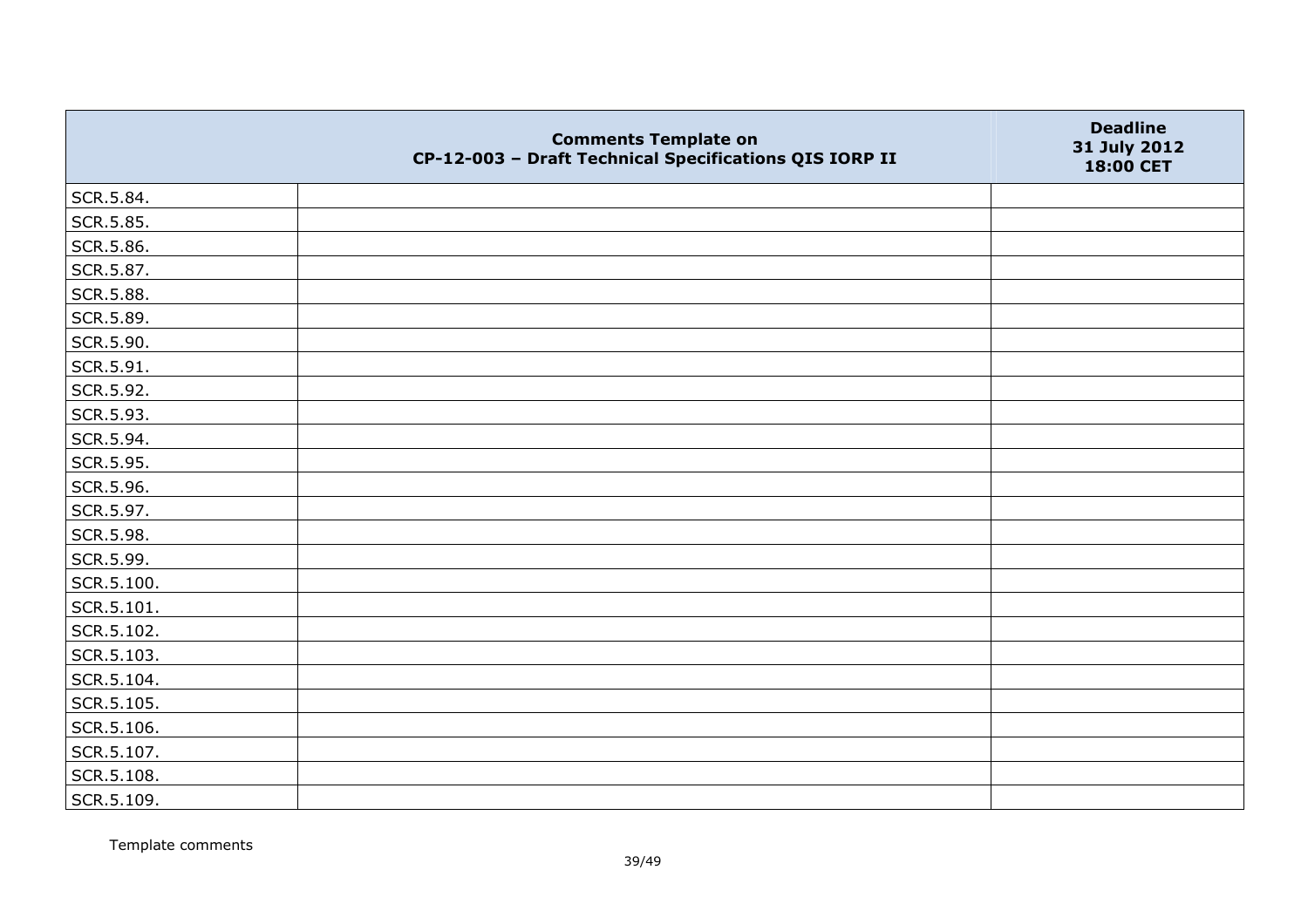|            | <b>Comments Template on</b><br>CP-12-003 - Draft Technical Specifications QIS IORP II | <b>Deadline</b><br>31 July 2012<br>18:00 CET |
|------------|---------------------------------------------------------------------------------------|----------------------------------------------|
| SCR.5.110. |                                                                                       |                                              |
| SCR.5.111. |                                                                                       |                                              |
| SCR.5.112. |                                                                                       |                                              |
| SCR.5.113. |                                                                                       |                                              |
| SCR.5.114. |                                                                                       |                                              |
| SCR.5.115. |                                                                                       |                                              |
| SCR.5.116. |                                                                                       |                                              |
| SCR.5.117. |                                                                                       |                                              |
| SCR.5.118. |                                                                                       |                                              |
| SCR.5.119. |                                                                                       |                                              |
| SCR.5.120. |                                                                                       |                                              |
| SCR.5.121. |                                                                                       |                                              |
| SCR.5.122. |                                                                                       |                                              |
| SCR.5.123. |                                                                                       |                                              |
| SCR.5.124. |                                                                                       |                                              |
| SCR.5.125. |                                                                                       |                                              |
| SCR.5.126. |                                                                                       |                                              |
| SCR.5.127. |                                                                                       |                                              |
| SCR.5.128. |                                                                                       |                                              |
| SCR.5.129. |                                                                                       |                                              |
| SCR.5.130. |                                                                                       |                                              |
| SCR.5.131. |                                                                                       |                                              |
| SCR.6.1.   |                                                                                       |                                              |
| SCR.6.2.   |                                                                                       |                                              |
| SCR.6.3.   |                                                                                       |                                              |
| SCR.6.4.   |                                                                                       |                                              |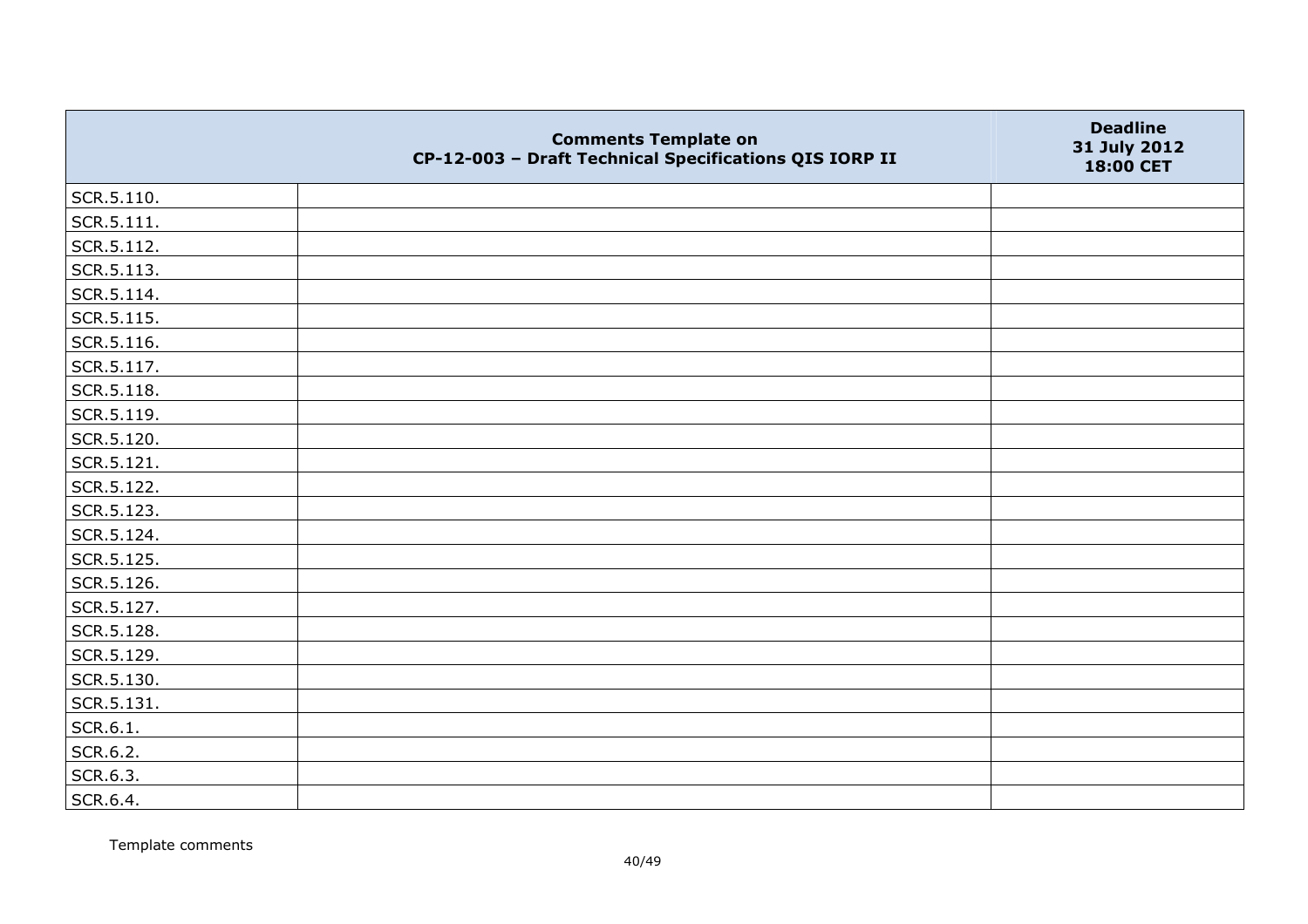|           | <b>Comments Template on</b><br>CP-12-003 - Draft Technical Specifications QIS IORP II | <b>Deadline</b><br>31 July 2012<br>18:00 CET |
|-----------|---------------------------------------------------------------------------------------|----------------------------------------------|
| SCR.6.5.  |                                                                                       |                                              |
| SCR.6.6.  |                                                                                       |                                              |
| SCR.6.7.  |                                                                                       |                                              |
| SCR.6.8.  |                                                                                       |                                              |
| SCR.6.9.  |                                                                                       |                                              |
| SCR.6.10. |                                                                                       |                                              |
| SCR.6.11. |                                                                                       |                                              |
| SCR.6.12. |                                                                                       |                                              |
| SCR.6.13. |                                                                                       |                                              |
| SCR.6.14. |                                                                                       |                                              |
| SCR.6.15. |                                                                                       |                                              |
| SCR.6.16. |                                                                                       |                                              |
| SCR.6.17. |                                                                                       |                                              |
| SCR.6.18. |                                                                                       |                                              |
| SCR.6.19. |                                                                                       |                                              |
| SCR.6.20. |                                                                                       |                                              |
| SCR.6.21. |                                                                                       |                                              |
| SCR.6.22. |                                                                                       |                                              |
| SCR.6.23. |                                                                                       |                                              |
| SCR.6.24. |                                                                                       |                                              |
| SCR.6.25. |                                                                                       |                                              |
| SCR.6.26. |                                                                                       |                                              |
| SCR.6.27. |                                                                                       |                                              |
| SCR.6.28. |                                                                                       |                                              |
| SCR.6.29. |                                                                                       |                                              |
| SCR.6.30. |                                                                                       |                                              |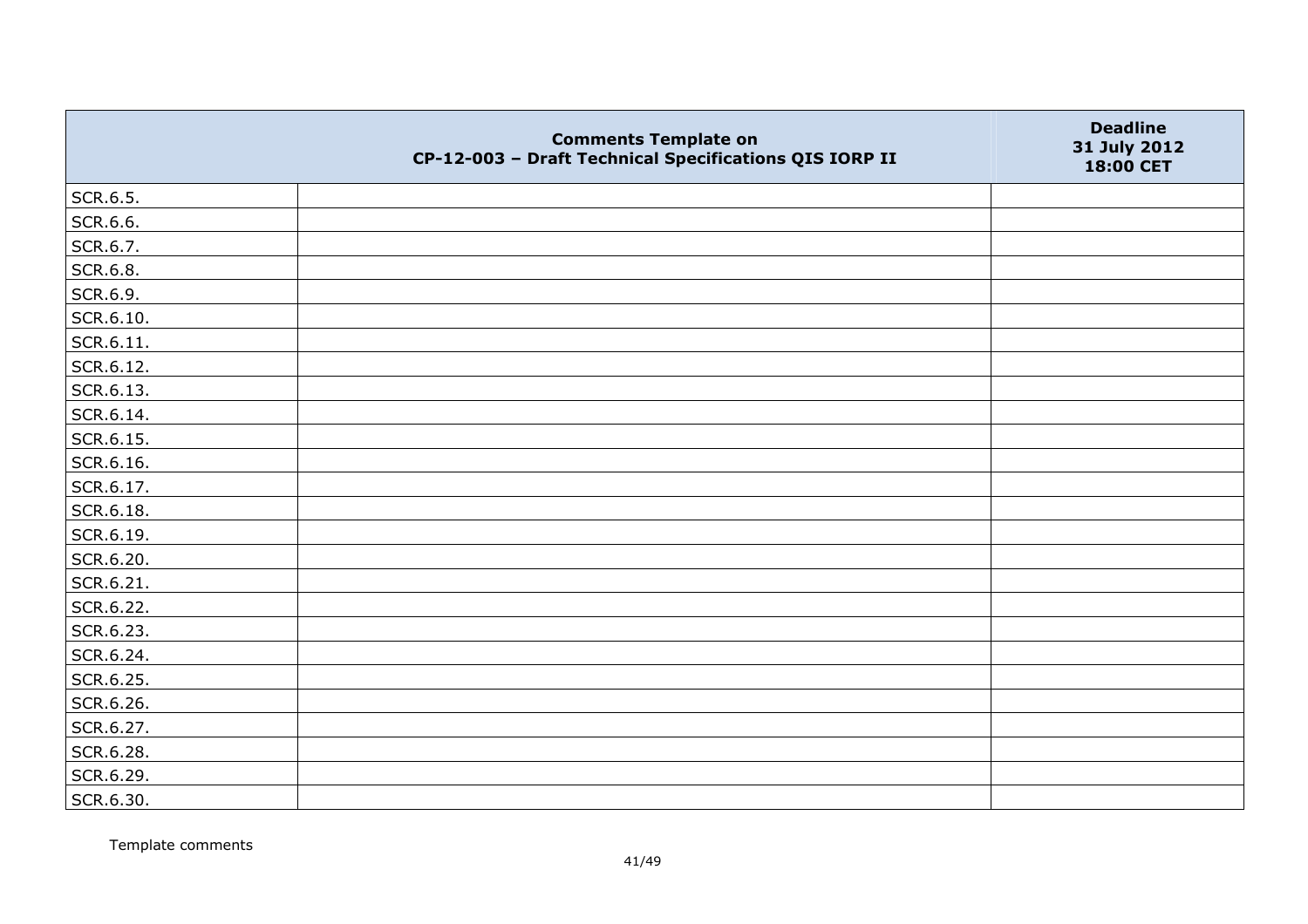|           | <b>Comments Template on</b><br>CP-12-003 - Draft Technical Specifications QIS IORP II | <b>Deadline</b><br>31 July 2012<br>18:00 CET |
|-----------|---------------------------------------------------------------------------------------|----------------------------------------------|
| SCR.6.31. |                                                                                       |                                              |
| SCR.6.32. |                                                                                       |                                              |
| SCR.7.1.  |                                                                                       |                                              |
| SCR.7.2.  |                                                                                       |                                              |
| SCR.7.3.  |                                                                                       |                                              |
| SCR.7.4.  |                                                                                       |                                              |
| SCR.7.5.  |                                                                                       |                                              |
| SCR.7.6.  |                                                                                       |                                              |
| SCR.7.7.  |                                                                                       |                                              |
| SCR.7.8.  |                                                                                       |                                              |
| SCR.7.9.  |                                                                                       |                                              |
| SCR.7.10. |                                                                                       |                                              |
| SCR.7.11. |                                                                                       |                                              |
| SCR.7.12. |                                                                                       |                                              |
| SCR.7.13. |                                                                                       |                                              |
| SCR.7.14. |                                                                                       |                                              |
| SCR.7.15. |                                                                                       |                                              |
| SCR.7.16. |                                                                                       |                                              |
| SCR.7.17. |                                                                                       |                                              |
| SCR.7.18. |                                                                                       |                                              |
| SCR.7.19. |                                                                                       |                                              |
| SCR.7.20. |                                                                                       |                                              |
| SCR.7.21. |                                                                                       |                                              |
| SCR.7.22. |                                                                                       |                                              |
| SCR.7.23. |                                                                                       |                                              |
| SCR.7.24. |                                                                                       |                                              |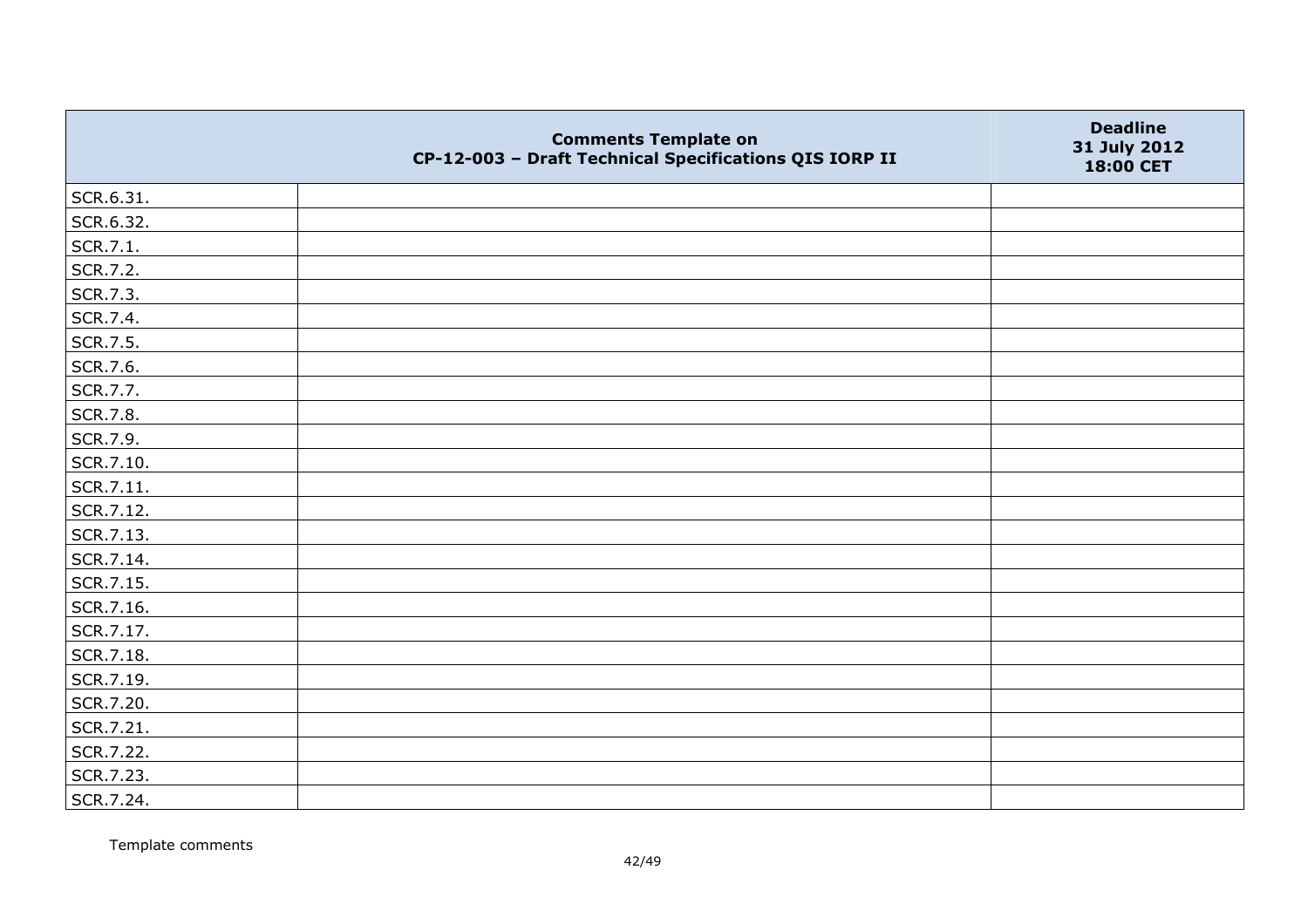|           | <b>Comments Template on</b><br>CP-12-003 - Draft Technical Specifications QIS IORP II | <b>Deadline</b><br>31 July 2012<br>18:00 CET |
|-----------|---------------------------------------------------------------------------------------|----------------------------------------------|
| SCR.7.25. |                                                                                       |                                              |
| SCR.7.26. |                                                                                       |                                              |
| SCR.7.27. |                                                                                       |                                              |
| SCR.7.28. |                                                                                       |                                              |
| SCR.7.29. |                                                                                       |                                              |
| SCR.7.30. |                                                                                       |                                              |
| SCR.7.31. |                                                                                       |                                              |
| SCR.7.32. |                                                                                       |                                              |
| SCR.7.33. |                                                                                       |                                              |
| SCR.7.34. |                                                                                       |                                              |
| SCR.7.35. |                                                                                       |                                              |
| SCR.7.36. |                                                                                       |                                              |
| SCR.7.37. |                                                                                       |                                              |
| SCR.7.38. |                                                                                       |                                              |
| SCR.7.39. |                                                                                       |                                              |
| SCR.7.40. |                                                                                       |                                              |
| SCR.7.41. |                                                                                       |                                              |
| SCR.7.42. |                                                                                       |                                              |
| SCR.7.43. |                                                                                       |                                              |
| SCR.7.44. |                                                                                       |                                              |
| SCR.7.45. |                                                                                       |                                              |
| SCR.7.46. |                                                                                       |                                              |
| SCR.7.47. |                                                                                       |                                              |
| SCR.7.48. |                                                                                       |                                              |
| SCR.7.49. |                                                                                       |                                              |
| SCR.7.50. |                                                                                       |                                              |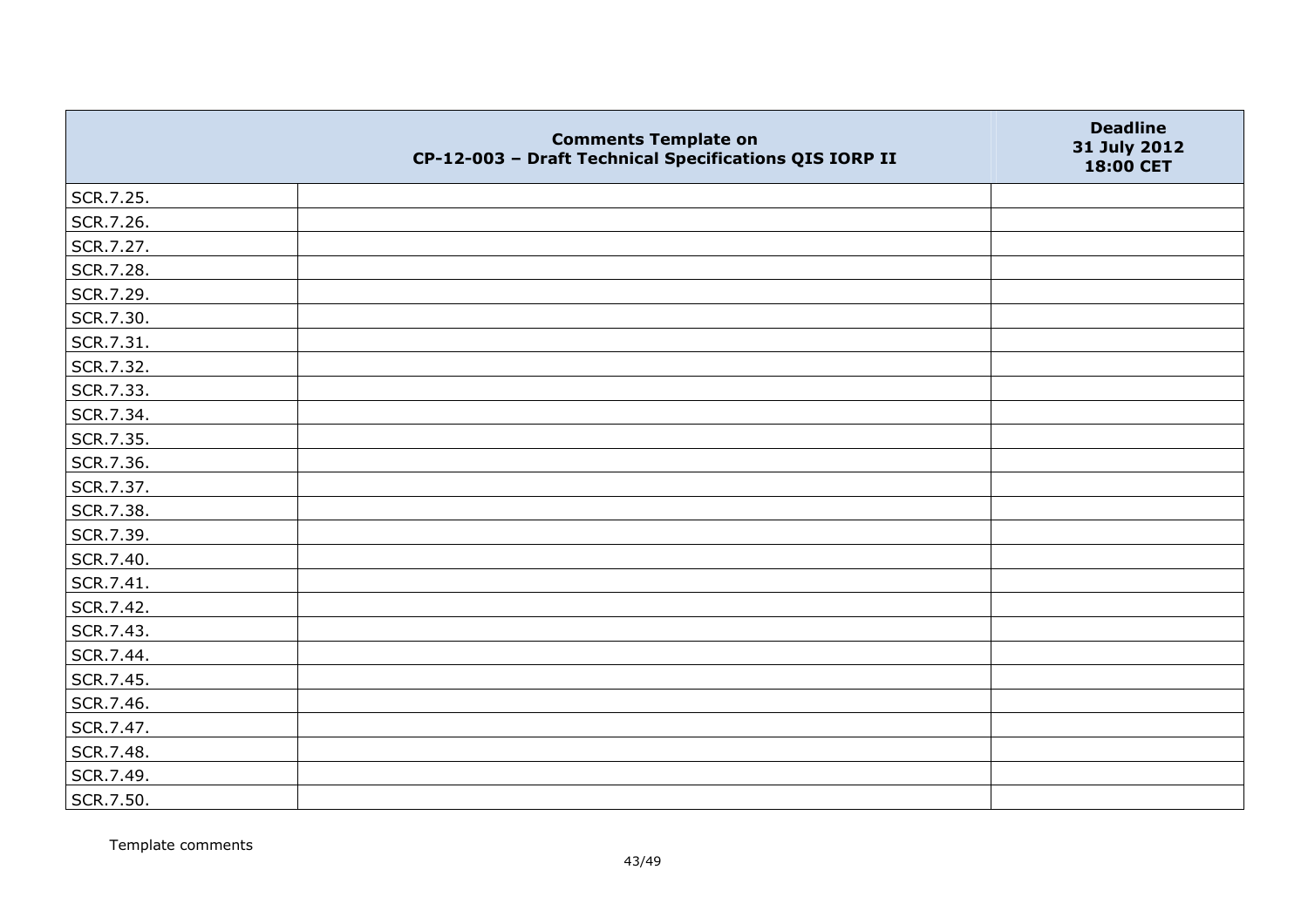|           | <b>Comments Template on</b><br>CP-12-003 - Draft Technical Specifications QIS IORP II | <b>Deadline</b><br>31 July 2012<br>18:00 CET |
|-----------|---------------------------------------------------------------------------------------|----------------------------------------------|
| SCR.7.51. |                                                                                       |                                              |
| SCR.7.52. |                                                                                       |                                              |
| SCR.7.53. |                                                                                       |                                              |
| SCR.7.54. |                                                                                       |                                              |
| SCR.7.55. |                                                                                       |                                              |
| SCR.7.56. |                                                                                       |                                              |
| SCR.7.57. |                                                                                       |                                              |
| SCR.7.58. |                                                                                       |                                              |
| SCR.7.59. |                                                                                       |                                              |
| SCR.7.60. |                                                                                       |                                              |
| SCR.7.61. |                                                                                       |                                              |
| SCR.7.62. |                                                                                       |                                              |
| SCR.7.63. |                                                                                       |                                              |
| SCR.7.64. |                                                                                       |                                              |
| SCR.7.65. |                                                                                       |                                              |
| SCR.7.66. |                                                                                       |                                              |
| SCR.7.67. |                                                                                       |                                              |
| SCR.7.68. |                                                                                       |                                              |
| SCR.7.69. |                                                                                       |                                              |
| SCR.7.70. |                                                                                       |                                              |
| SCR.7.71. |                                                                                       |                                              |
| SCR.7.72. |                                                                                       |                                              |
| SCR.7.73. |                                                                                       |                                              |
| SCR.7.74. |                                                                                       |                                              |
| SCR.7.75. |                                                                                       |                                              |
| SCR.7.76. |                                                                                       |                                              |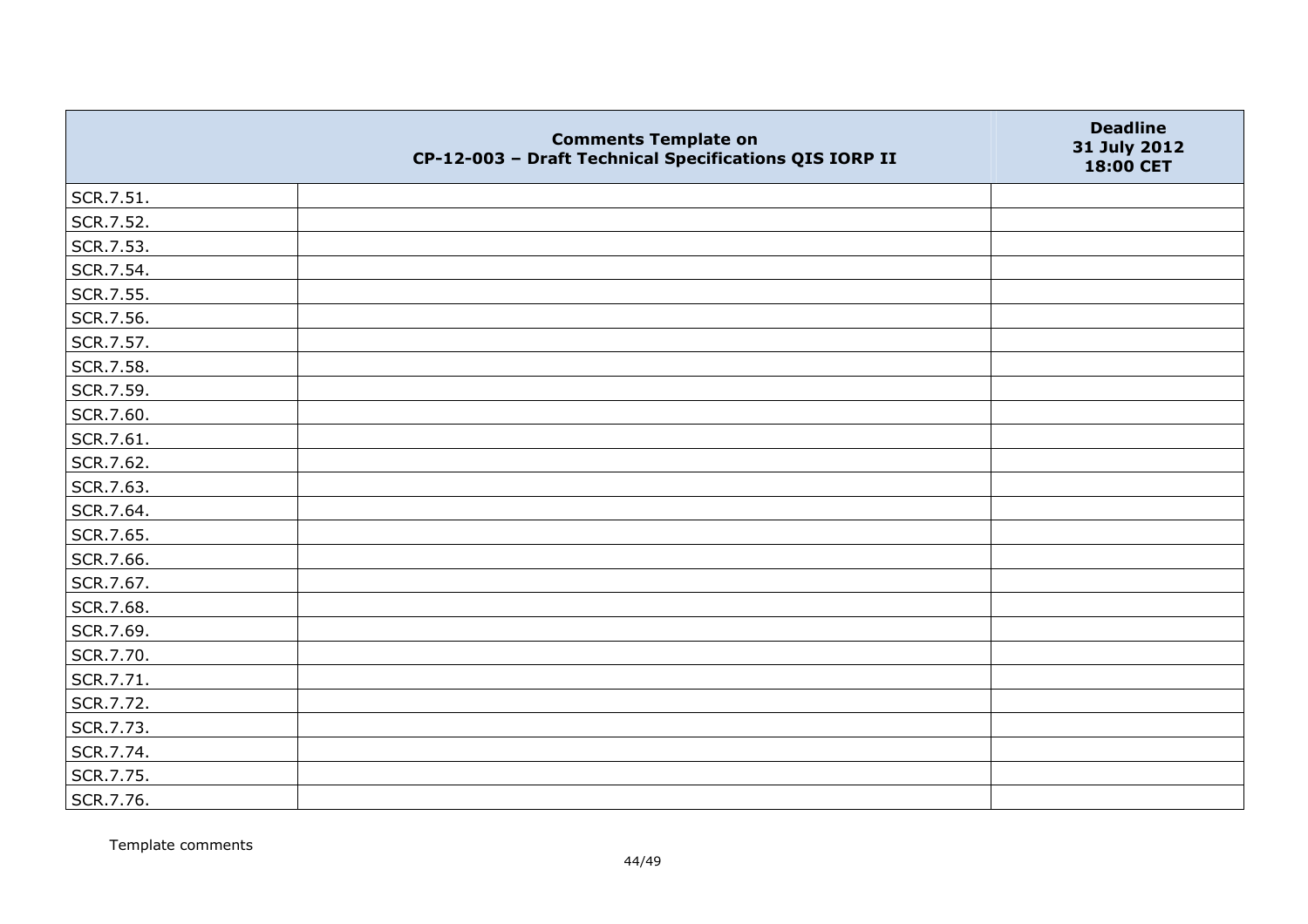|           | <b>Comments Template on</b><br>CP-12-003 - Draft Technical Specifications QIS IORP II | <b>Deadline</b><br>31 July 2012<br>18:00 CET |
|-----------|---------------------------------------------------------------------------------------|----------------------------------------------|
| SCR.7.77. |                                                                                       |                                              |
| SCR.7.78. |                                                                                       |                                              |
| SCR.7.79. |                                                                                       |                                              |
| SCR.7.80. |                                                                                       |                                              |
| SCR.7.81. |                                                                                       |                                              |
| SCR.7.82. |                                                                                       |                                              |
| SCR.7.83. |                                                                                       |                                              |
| SCR.7.84. |                                                                                       |                                              |
| SCR.7.85. |                                                                                       |                                              |
| SCR.7.86. |                                                                                       |                                              |
| SCR.7.87. |                                                                                       |                                              |
| SCR.8.1.  |                                                                                       |                                              |
| SCR.8.2.  |                                                                                       |                                              |
| SCR.8.3.  |                                                                                       |                                              |
| SCR.8.4.  |                                                                                       |                                              |
| SCR.8.5.  |                                                                                       |                                              |
| SCR.8.6.  |                                                                                       |                                              |
| SCR.8.7.  |                                                                                       |                                              |
| SCR.9.1.  |                                                                                       |                                              |
| SCR.9.2.  |                                                                                       |                                              |
| SCR.9.3.  |                                                                                       |                                              |
| SCR.9.4.  |                                                                                       |                                              |
| SCR.9.5.  |                                                                                       |                                              |
| SCR.9.6.  |                                                                                       |                                              |
| SCR.9.7.  |                                                                                       |                                              |
| SCR.9.8.  |                                                                                       |                                              |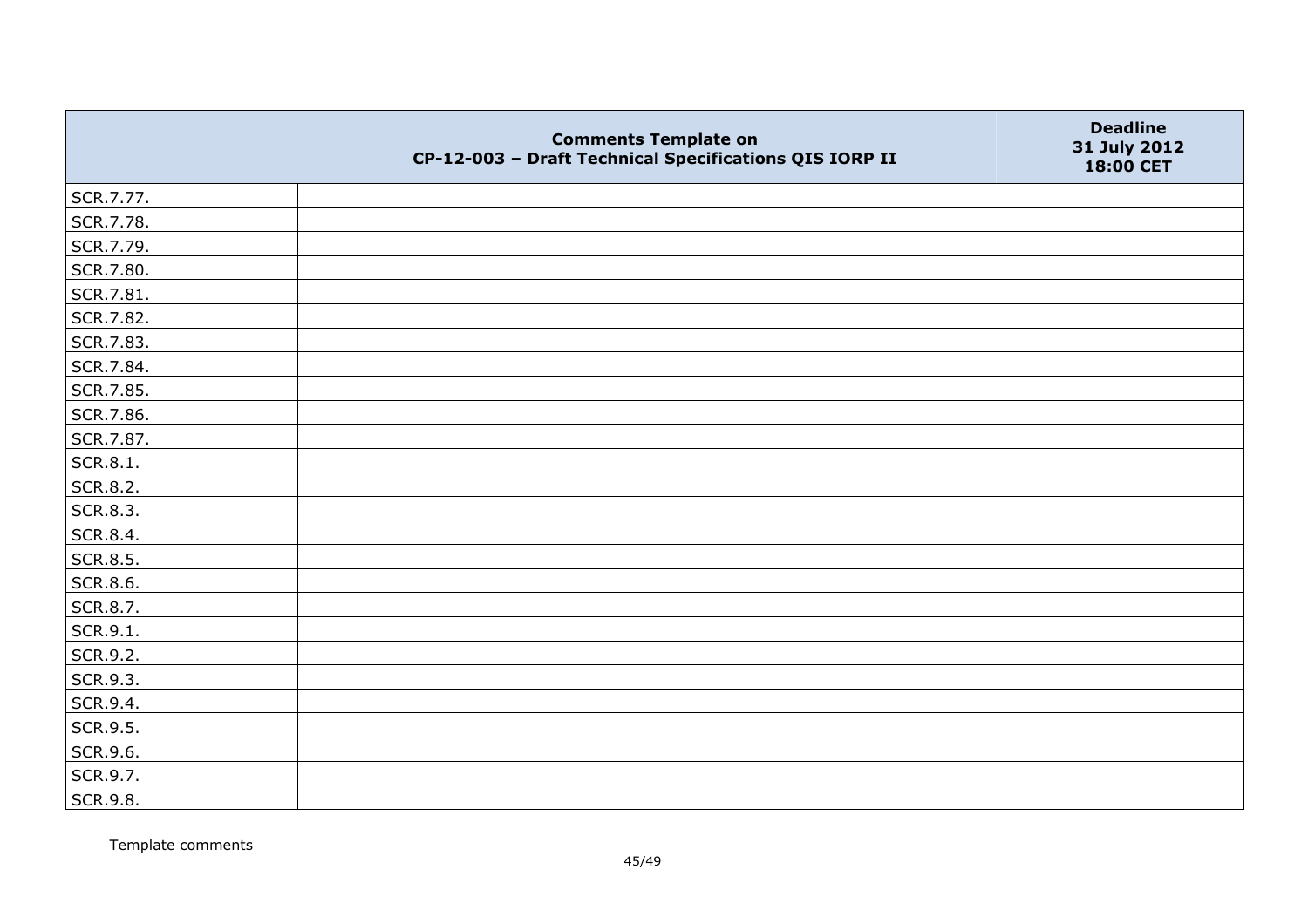|               | <b>Comments Template on</b><br>CP-12-003 - Draft Technical Specifications QIS IORP II | <b>Deadline</b><br>31 July 2012<br>18:00 CET |
|---------------|---------------------------------------------------------------------------------------|----------------------------------------------|
| SCR.9.9.      |                                                                                       |                                              |
| SCR.9.10.     |                                                                                       |                                              |
| $ $ SCR.9.11. |                                                                                       |                                              |
| SCR.9.12.     |                                                                                       |                                              |
| SCR.9.13.     |                                                                                       |                                              |
| SCR.9.14.     |                                                                                       |                                              |
| SCR.9.15.     |                                                                                       |                                              |
| SCR.9.16.     |                                                                                       |                                              |
| SCR.9.17.     |                                                                                       |                                              |
| SCR.9.18.     |                                                                                       |                                              |
| SCR.9.19.     |                                                                                       |                                              |
| SCR.9.20.     |                                                                                       |                                              |
| SCR.9.21.     |                                                                                       |                                              |
| SCR.9.22.     |                                                                                       |                                              |
| SCR.9.23.     |                                                                                       |                                              |
| SCR.9.24.     |                                                                                       |                                              |
| SCR.9.25.     |                                                                                       |                                              |
| SCR.9.26.     |                                                                                       |                                              |
| SCR.9.27.     |                                                                                       |                                              |
| SCR.9.28.     |                                                                                       |                                              |
| SCR.9.29.     |                                                                                       |                                              |
| SCR.9.30.     |                                                                                       |                                              |
| SCR.9.31.     |                                                                                       |                                              |
| SCR.9.32.     |                                                                                       |                                              |
| SCR.9.33.     |                                                                                       |                                              |
| SCR.9.34.     |                                                                                       |                                              |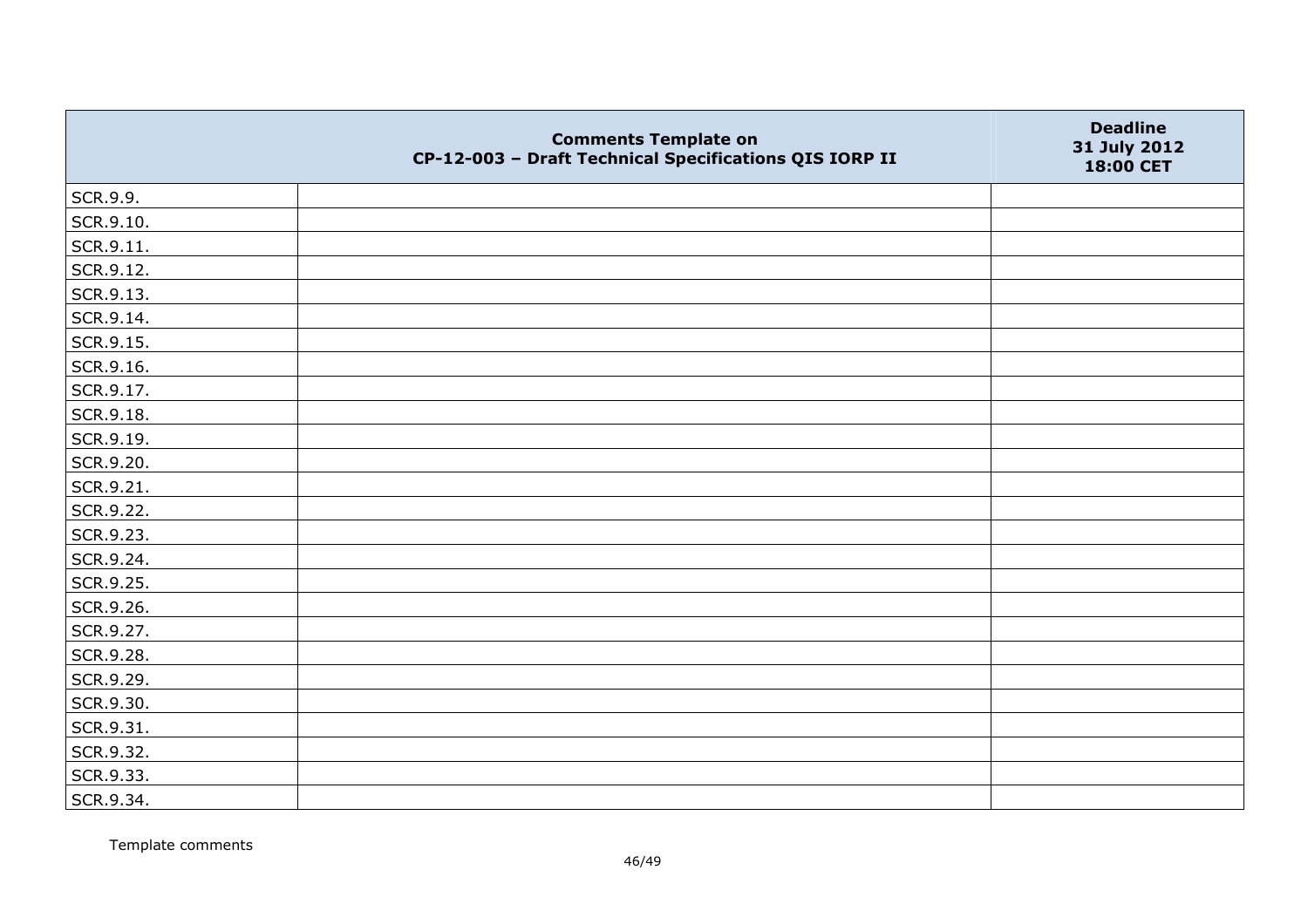|            | <b>Comments Template on</b><br>CP-12-003 - Draft Technical Specifications QIS IORP II | <b>Deadline</b><br>31 July 2012<br>18:00 CET |
|------------|---------------------------------------------------------------------------------------|----------------------------------------------|
| SCR.10.1.  |                                                                                       |                                              |
| SCR.10.2.  |                                                                                       |                                              |
| SCR.10.3.  |                                                                                       |                                              |
| SCR.10.4.  |                                                                                       |                                              |
| SCR.10.5.  |                                                                                       |                                              |
| SCR.10.6.  |                                                                                       |                                              |
| SCR.10.7.  |                                                                                       |                                              |
| SCR.10.8.  |                                                                                       |                                              |
| SCR.10.9.  |                                                                                       |                                              |
| SCR.10.10. |                                                                                       |                                              |
| SCR.10.11. |                                                                                       |                                              |
| MCR.1.1.   |                                                                                       |                                              |
| MCR.2.1.   |                                                                                       |                                              |
| MCR.2.2.   |                                                                                       |                                              |
| MCR.2.3.   |                                                                                       |                                              |
| MCR.2.4.   |                                                                                       |                                              |
| MCR.2.5.   |                                                                                       |                                              |
| MCR.2.6.   |                                                                                       |                                              |
| MCR.2.7.   |                                                                                       |                                              |
| MCR.2.8.   |                                                                                       |                                              |
| MCR.2.9.   |                                                                                       |                                              |
| PRO.1.1.   |                                                                                       |                                              |
| PRO.2.1.   |                                                                                       |                                              |
| PRO.2.2.   |                                                                                       |                                              |
| PRO.2.3.   |                                                                                       |                                              |
| PRO.2.4.   |                                                                                       |                                              |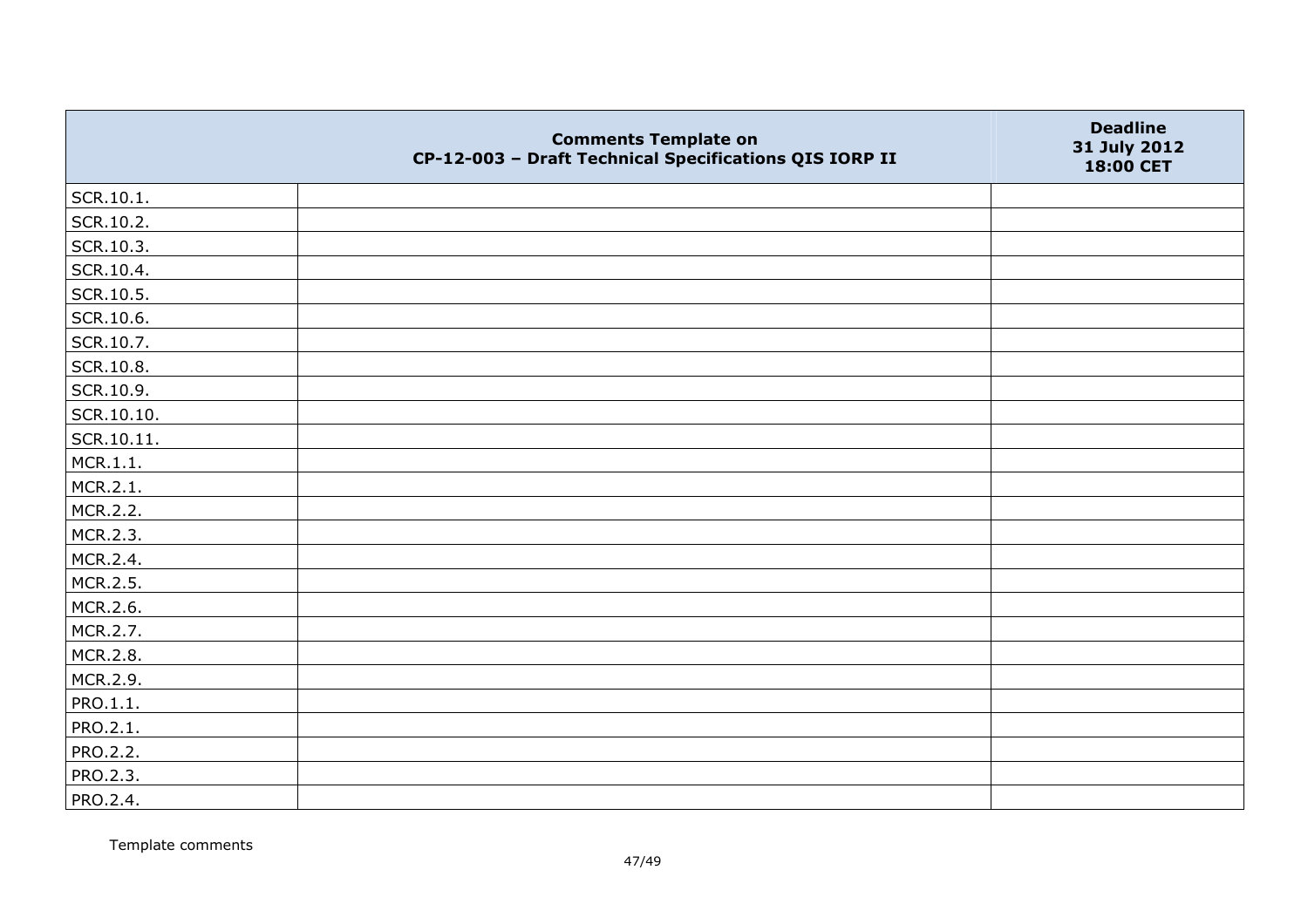|           | <b>Comments Template on</b><br>CP-12-003 - Draft Technical Specifications QIS IORP II | <b>Deadline</b><br>31 July 2012<br>18:00 CET |
|-----------|---------------------------------------------------------------------------------------|----------------------------------------------|
| PRO.2.5.  |                                                                                       |                                              |
| PRO.2.6.  |                                                                                       |                                              |
| PRO.3.1.  |                                                                                       |                                              |
| PRO.3.2.  |                                                                                       |                                              |
| PRO.3.3.  |                                                                                       |                                              |
| PRO.3.4.  |                                                                                       |                                              |
| PRO.3.5.  |                                                                                       |                                              |
| PRO.3.6.  |                                                                                       |                                              |
| PRO.3.7.  |                                                                                       |                                              |
| PRO.3.8.  |                                                                                       |                                              |
| PRO.3.9.  |                                                                                       |                                              |
| PRO.3.10. |                                                                                       |                                              |
| PRO.3.11. |                                                                                       |                                              |
| PRO.3.12. |                                                                                       |                                              |
| PRO.3.13. |                                                                                       |                                              |
| PRO.3.14. |                                                                                       |                                              |
| PRO.3.15. |                                                                                       |                                              |
| PRO.3.16. |                                                                                       |                                              |
| PRO.3.17. |                                                                                       |                                              |
| PRO.3.18. |                                                                                       |                                              |
| PRO.3.19. |                                                                                       |                                              |
| PRO.3.20. |                                                                                       |                                              |
| PRO.3.21. |                                                                                       |                                              |
| PRO.3.22. |                                                                                       |                                              |
| PRO.3.23. |                                                                                       |                                              |
| PRO.3.24. |                                                                                       |                                              |